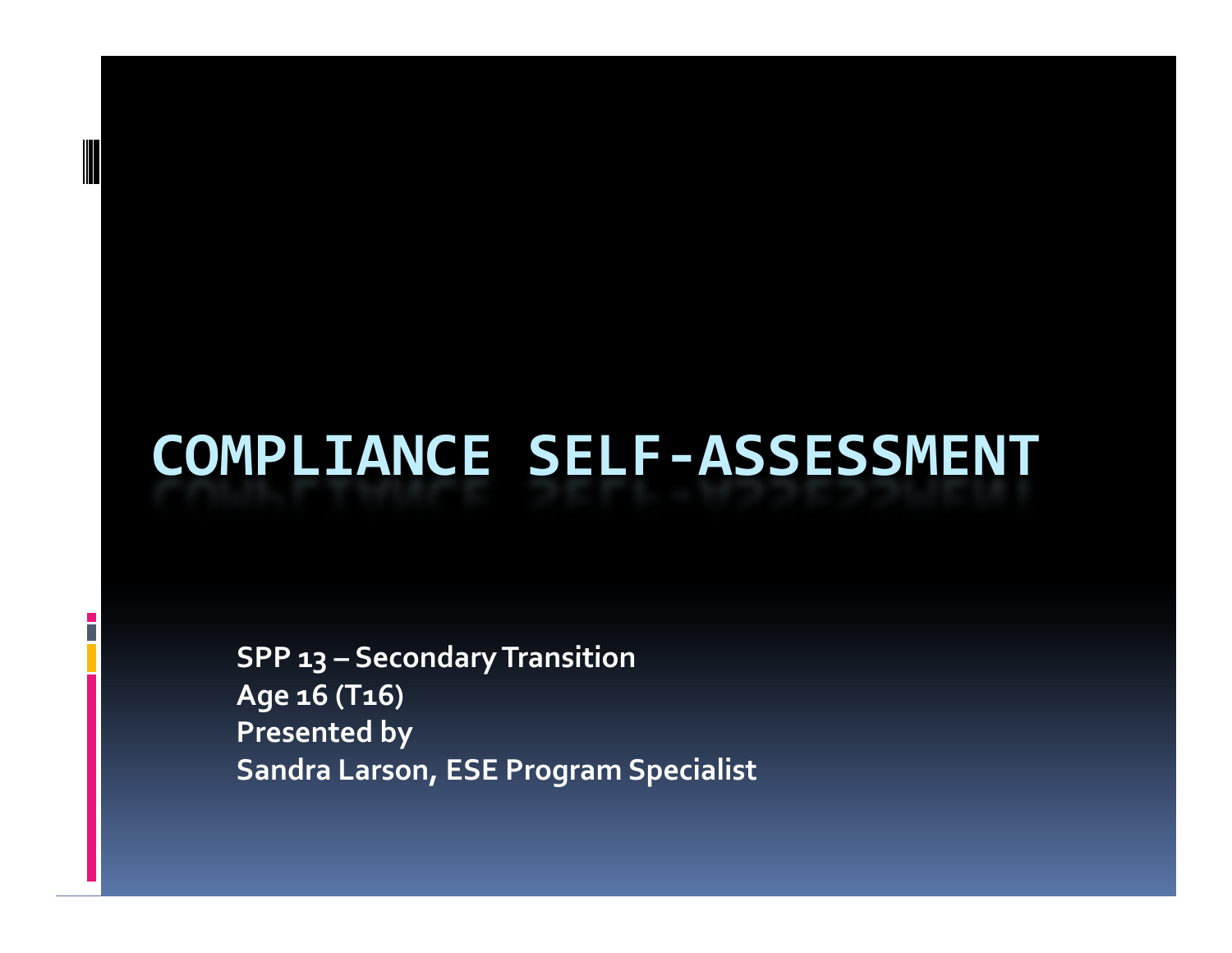### HOME: How to Navigate

#### **Purpose**

Self Assessment form

Meeting Notice

Student Attendance

Strengths and Interests

Transition Needs

Course of Study

Diploma Option Form

### Transfer of Rights

Measurable Postsecondary **Goals** 

Transition Assessment

Measurable Goals & Short Term Objectives

Transition Services

Agency Participation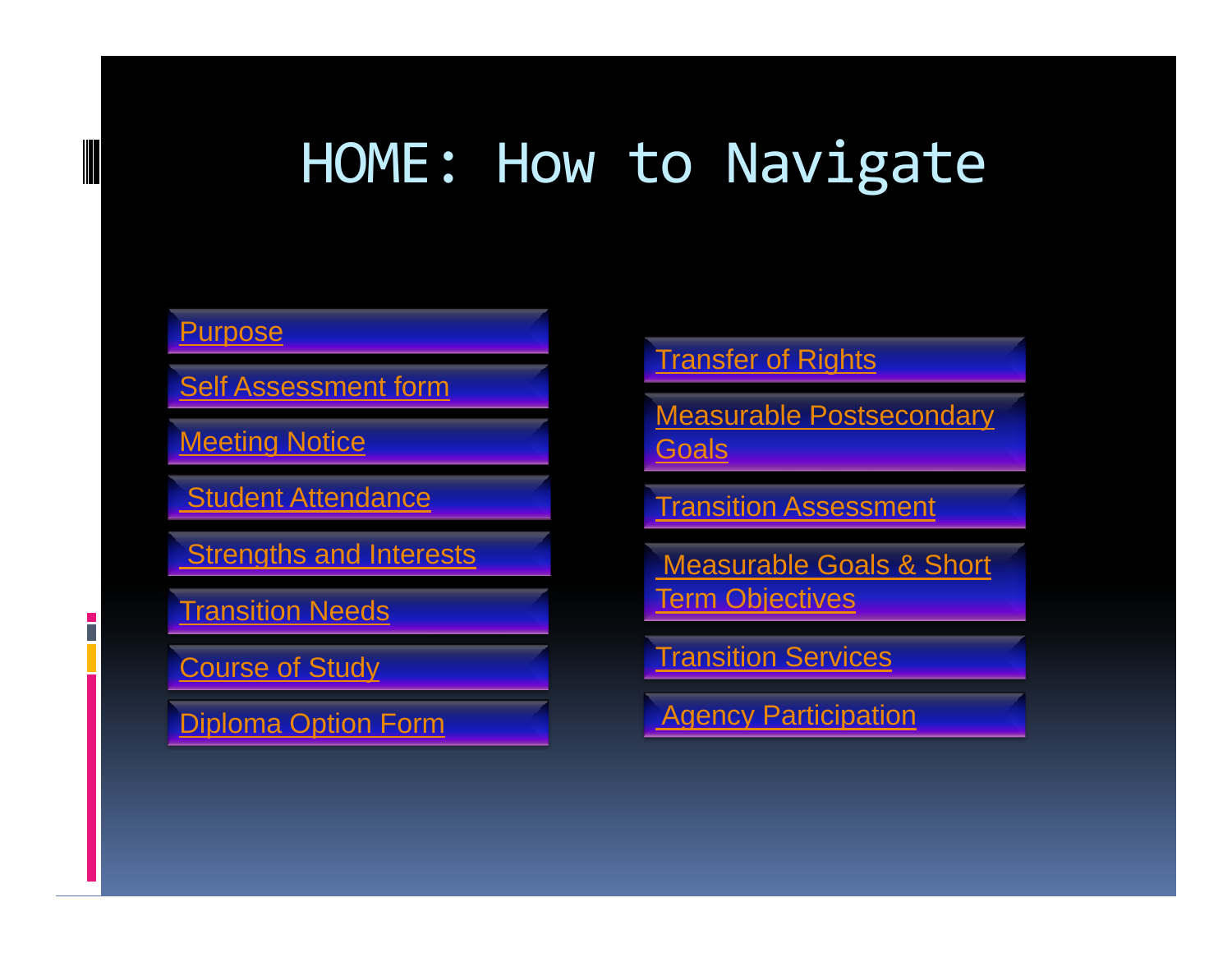# The Purpose of Self‐ Assessment

The self‐assessment monitoring system reflects the Department of Education's commitment to providing assistance, service, and oversight to school districts, and is designed to emphasize improved educational outcomes for students while continuing to conduct those activities necessary to ensure compliance with applicable federal laws and regulations and state statutes and rules. In addition, these activities serve to ensure implementation of corrective actions required by the U.S. Department of Education, Office of Special Education Programs (OSEP), and by the Office for Civil Rights (OCR), as well as other quality assurance activities of the Department.

The process provides ESE district staff in St. Lucie County the opportunity to monitor compliance within our schools to ensure we are following procedures and developing plans designed to emphasize improved educational outcomes for students with disabilities. Data collected helps to determine district training needs and focused training for individual schools.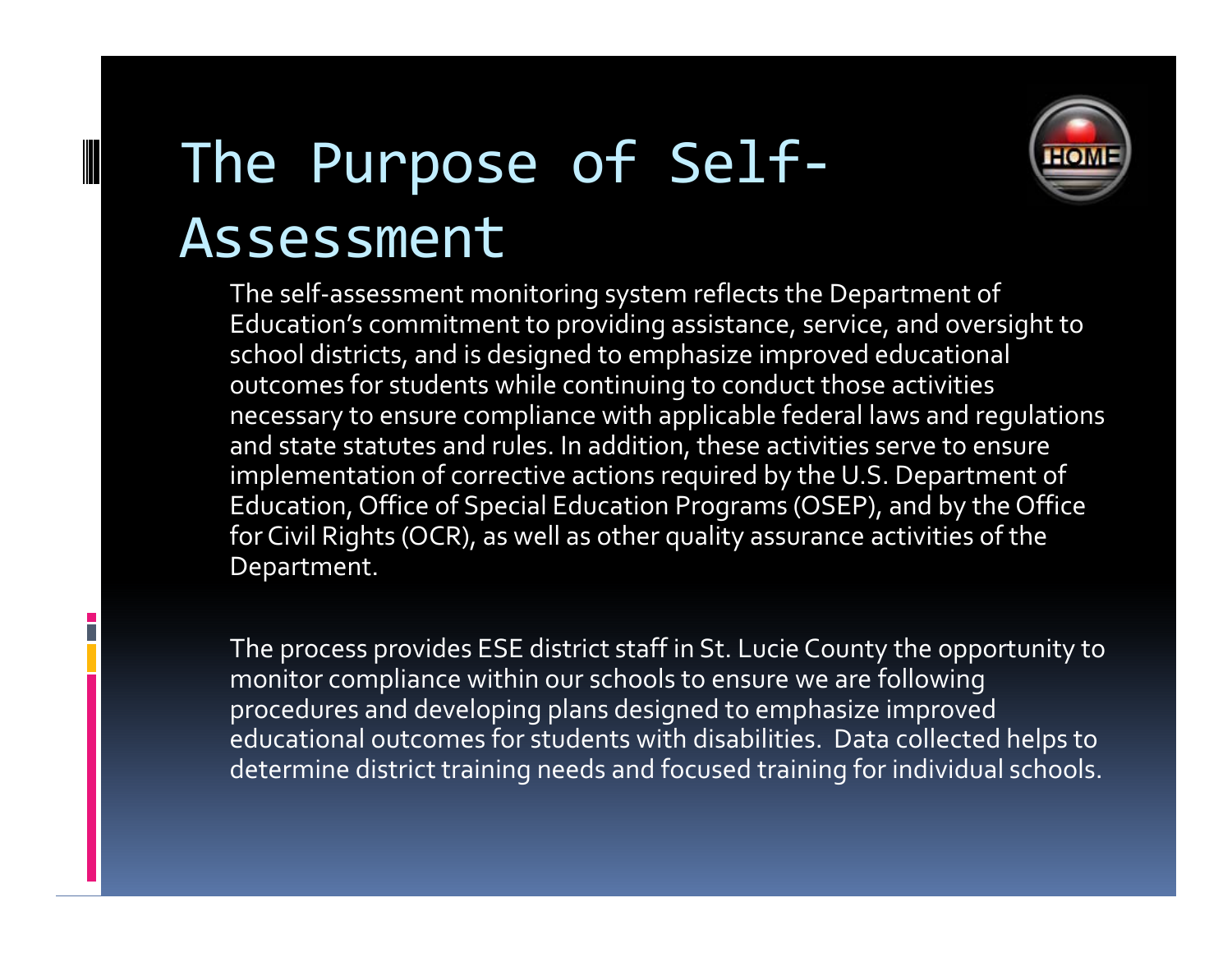

# The Self-Assessment Form: Secondary Transition Age 16

F.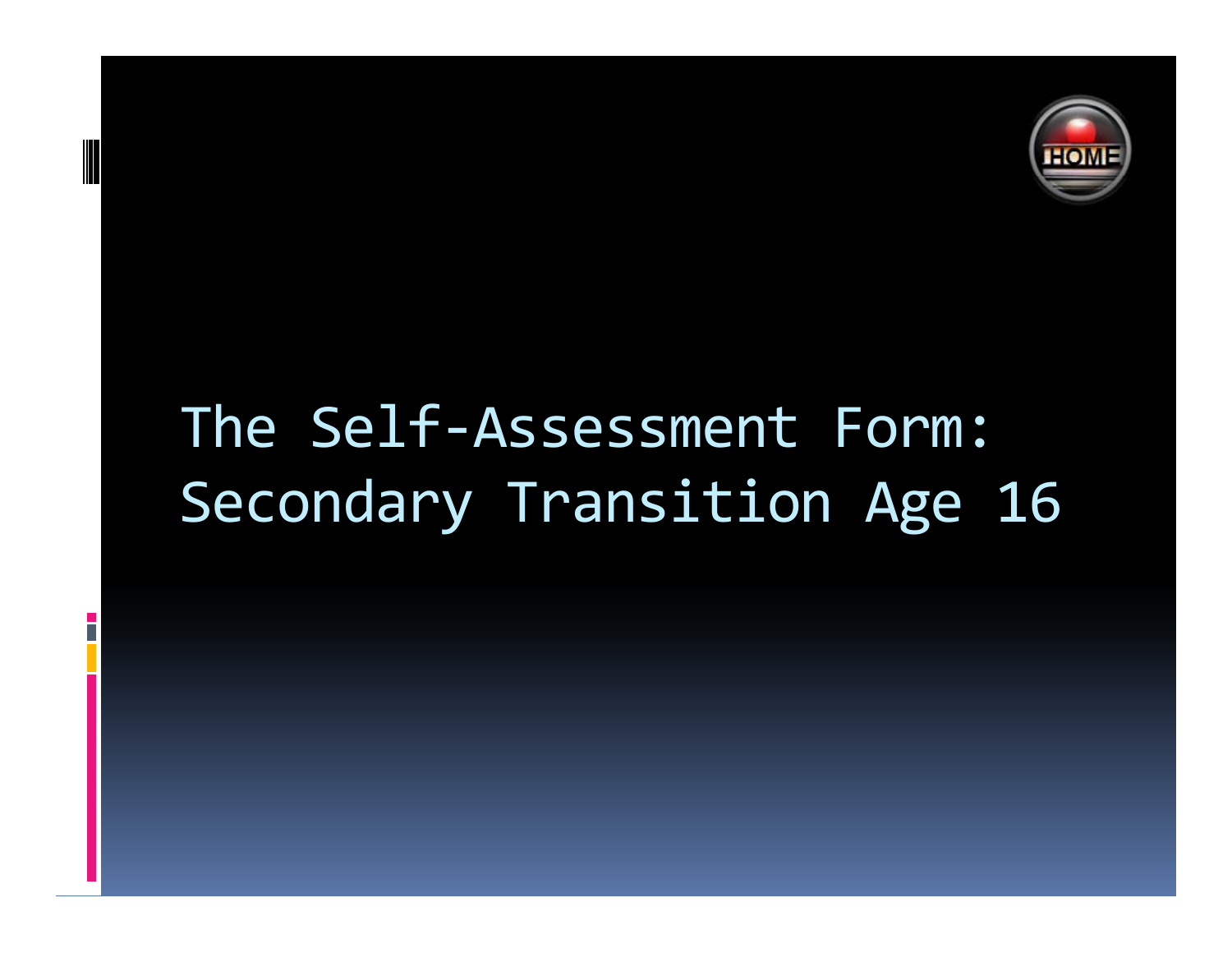### Compliance Self-Assessment<br>2008-09

#### SPP 13 - Secondary Transition Age 16 (T16)

 $\frac{1}{2}$ Ш

| Student Name: | <b>Reviewer Name:</b>  |
|---------------|------------------------|
| School:       | Date:                  |
| ' Grade:      | <b>Exceptionality:</b> |

|        | <b>Standard</b>                                                              | Response |
|--------|------------------------------------------------------------------------------|----------|
|        | T16-1. The notice to the IEP team meeting included a statement that a        | ΥN       |
|        | purpose of the meeting was the consideration of postsecondary                |          |
|        | goals and transition services, that the student would be invited, and        |          |
|        | indicated any agency likely to provide or pay for services during the        |          |
|        | current year that would be invited.                                          |          |
|        | (34 CFR 300.322(b)(2); Rule 6A-6.03028(3)(b), FAC.)                          |          |
|        | T16-2. The student was invited to the IEP meeting.                           | Y N      |
|        | (34 CFR 300.321(b)(1); Rule 6A-6.03028(4)(h), FAC.)                          |          |
|        | T16-3. The student's strengths, preferences, and interests were taken into   | ΥN       |
|        | account. If the student was unable to attend the meeting, other steps        |          |
|        | were taken to ensure the student's preferences and interests were            |          |
|        | considered.(34 CFR 300.321(b)(2); Rule 6A-6.03028(4)(h), FAC.)               |          |
|        | T16-4. For students age 14 and older: the IEP contains a statement of the    | ΥN       |
|        | student's desired post-school outcome; a statement of the student's          |          |
|        | transition services needs that focuses on the student's course of            |          |
|        | study is incorporated into applicable components of the IEP; and the         |          |
|        | IEP team considered the need for instruction in the area of self             |          |
|        | determination. (Rule 6A-6.03028(7)(i), FAC.)                                 |          |
| T16-5. | Beginning in eighth grade, or during the school year in which the            | ΥN       |
|        | student turns 14, whichever is sooner, the IEP must include a                |          |
|        | statement of whether the student is pursuing a course of study               |          |
|        | leading to a standard diploma or a special diploma.                          |          |
|        | (Rule 6A-6.03028(7)(h), FAC.)                                                |          |
| T16-6. | If an agency likely to provide or pay for services during the current        | Y N N/A  |
|        | year is involved, a team member or designee was designated as                |          |
|        | responsible for follow-up with the agency and the IEP team was               |          |
|        | reconvened to identify alternative strategies if the agency failed to        |          |
|        | provide services as indicated on the IEP.                                    |          |
|        | (34 CFR 300.324(c)(1); Rule 6A-6.03028(8)(d), FAC.)                          |          |
|        | T16-7. The transition IEP for a 17-year-old includes a statement that the    | Y N N/A  |
|        | student has been informed of the rights that will transfer at age 18.        |          |
|        | (34 CFR 300.320(b); 34 CFR 300.520(a)(1))                                    |          |
|        | T16-8. A separate and distinct notice of the transfer of rights was provided | Y N N/A  |
|        | closer to the time of the student's $18th$ birthday.                         |          |
|        | $(34$ CFR 300.320(c), 300.520(a)(1))                                         |          |



T-16 - Page 1 of 2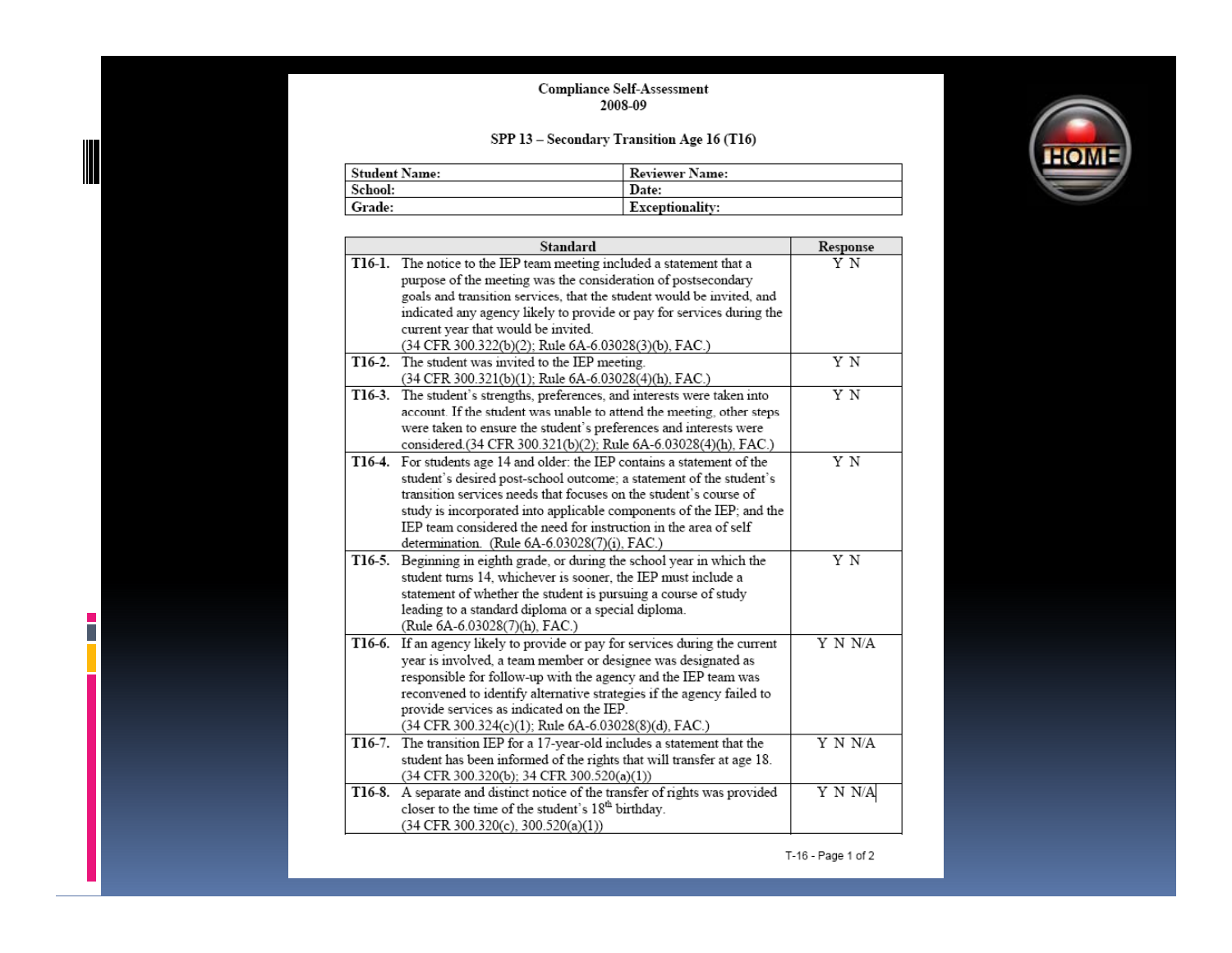#### Measurable Postsecondary Goals and Transition Services

 $\blacksquare$ IIIL

 $\overline{\phantom{a}}$ 

For this section of the review there are three (3) response rows. Transition planning related to<br>For this section of the review there are three (3) response rows. Transition planning related to<br>education and training (E/T they relate to each designated area.

|                                                                           | <b>Standard</b>                                                                                                                       |            | Response |
|---------------------------------------------------------------------------|---------------------------------------------------------------------------------------------------------------------------------------|------------|----------|
|                                                                           | T16-9. There is a measurable postsecondary goal or goals in the                                                                       | E/T        | Y N      |
|                                                                           | designated areas (i.e., education/training and<br>employment; where appropriate, independent living).                                 | EMP        | Y N      |
|                                                                           | $(34$ CFR 300.320(b)(1))                                                                                                              | IL.        | Y N N/A  |
|                                                                           | T16-10. The measurable postsecondary goals were based on age-                                                                         | E/T        | Y N      |
|                                                                           | appropriate transition assessment(s).<br>$(34$ CFR 300.320(b)(1))                                                                     | EMP        | Y N      |
|                                                                           |                                                                                                                                       | IL.        | Y N N/A  |
|                                                                           | T16-11. There is/are annual goal(s) or short-term objectives or                                                                       | E/T        | ΥN       |
|                                                                           | benchmarks that reasonably enable the student to meet<br>the postsecondary goals. (34 CFR 300.320(a)(2))                              | EMP        | Y N      |
|                                                                           |                                                                                                                                       |            | Y N N/A  |
|                                                                           | T16-12. There are transition services on the IEP that focus on                                                                        | E/T        | Y N      |
|                                                                           | improving the academic and functional achievement of<br>the student to facilitate the student's articulation from                     |            | Y N      |
|                                                                           | school to post-school. (34 CFR 300.320(b)(2))                                                                                         | IL.        | Y N N/A  |
|                                                                           | T16-13. The transition services include course(s) of study that                                                                       | E/T        | Y N      |
|                                                                           | focus on improving the academic and functional<br>achievement of the student to facilitate the student's                              | <b>EMP</b> | ΥN       |
|                                                                           | movement from school to post-school.<br>$(34$ CFR 300.320(b)(2))                                                                      | IL.        | Y N N/A  |
|                                                                           | T16-14. If transition services are likely to be provided or paid for<br>by another agency, a representative of the agency was         | E/T        | Y N N/A  |
|                                                                           | invited to participate in the IEP.<br>$(34$ CFR 300.321(b)(3))                                                                        | EMP        | Y N N/A  |
|                                                                           |                                                                                                                                       | IL.        | Y N N/A  |
| T16-15. The district obtained consent from the parent or from the student | whose rights have transferred prior to inviting to the IEP team<br>meeting a representative of an agency likely to provide or pay for | Y N N/A    |          |
| T16-16. The IEP includes coordinated, measurable, annual IEP goals and    | ΥN                                                                                                                                    |            |          |

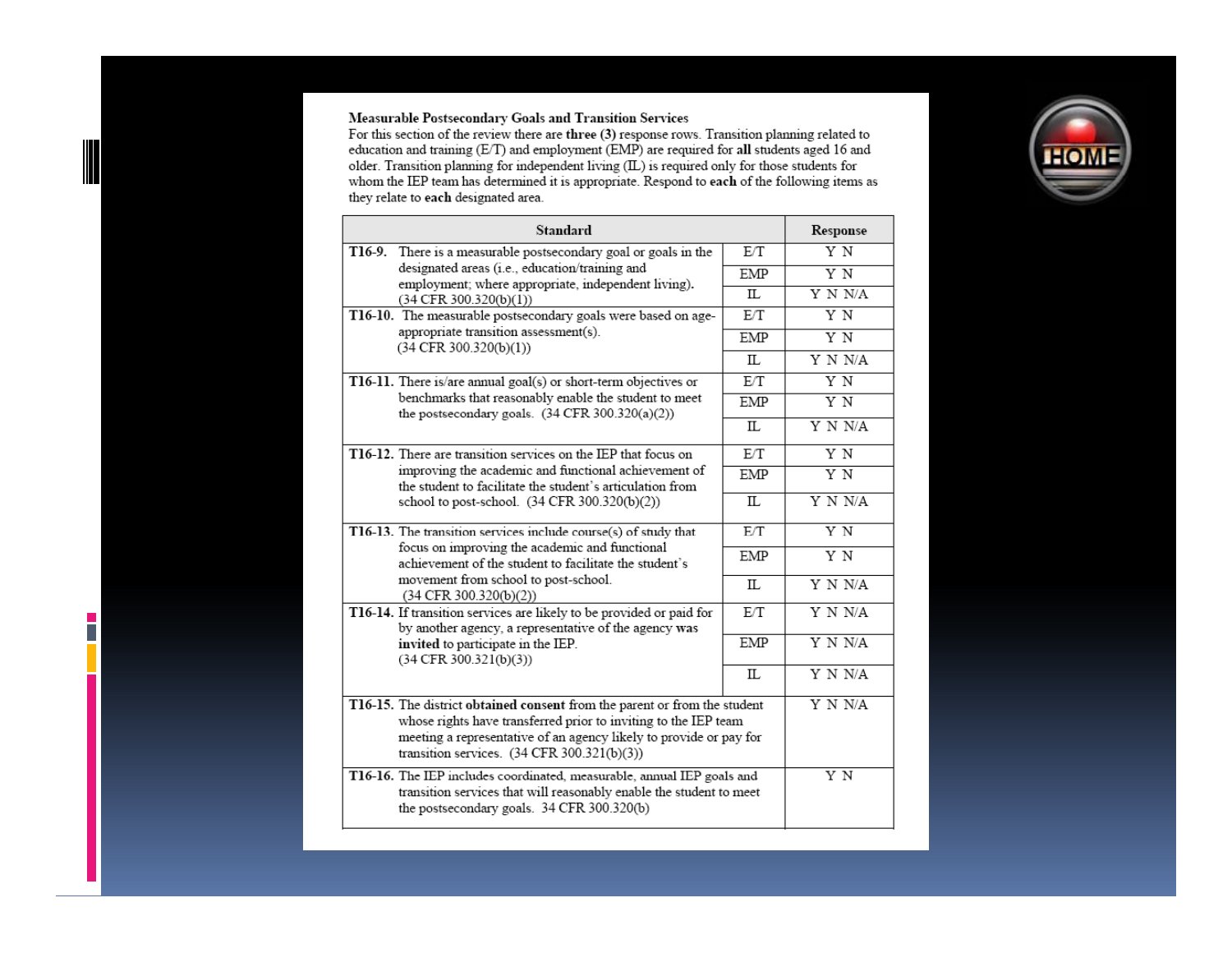## The Process…



The reviewer will read each standard and review the IEP and supporting documents to determine if the standard has been met. If the standard is met, circle "Y" on the form. If the standard is not met, circle "N" on the form.

Upon review of the results, the ESE department chair or program specialist will determine if the IEP team needs to reconvene to correct any deficiencies.

The ESE department chair and program specialist will review all self assessments completed at each school to identify systemic concerns and develop <sup>a</sup> corrective action plan and/or provide training.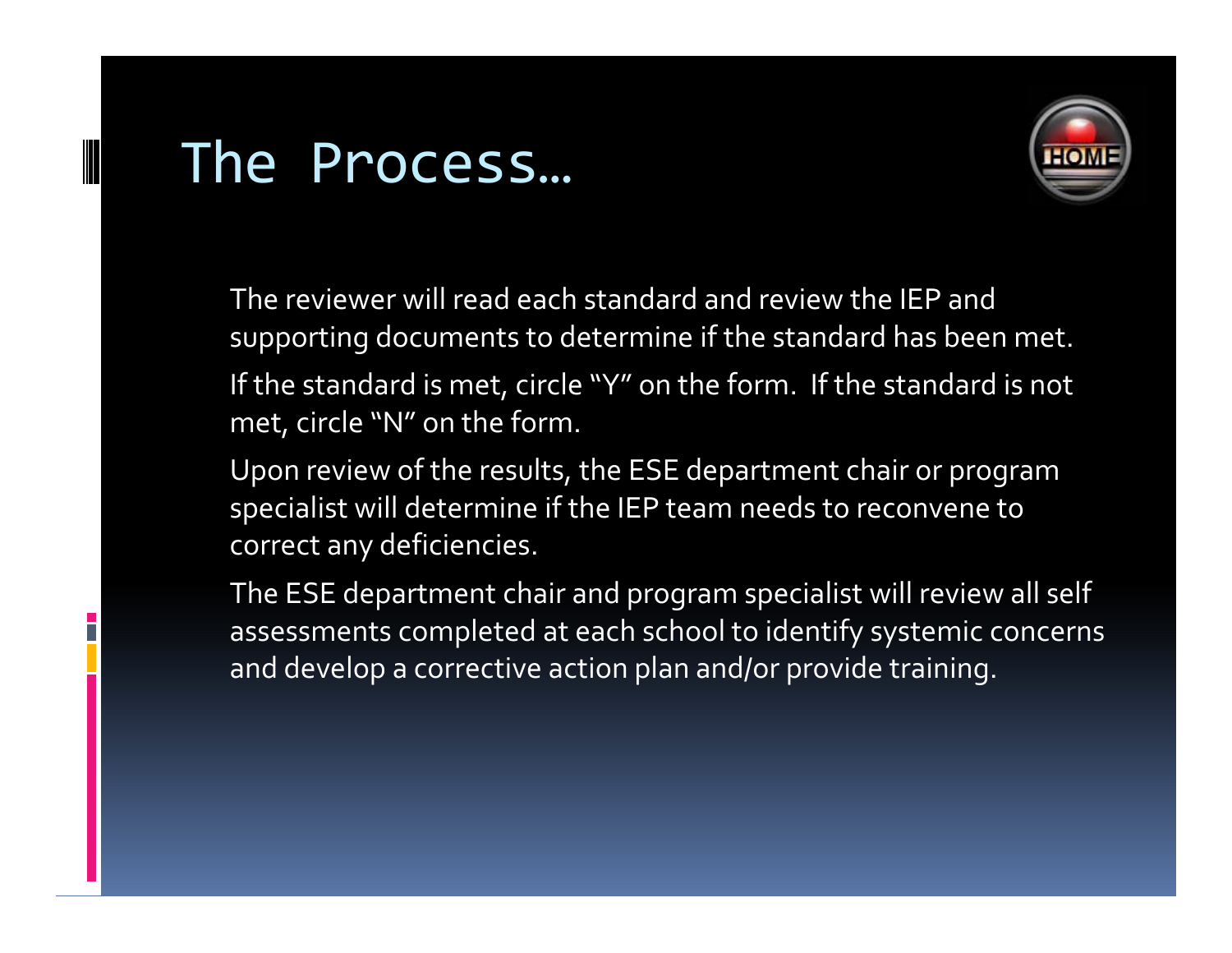### **Standard T16‐1: Meeting Notice**



**The notice to the IEP team meeting included <sup>a</sup> statement that <sup>a</sup> purpose of the meeting was the consideration of postsecondary goals and transition services, that the student would be invited, and indicated any agency likely to provide or pay for services during the current year that would be invited.**

(34 CFR 300.322(b)(2); Rule 6A‐6.03028(3)(b), FAC.)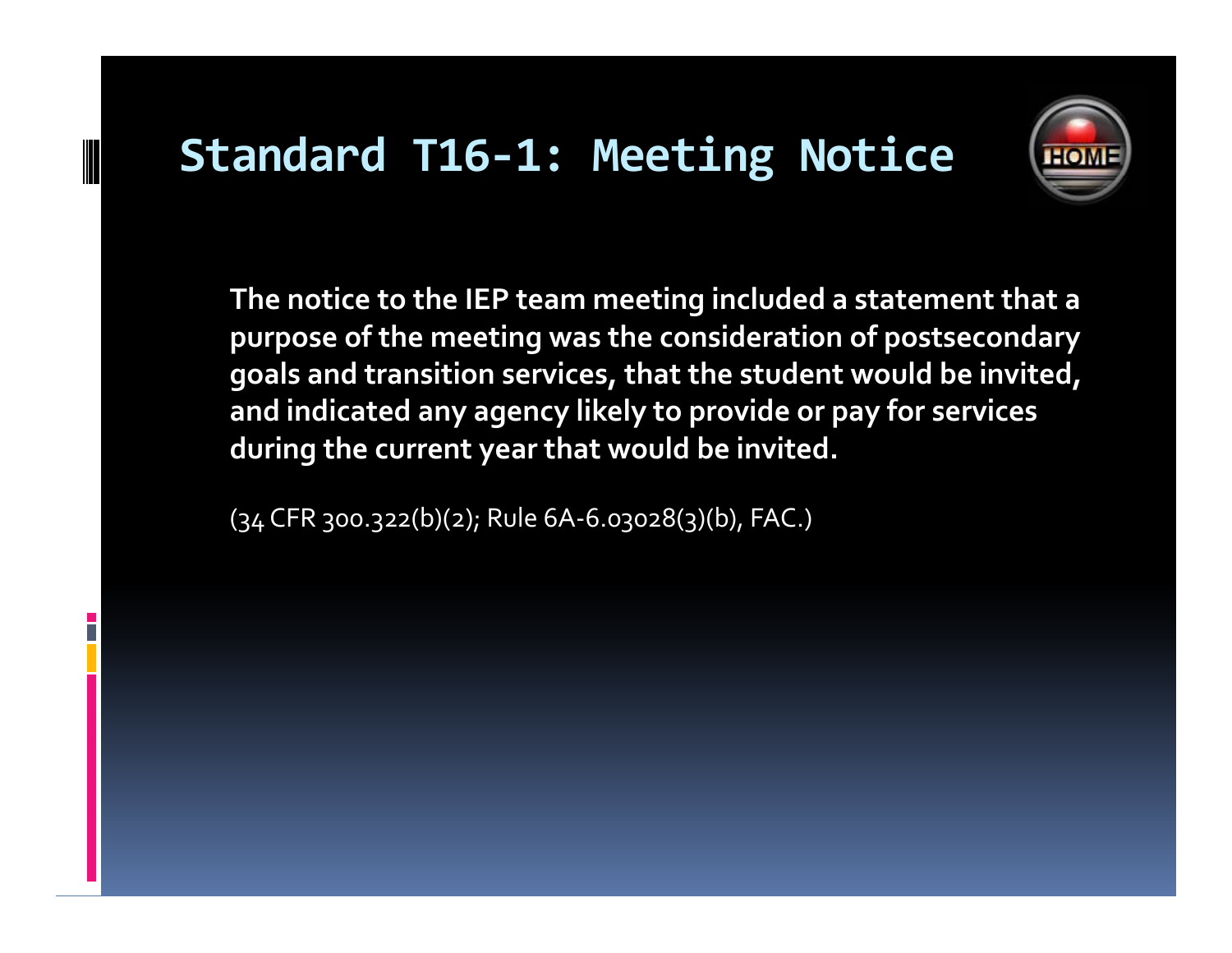# **Was Standard T16‐1 Met?**



For a student age 13–14, review the notice for the following:

The notice must indicate that <sup>a</sup> purpose of the meeting will be the development of <sup>a</sup> statement of transition services needs (Note: Mark "**yes"** if <sup>a</sup> purpose of the meeting is indicated as "transition.")

There is <sup>a</sup> statement that the student will be invited to the meeting

Mark "**yes"** if both are yes. Mark **"no"** if either one is no.

For a student age <sup>15</sup> or older, review the notice for the following:

 $\bullet$  The notice must indicate that <sup>a</sup> purpose of the meeting will be the consideration of postsecondary goals and transition services for the student (Note: Mark "**yes"** if <sup>a</sup>

purpose of the meeting is indicated as "transition.")

B

- •There is <sup>a</sup> statement that the student will be invited to the meeting
- • If needed, there is <sup>a</sup> statement that an agency representative will be invited to the meeting (review the signature page of the IEP to determine if an agency participated; if so, this must be indicated on the notice)

Mark "**yes"** if the first two are yes and the third is yes or N/A. Mark **"no"** if one or more is no.

**See Meeting Participation form on next slide for example.**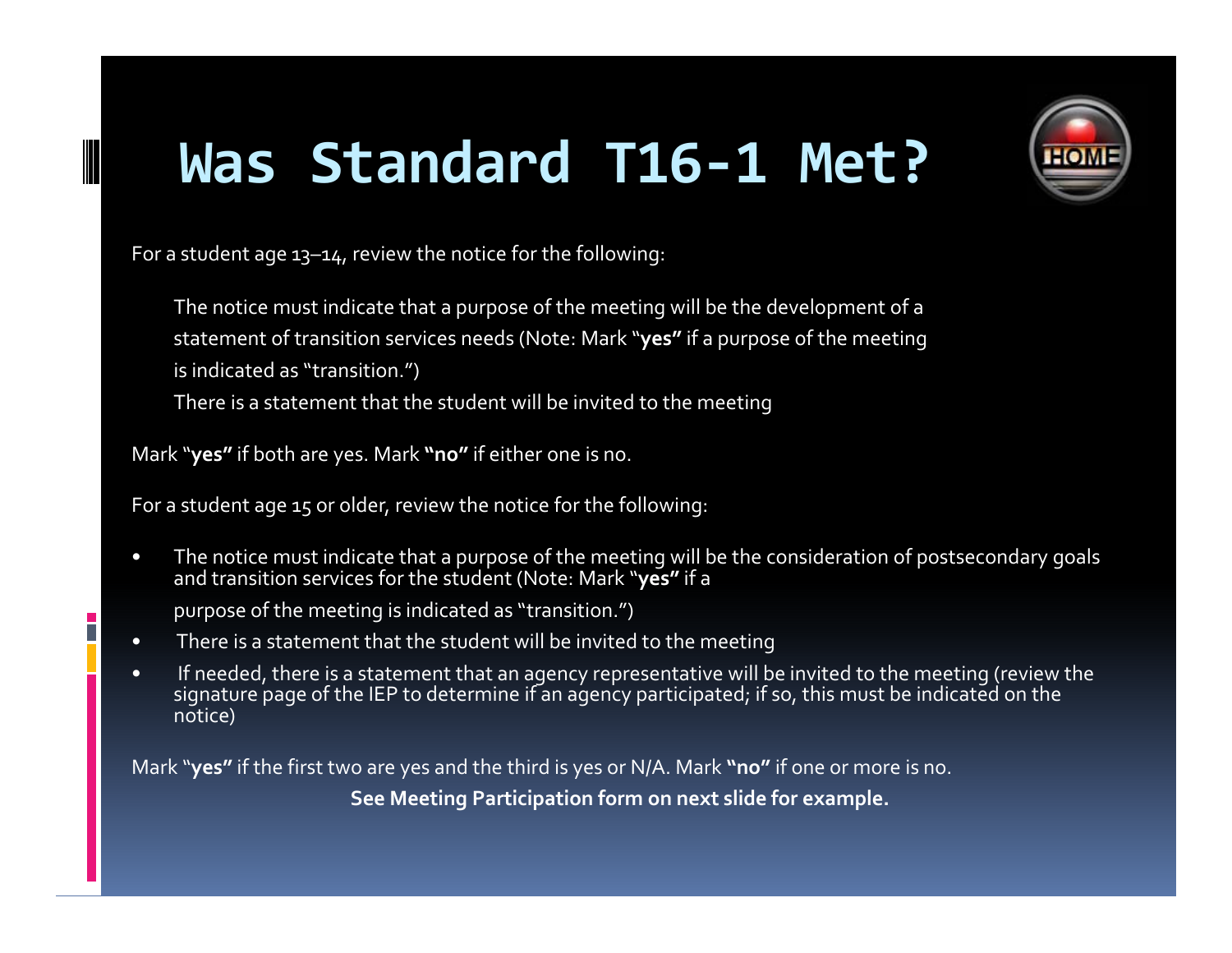### **For students who are age 13 ‐14:**

- Number 7 must be checked and the first line checked under number 7.
- The name of the student will be listed as one of the participants.

### **For students who are age 15 and older:**

 $\bullet$  Number 7 must be checked and the second line checked under number 7.

 $\overline{\phantom{a}}$ 

• The name of the student will be listed as one of the participants.



| To the Parents/Adult Student:                                                                                                                                                                                                                                                                                                                                                                                                                                                                                                                                                                                                                                                                                                                                                                                                                                                                                                                                                                                                                                                                                                                                                      |                           |                                 |              |                               |  |
|------------------------------------------------------------------------------------------------------------------------------------------------------------------------------------------------------------------------------------------------------------------------------------------------------------------------------------------------------------------------------------------------------------------------------------------------------------------------------------------------------------------------------------------------------------------------------------------------------------------------------------------------------------------------------------------------------------------------------------------------------------------------------------------------------------------------------------------------------------------------------------------------------------------------------------------------------------------------------------------------------------------------------------------------------------------------------------------------------------------------------------------------------------------------------------|---------------------------|---------------------------------|--------------|-------------------------------|--|
| Student:                                                                                                                                                                                                                                                                                                                                                                                                                                                                                                                                                                                                                                                                                                                                                                                                                                                                                                                                                                                                                                                                                                                                                                           |                           |                                 | $ID#$ :      |                               |  |
| You have the opportunity and are encouraged to participate in conferences regarding the educational program for your son/daughter as<br>prescribed by State Board of Education Rule 6A-6.0331. A meeting has been scheduled at:                                                                                                                                                                                                                                                                                                                                                                                                                                                                                                                                                                                                                                                                                                                                                                                                                                                                                                                                                    |                           |                                 |              |                               |  |
| School:                                                                                                                                                                                                                                                                                                                                                                                                                                                                                                                                                                                                                                                                                                                                                                                                                                                                                                                                                                                                                                                                                                                                                                            |                           | Date:                           | Time:        |                               |  |
| If the listed time, date, and location are not agreeable to you, please notify the school official listed below for further information.                                                                                                                                                                                                                                                                                                                                                                                                                                                                                                                                                                                                                                                                                                                                                                                                                                                                                                                                                                                                                                           |                           |                                 |              |                               |  |
| School Official:                                                                                                                                                                                                                                                                                                                                                                                                                                                                                                                                                                                                                                                                                                                                                                                                                                                                                                                                                                                                                                                                                                                                                                   |                           |                                 | Telephone #: |                               |  |
| Purpose of the meeting [Check (Y) all that apply]                                                                                                                                                                                                                                                                                                                                                                                                                                                                                                                                                                                                                                                                                                                                                                                                                                                                                                                                                                                                                                                                                                                                  |                           |                                 |              |                               |  |
| 1. Parent Conference<br>п<br>□<br>2. The review of evaluation information and the determination of the appropriate educational program<br>for your child (Eligibility/Placement Staffing and develop Individual Educational Plan or Education Plan if<br>appropriate).<br>α<br>3. The determination of reevaluation instruments.<br>α<br>4. The review of reevaluation data and updating the individual education plan.<br>α<br>5. The review and updating of the individual education plan for your child.<br>α<br>6. The review of the gifted education plan (EP).<br>図<br>7. The development and/or review of the Transition Individual Education Plan, which may include agency participation<br>as listed below .*<br>$\times$ beginning at age 14, the student will be invited, and the purpose of the meeting is to develop a statement of<br>the student's transition needs. **<br>beginning at age 16, the student will be invited to the meeting, and the purpose of the meeting is to سبب<br>consider transition services needs, and identify any agency invited to send a representative, **<br>□<br>8. Manifestation Determination.<br>о<br>9. Other (please specify) |                           |                                 |              |                               |  |
| This is to inform you that either party may invite individuals with knowledge or special expertise to the meeting. The following people are<br>scheduled to participate in this meeting:                                                                                                                                                                                                                                                                                                                                                                                                                                                                                                                                                                                                                                                                                                                                                                                                                                                                                                                                                                                           |                           |                                 |              |                               |  |
| Name                                                                                                                                                                                                                                                                                                                                                                                                                                                                                                                                                                                                                                                                                                                                                                                                                                                                                                                                                                                                                                                                                                                                                                               |                           |                                 |              |                               |  |
|                                                                                                                                                                                                                                                                                                                                                                                                                                                                                                                                                                                                                                                                                                                                                                                                                                                                                                                                                                                                                                                                                                                                                                                    | Title                     | Name                            |              | Title                         |  |
|                                                                                                                                                                                                                                                                                                                                                                                                                                                                                                                                                                                                                                                                                                                                                                                                                                                                                                                                                                                                                                                                                                                                                                                    | <b>LEA</b> Representative | Student Name should appear here |              | Student**<br>(as appropriate) |  |
|                                                                                                                                                                                                                                                                                                                                                                                                                                                                                                                                                                                                                                                                                                                                                                                                                                                                                                                                                                                                                                                                                                                                                                                    | <b>ESE Teacher</b>        |                                 |              |                               |  |
|                                                                                                                                                                                                                                                                                                                                                                                                                                                                                                                                                                                                                                                                                                                                                                                                                                                                                                                                                                                                                                                                                                                                                                                    | General Ed Teacher        |                                 |              | *Agency.<br>Representative    |  |
|                                                                                                                                                                                                                                                                                                                                                                                                                                                                                                                                                                                                                                                                                                                                                                                                                                                                                                                                                                                                                                                                                                                                                                                    | Other                     |                                 |              | Other                         |  |
| *Agency involvement for transition, is based only on prior consent.                                                                                                                                                                                                                                                                                                                                                                                                                                                                                                                                                                                                                                                                                                                                                                                                                                                                                                                                                                                                                                                                                                                |                           |                                 |              |                               |  |
| Under IDEA and State Law, when a legally competent student reaches the age of majority (18), he/she has all rights pertaining to education<br>transferred to him/her including a copy of this and all other notices/consents.<br>If due to a disability you need special accommodations to receive school board information or to participate in school board functions, call (772)<br>429-3600 and ask for the School Board secretary.<br>Telecommunications Device for the Deaf (TDD) phone is available by dialing (772) 468-5264.<br>For invitations to nonpublic school representatives, please be sure the name of the private school is identified.                                                                                                                                                                                                                                                                                                                                                                                                                                                                                                                         |                           |                                 |              |                               |  |
| PARENT: Please (Y) Check one of the following:<br>1. I will attend on the above date and time.<br>n.<br>2. I wish to attend, but on another date or time. Please suggest date/time:<br>3. I am unable to attend, please continue the meeting without me and forward copies of all paperwork to my home.<br>o<br>4. You and school/district staff have the right to invite a person with knowledge or expertise about the student. If you would like, you<br>п<br>may invite someone to the meeting.<br>5. Do you need a language interpreter? $\Box$ Yes $\Box$ No If Yes, what language or dialect:<br>As a parent, you have certain protections under the attached procedural safeguards. For further explanation of your rights, contact the school<br>guidance counselor or ESE chairperson.<br>Record of Contact Attempts:                                                                                                                                                                                                                                                                                                                                                    | <b>OFFICE USE</b>         |                                 |              | <b>Evaluation Specialist</b>  |  |
| (Date)<br>(Type of Contact)<br>Attempt made by:                                                                                                                                                                                                                                                                                                                                                                                                                                                                                                                                                                                                                                                                                                                                                                                                                                                                                                                                                                                                                                                                                                                                    |                           |                                 | (Results)    |                               |  |
| (Type of Contact)<br>(Date)                                                                                                                                                                                                                                                                                                                                                                                                                                                                                                                                                                                                                                                                                                                                                                                                                                                                                                                                                                                                                                                                                                                                                        |                           |                                 | (Results)    |                               |  |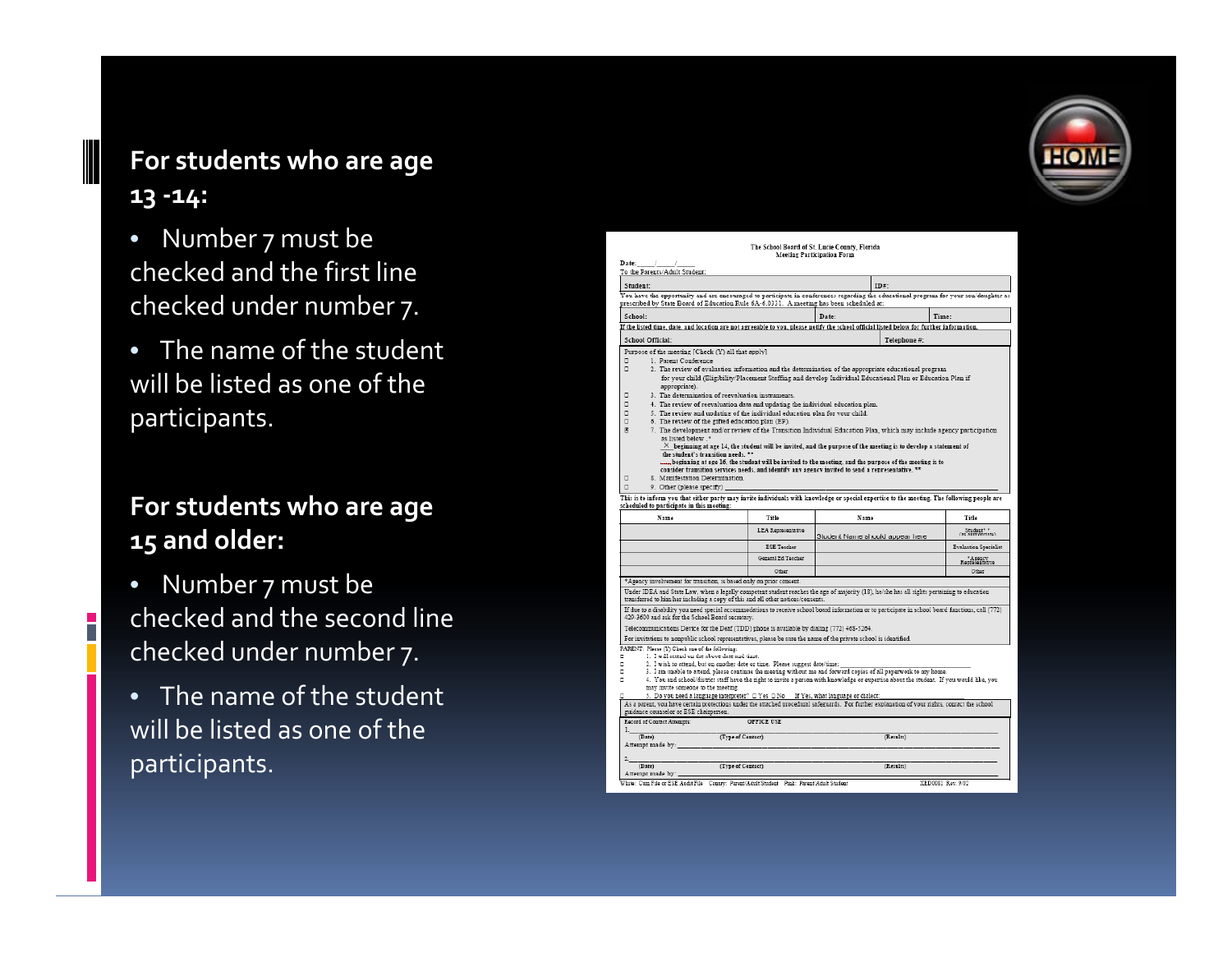# **Standard T16‐2: Student Attendance**

P.



### **The student was invited to the IEP meeting.**

 $(34$  CFR 300.321(b)(1); Rule 6A-6.03028(4)(h), FAC.)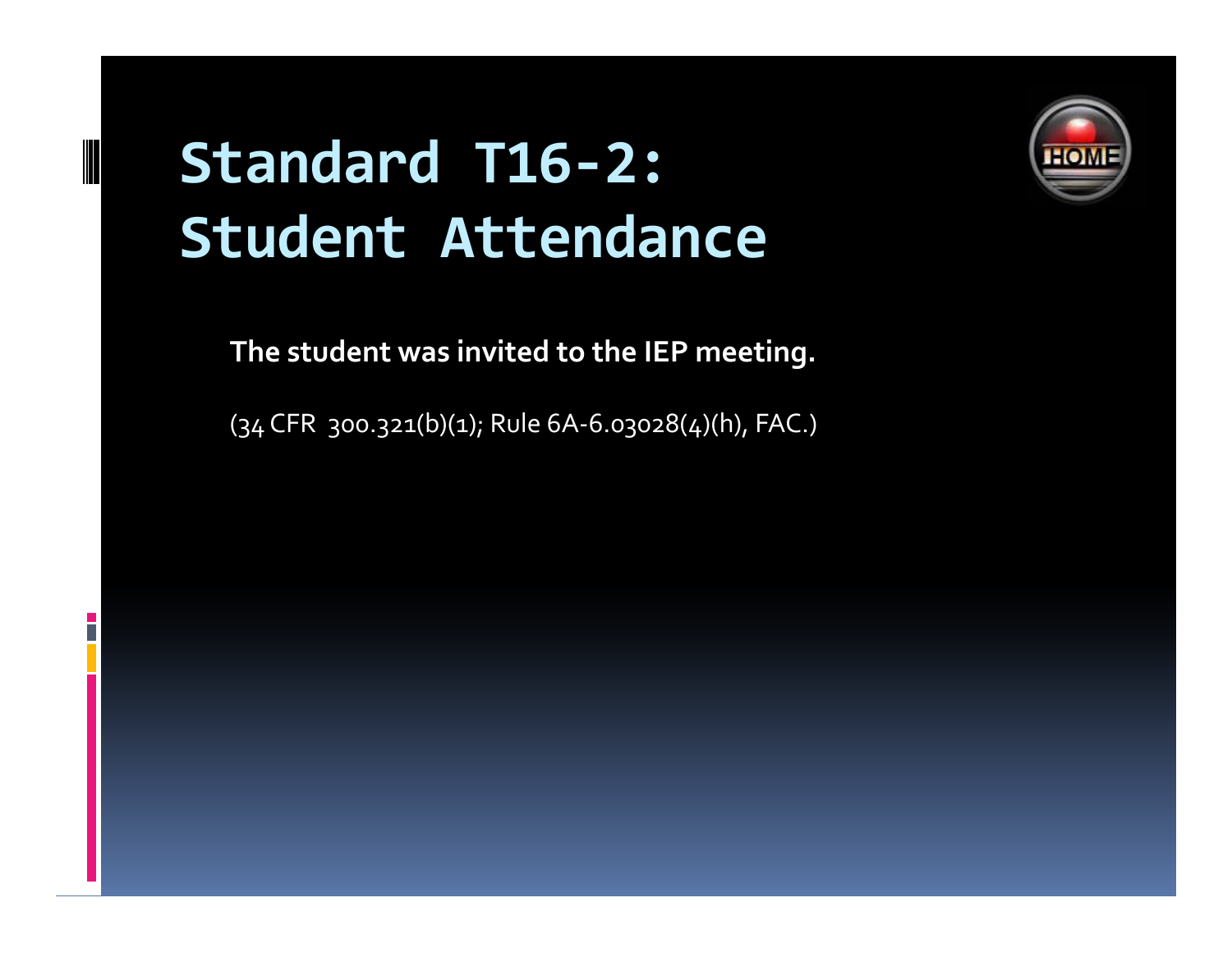## **Was Standard T16‐2 Met?**



Review the notice to determine if the student was invited. Examples of documentation are <sup>a</sup> salutation on the notice that includes both the student and the paren<sup>t</sup> or <sup>a</sup> separate notice provided to the student student. Mark "**yes"** if the student was invited invited. If there is no evidence the student was invited, review the signature section of the IEP. If the student did not attend and there is no documentation that the student was invited, mark "**no."** If the student was in attendance, mark "**yes."**

**Refer to the Meeting Participation Form on slide 9 for an example of where the student name should appear.**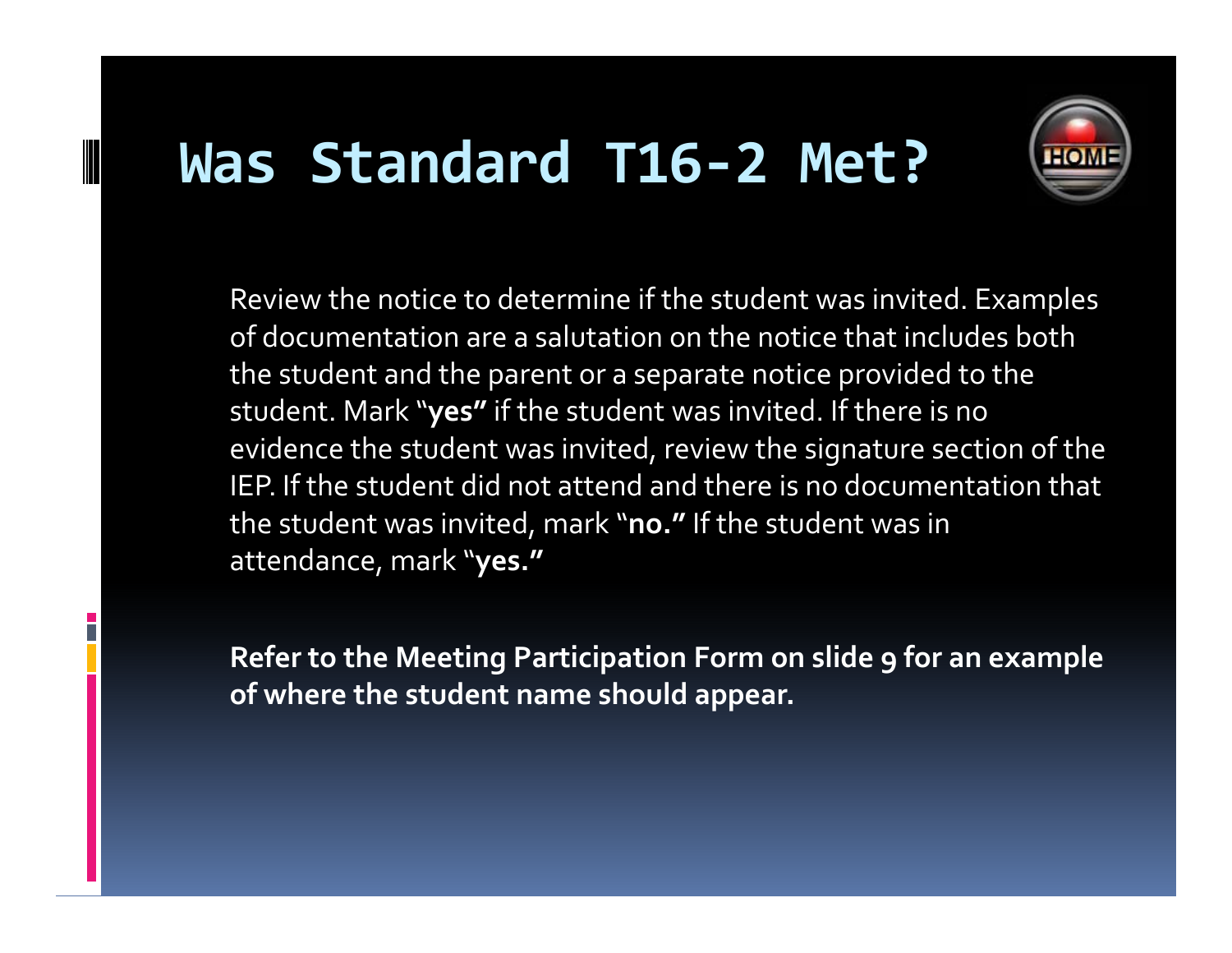# **Standard T16‐3: Strengths and Interests**



**The student's strengths, preferences, and interests were taken into account. If the student was unable to attend the meeting, other steps were taken to ensure the stud ' ent <sup>s</sup> preferences and interests were considered.**

(34 CFR 300.321(b)(2); Rule 6A‐6.03028(4)(h), FAC.)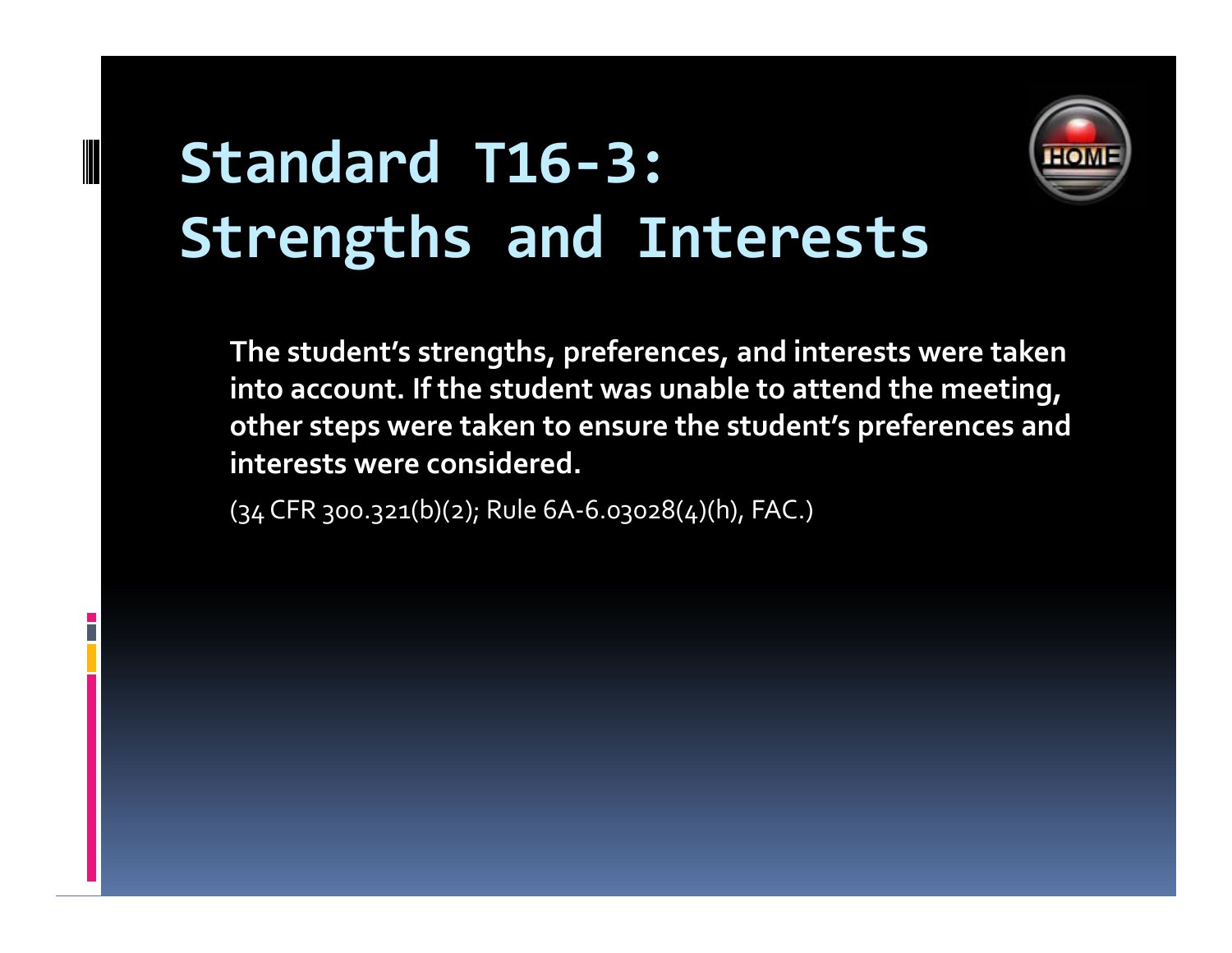## **Was Standard T16‐3 Met?**

B



Preferences and interests are what the student wants in the areas of instruction, related services, community experiences, employment, and post‐school adult living. Review the IEP to determine if these were considered. If a student did not attend the meeting, there should be evidence that the school district obtained student input through other methods, such as student or family conferences,  $\,$ interest inventories, career exploration activities, vocational interest and aptitude inventories, situational assessments, and input from other personnel associated with the student. Information from interest inventories completed prior to the IEP meeting or information on the IEP itself may be evidence of this requirement.

A student's preferences and interests may be documented in the presen<sup>t</sup> level of performance section(s) of the IEP or may be included as a separate item. Mark "**yes"** if there is evidence that the student's input was solicited and considered. Mark "**no"** if there is no evidence that steps were taken to obtain and consider the preferences and interests of <sup>a</sup> student who did not attend the meeting. Unless there is evidence to the contrary, the student's attendance at the meeting can be considered evidence that the student's interests and preferences were considered.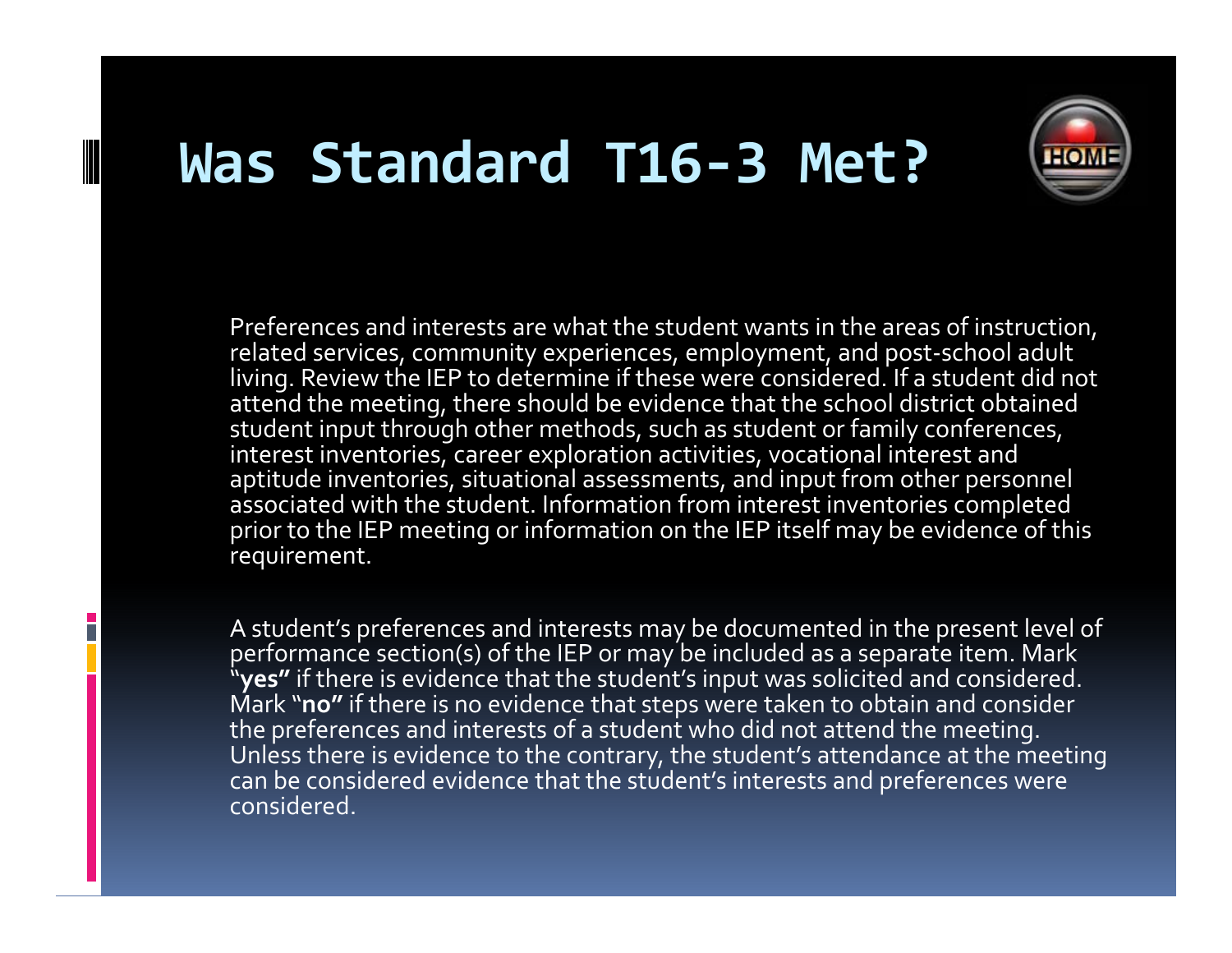# **Standard T16‐4: Transition Needs**



**For students age <sup>14</sup> and older: the IEP contains <sup>a</sup> statement of the student's desired post‐school outcome; <sup>a</sup> statement of the stud ' ent s transi it on services needs that focuses on the stud ' ent <sup>s</sup> course of study is incorporated into applicable components of the IEP; and the IEP team considered the need for instruction in the area of self determination determination.**

(Rule 6A‐6.03028(7)(i), FAC.)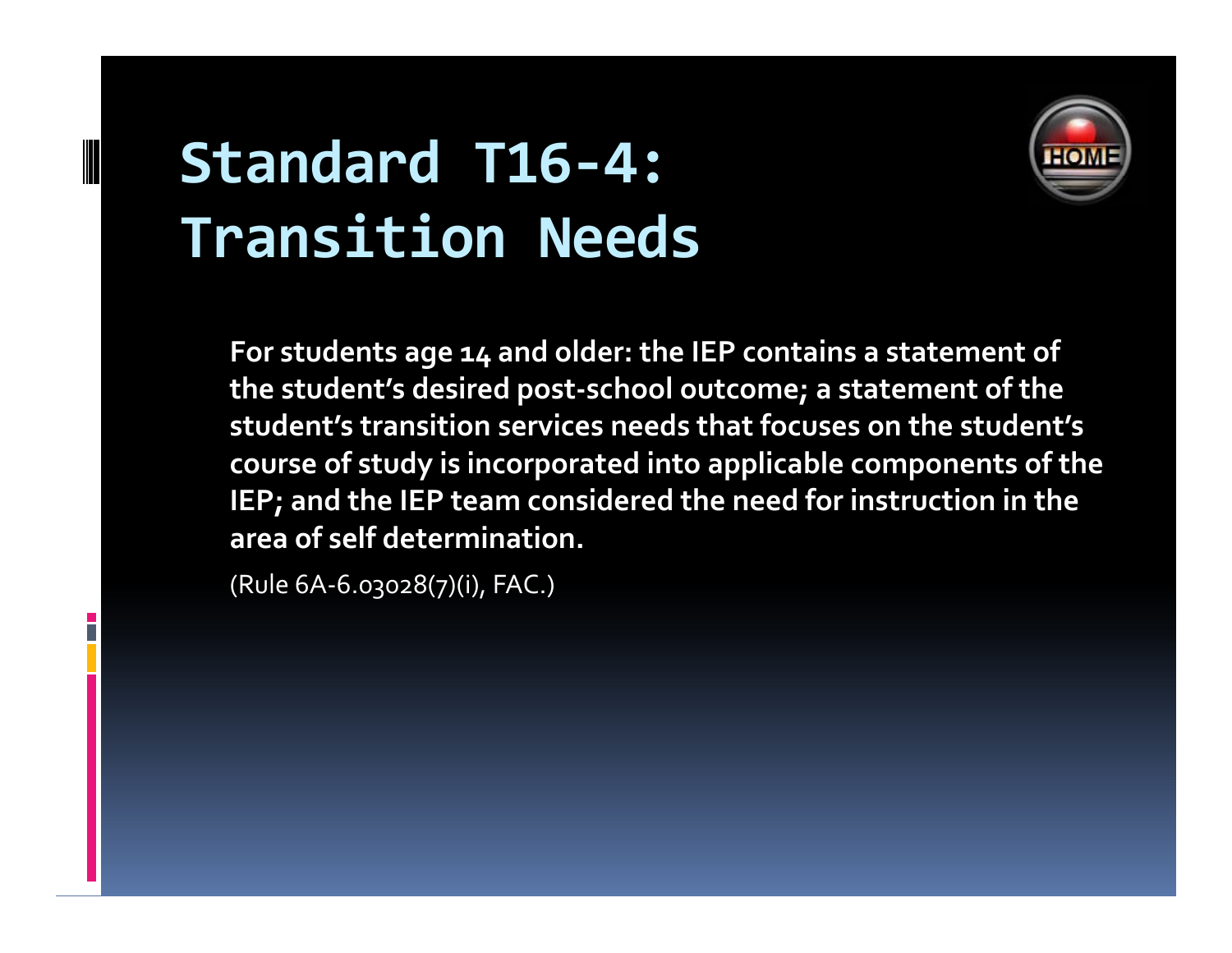# **Was Standard T16‐4 Met?**



Review the IEP for the following:

- •A statement of the student's desired post‐school outcome developed through <sup>a</sup> student‐centered process; this statement is not the same as the measurable postsecondary goal, although the two should be related. (NOTE: Effective 12/08, the desired postschool outcome is no longer required. This information should be <sup>a</sup> par<sup>t</sup> of the measurable postsecondary goals.)
- •A statement of the student's transition services needs that focuses on the student's course of study, such as participation in advanced placement courses or <sup>a</sup> vocational education program, is incorporated into applicable components of the IEP
- Consideration of the need for instruction in self‐determination; if <sup>a</sup> need is determined, this must be addressed in the transition components, through goals, short‐term objectives, benchmarks, or through services on the IEP

Mark "**yes"** if all of these are evident. Mark **"no"** if one or more of these are not evident.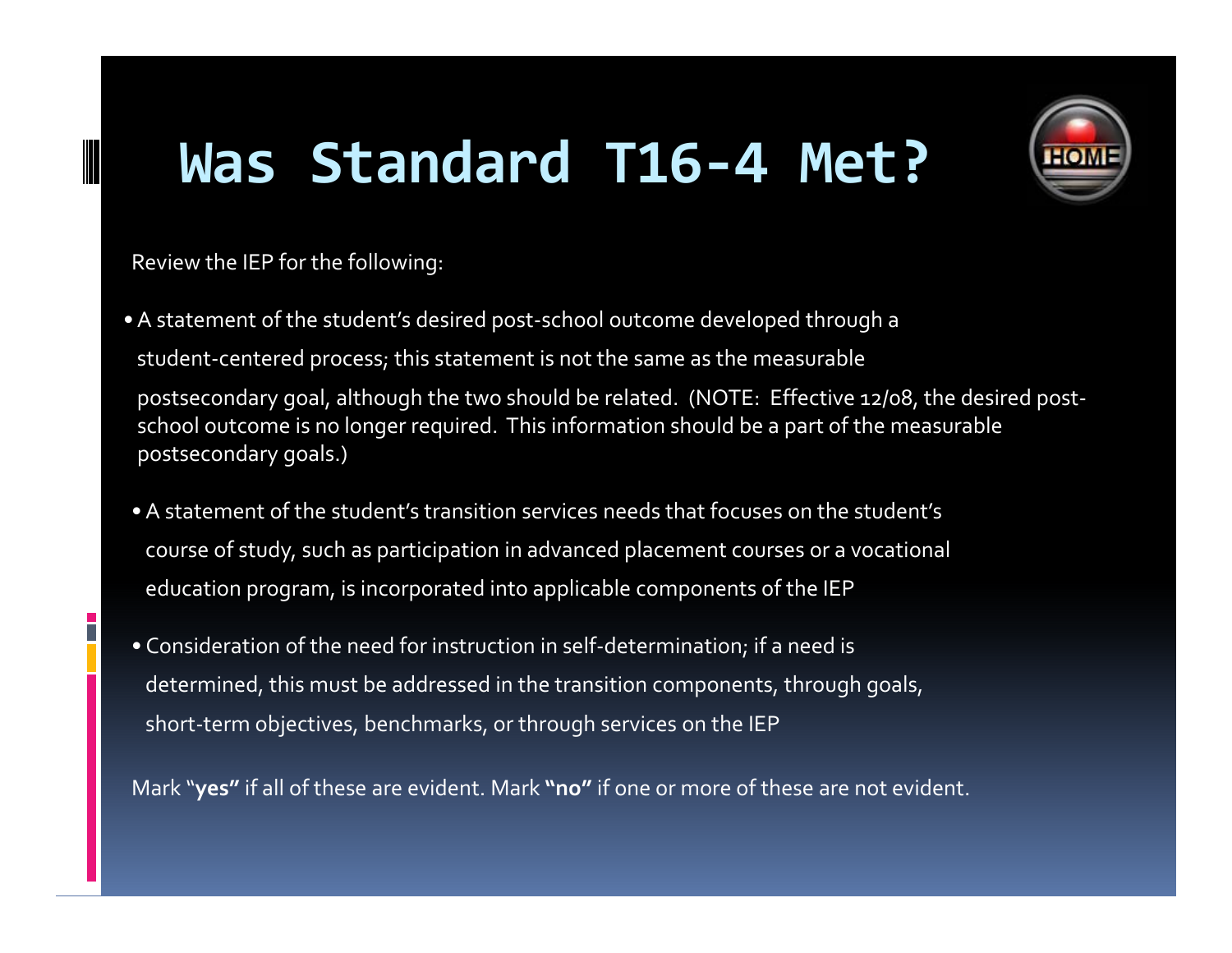# **Standard T16‐5: Course of Study**



**Beginning in eighth grade, or during the school year in which the student turns 14, whichever is sooner, the IEP must include <sup>a</sup> statement of whether the student is pursuing <sup>a</sup> course of study leading to <sup>a</sup> standard diploma or <sup>a</sup> special diploma.**

(Rule 6A‐6.03028(7)(h), FAC.)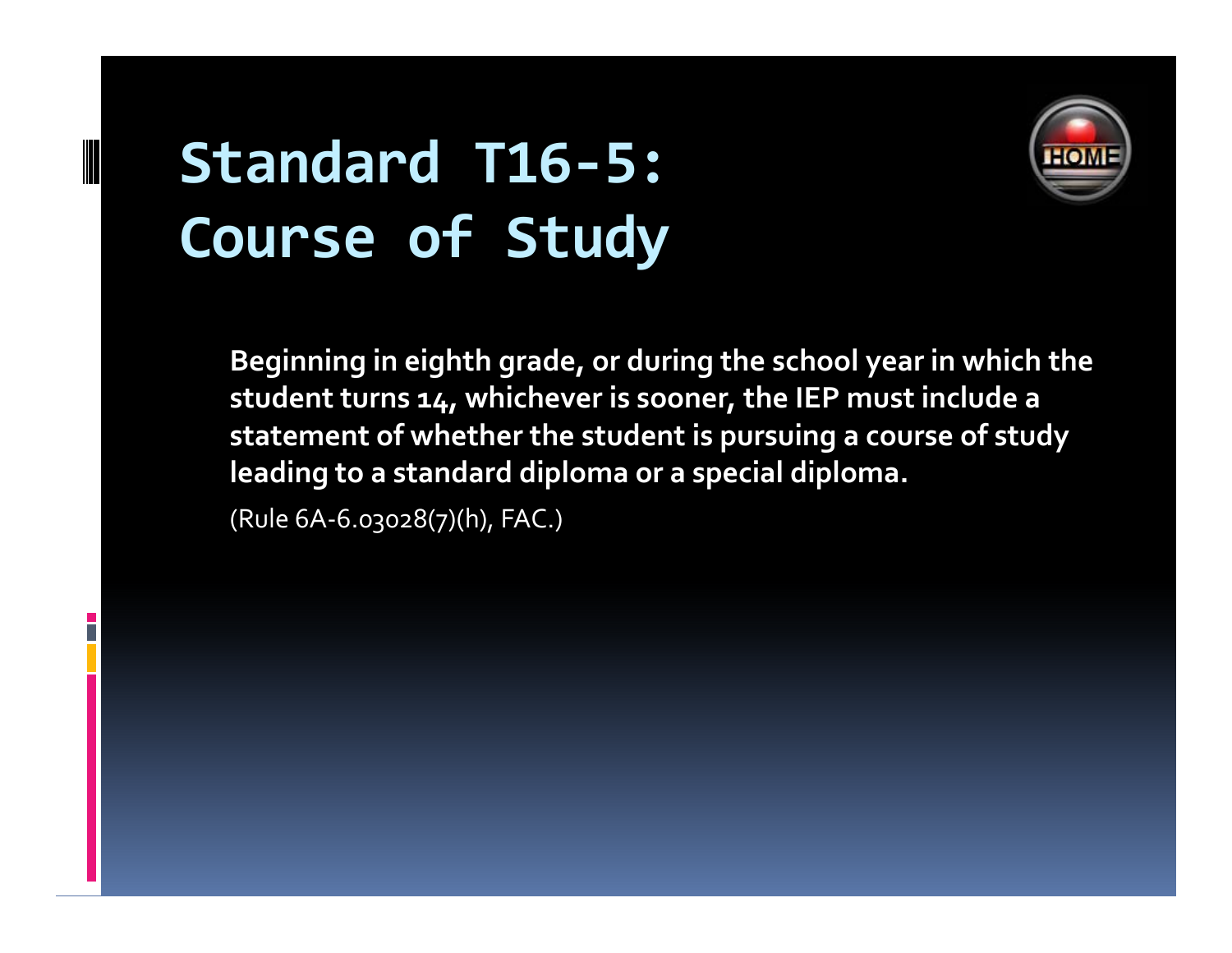## **Was Standard T16‐5 Met?**



IEPs written during the student's eighth grade year or during the school year of the student's fourteenth birthday (whichever is sooner), the course requirements for standard and special diploma options must be discussed by the IEP team, and <sup>a</sup> proposed diploma option must be determined. Mark "**yes"** if the diploma option is indicated. Mark "**no"** if the student is 14 years old or older or in the eighth grade or higher and no diploma option is indicated.

In St. Lucie County, we complete the Summary of Diploma Options form and Consent for Mutual Exchange of Information in addition to indicating the option selected on the IEP. (See forms on slide 19 and 20).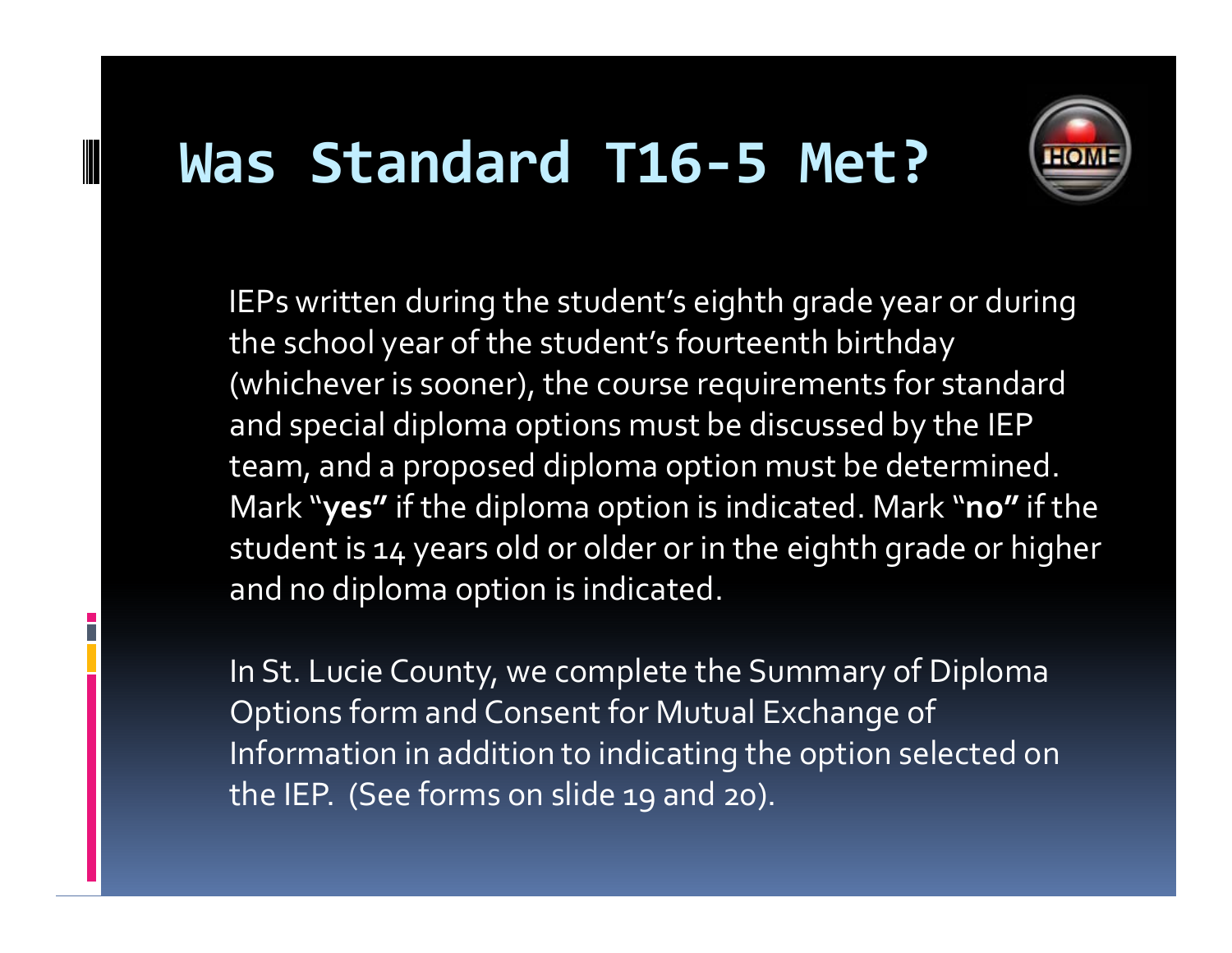

This is an example of the diploma option data from the Student's First IEP

n

|                                                             |                              |            | Graduation Hecommendations |  |
|-------------------------------------------------------------|------------------------------|------------|----------------------------|--|
| Student to graduate this year? $\cap$ Yes $\circledast$ No. | Diploma type: $\bigcirc$ N/A |            | C Special Option 1         |  |
|                                                             |                              | G Standard | C Special Option 2         |  |
| Consent for Mutual Exchange of Information :                |                              |            |                            |  |
| Diploma Options                                             |                              |            |                            |  |
|                                                             |                              |            |                            |  |

This is an example of the diploma option data from the PEER IEP.

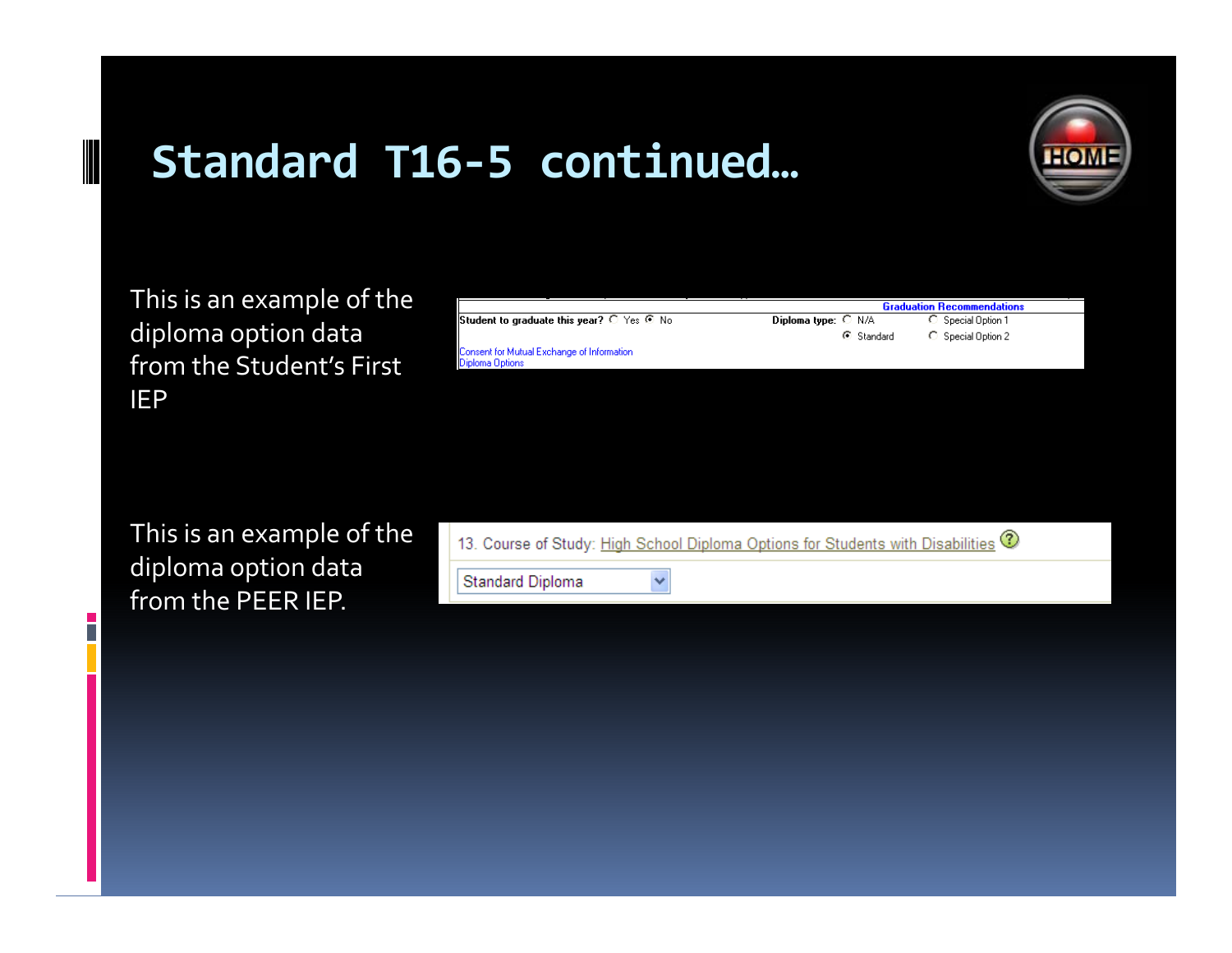

# Diploma Option Form

H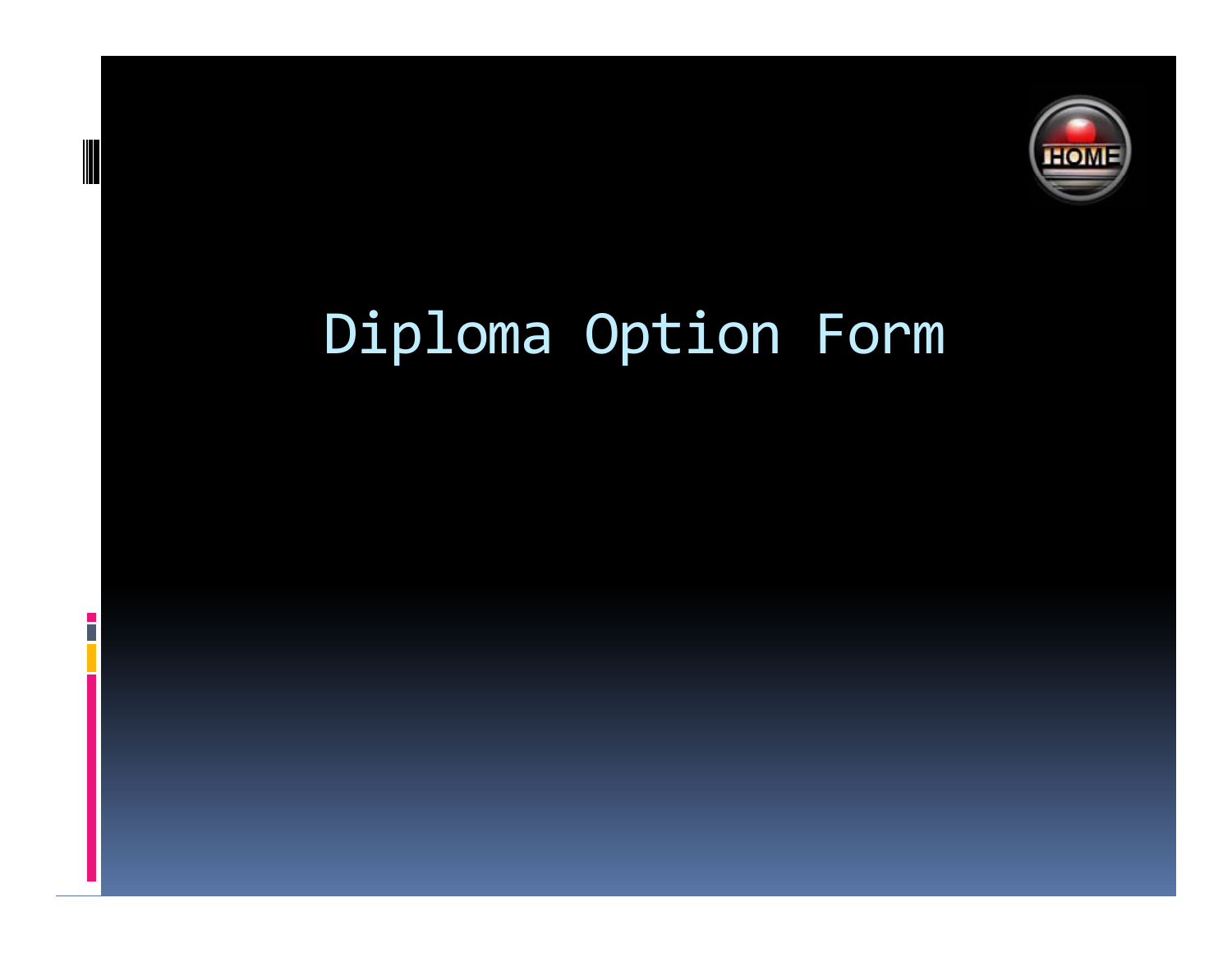#### The School Board of St. Lucie County, Florida 772-429-4570

#### **Summary of Graduation Options**

| Student.                    |  |  |       |              |  |  |  |
|-----------------------------|--|--|-------|--------------|--|--|--|
| C <sub>1</sub><br>- эспоог: |  |  | Date. | $2.772 - 41$ |  |  |  |

Dear Parent/Adult Student:

According to Florida Statute 232.247 and State Board of Education Rule 6-1.0996 (2) (a) The individual education plan (IEP) committee shall document whether the student is pursuing a course of study leading toward a Standard or Special Diploma on the IEP developed during the student's eighth grade vear, or the IEP developed during the school vear of the student's fourteenth birthday, whichever occurs first. This decision shall be reviewed annually.

The following options are offered in the St. Lucie County Public Schools.

A student may be awarded an Honors Diploma, a Standard Diploma, a Special Diploma, or a Certificate of Completion, as determined by the following:

- $(1)$ College Ready Diploma: Beginning with the 1998-1999 school year, the district shall award a differentiated college-ready diploma to each student who:
	- . Successfully completes the requirements for a standard high school diploma as prescribed by S. 232.246.
		- Takes the postsecondary common placement test prescribed in S. 240.117, or an equivalent test identified by the State  $\bullet$ Board of Education, before graduation and scores at or above the established statewide passing score in each test area.
	- A college-ready diploma entitles a student to admission without additional placement testing to a public postsecondary education program that terminates in a technical certificate, an applied technology diploma, an associate in applied science degree, an associate in science degree, or an associate in arts degree, if the student enters postsecondary education within 2 years after earning the college-ready diploma.
- Academic Divloma: This diploma will be awarded to students who have completed graduation requirements and earned a  $(2)$ minimum of 15 Honor credits from among the areas of language arts, mathematics, social studies, science, and/or foreign language must be earned at the advanced level during the 9<sup>th</sup> through 12<sup>th</sup> grades. In addition students must also pass the High School Competency Test (HSCT), or FCAT and earn a cumulative grade point average (GPA) of 2.0 on a 4.0 scale for all courses required for graduation.
- Standard Divloma: This diploma will be awarded to students who have earned 24 credits, which include  $(3)$ the required courses for a Standard Diploma. Students must pass the High School Competency Test (HSCT), or FCAT and earn a cumulative grade point average (GPA) of 2.0 on a 4.0 scale for all courses required for graduation. Students in the Performance Based Diploma Program must also complete a vocational education course sequence.
- Special Diploma-Option One\*\*; This diploma will be awarded to students who have successfully mastered  $(4)$ the student performance standards for a special diploma and who have demonstrated proficiency at the independent, supported, or participatory level of each Sunshine State Standard for Special Diploma prescribed in Rule 6A-1.09401(1) (h), FAC., as determined through the IEP process and who have completed the minimum number of course credits for a special diploma as prescribed by the school board.
- Special Diploma-Option  $Two**$ : This diploma will be awarded to students who have successfully mastered  $(5)$ employment and community competencies as set forth in the IEP. The school board's requirements for demonstration of mastery of specified employment and community competencies shall ensure that the student has achieved all the annual goals and short-term objectives which were specified on the IEP related to the employment and community competencies; that the student is employed in a community-based job, for the number of hours specified in the student's training plan, for the equivalent of one (1) semester, and paid a minimum wage in compliance with the requirements of the Fair Labor Standards Act; and that the student has mastered the employment and community competencies specified in a training plan. The training plan shall be developed and signed by the student, parent, teacher, and employer prior to placement in employment and shall identify the following:
	- The expected employment and community competencies;  $(1)$
	- $(2)$ The criteria for determining and certifying mastery of the competencies:
	- $(3)$ The work schedule and the minimum number of hours to be worked per week: and
	- $(4)$ A description of the supervision to be provided by school district staff:
	- The specified number of requirements for this diploma option as set forth in the IEP.  $(5)$
- \*\*NOTE: Nothing shall be construed to limit or restrict the right of an exceptional student solely to a special diploma or special certificate of completion. Any student shall, upon proper request, be afforded the opportunity to fully meet all requirements of State School Board Rule 232.246, through the standard procedures established therein and thereby qualify for a standard diploma upon graduation.

I have read the requirements for the different diploma options. I, the parent/adult student have chosen the following diploma option. I understand that I have the option to change the type of diploma option by requesting an IEP review through the proper school officials. I also understand that there are differences and different requirements for each diploma option and movement between options may result in courses having to be repeated.

|                                 |                    | Diploma Option Selected:   |       |                  |
|---------------------------------|--------------------|----------------------------|-------|------------------|
| Parent/Adult Student Signature: |                    |                            | Date: |                  |
| White: ESE Audit File           | Canary: ESE Office | Pink: Parent/Adult Student |       | XED0051 Rev 9/02 |

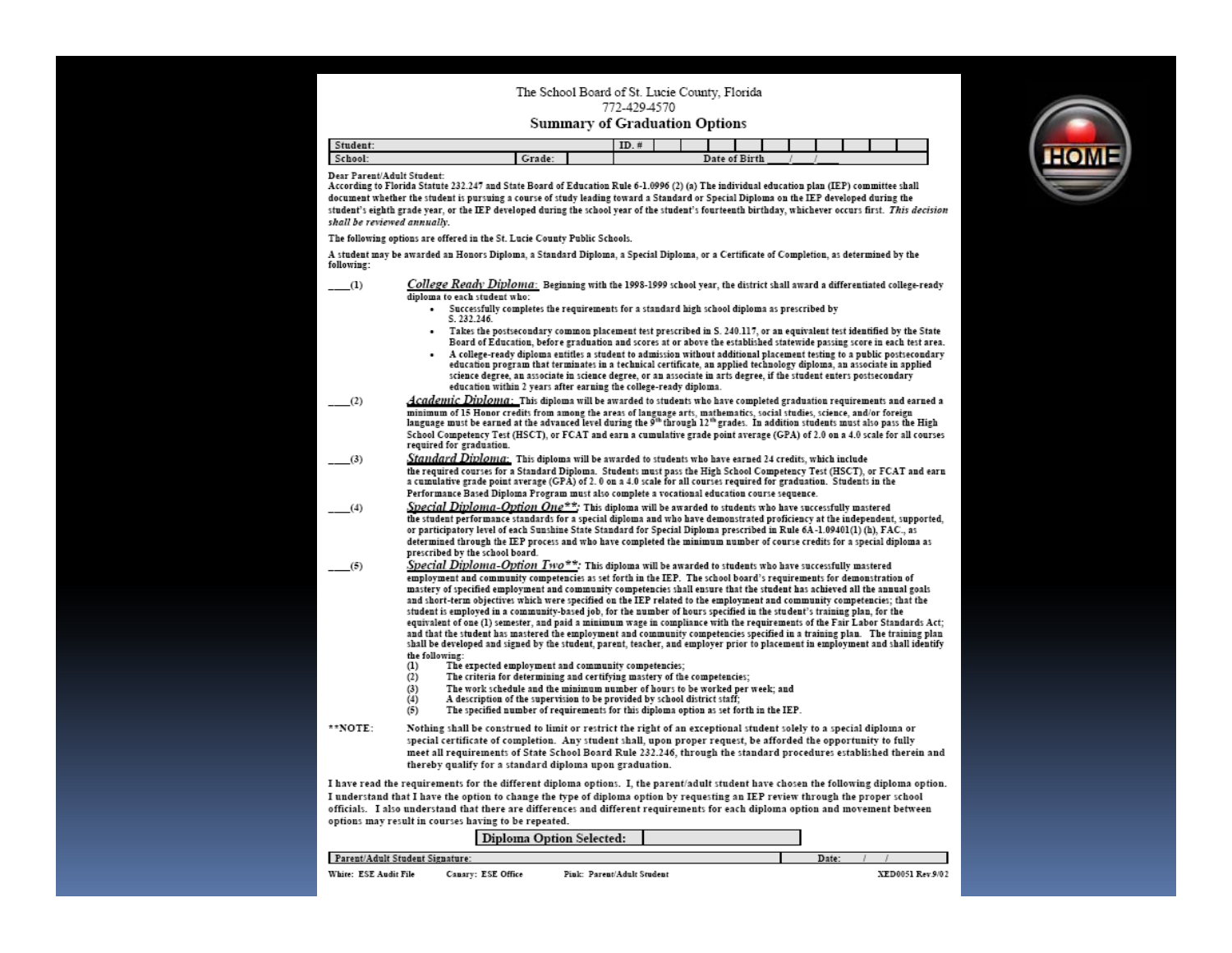#### The School Board of St. Lucie County, Florida

#### **Exceptional Student Education Consent for Mutual Exchange of Information**  $(772)$  429-4570

Your consent to this mutual exchange of information will help in providing coordination of transition services for your child. The information to be exchanged may include:

- Psychological Reports
- $\Box$  Health and Medical Reports
- Social and Developmental Reports
- Vision and Hearing Reports
- Audiology Reports
- Speech and Language Reports
- Occupational and Physical Therapy Reports
- Individual Educational Plans
- $\Box$  Rehabilitation Plans
- $\Box$  Other relevant information

Any exchange of information that would identify your child would only be made in order to provide appropriate services. Should you need additional information, please contact:

Name: Telephone Number:

I hereby authorize the exchange of information and records pertaining to the student named below with the St. Lucie County School District, The Department of Children and Families, The Division of Vocational Rehabilitation, Indian River Community College, Developmental Services, The Division of Blind Services, The ARC, physicians, psychologists, etc., that have had or may have significant contact with my child.

INFORMATION WILL NOT BE DISCLOSED TO ANY PARTY OTHER THAN THOSE PERSONS WITH A LEGITIMATE EDUCATIONAL INTEREST WITHOUT PRIOR WRITTEN CONSENT OF THE PARENT OR LEGAL GUARDIAN.

I hereby certify that I am the parent or legal guardian of the child named below, or that I am the student of majority age and have authority to sign this release.

| Student Name:         |                              |          |                             | Date:              |  |
|-----------------------|------------------------------|----------|-----------------------------|--------------------|--|
| Date of Birth:        |                              | ID.#     |                             |                    |  |
| Signature             |                              |          |                             |                    |  |
| Date                  |                              |          |                             |                    |  |
| Address               |                              |          |                             |                    |  |
| City                  |                              | Zip Code |                             |                    |  |
|                       |                              |          |                             |                    |  |
| White: ESE Audit File | Canary: Parent/Adult Student |          | Pink: Agency Representative | XED 0074 Rev. 9/02 |  |

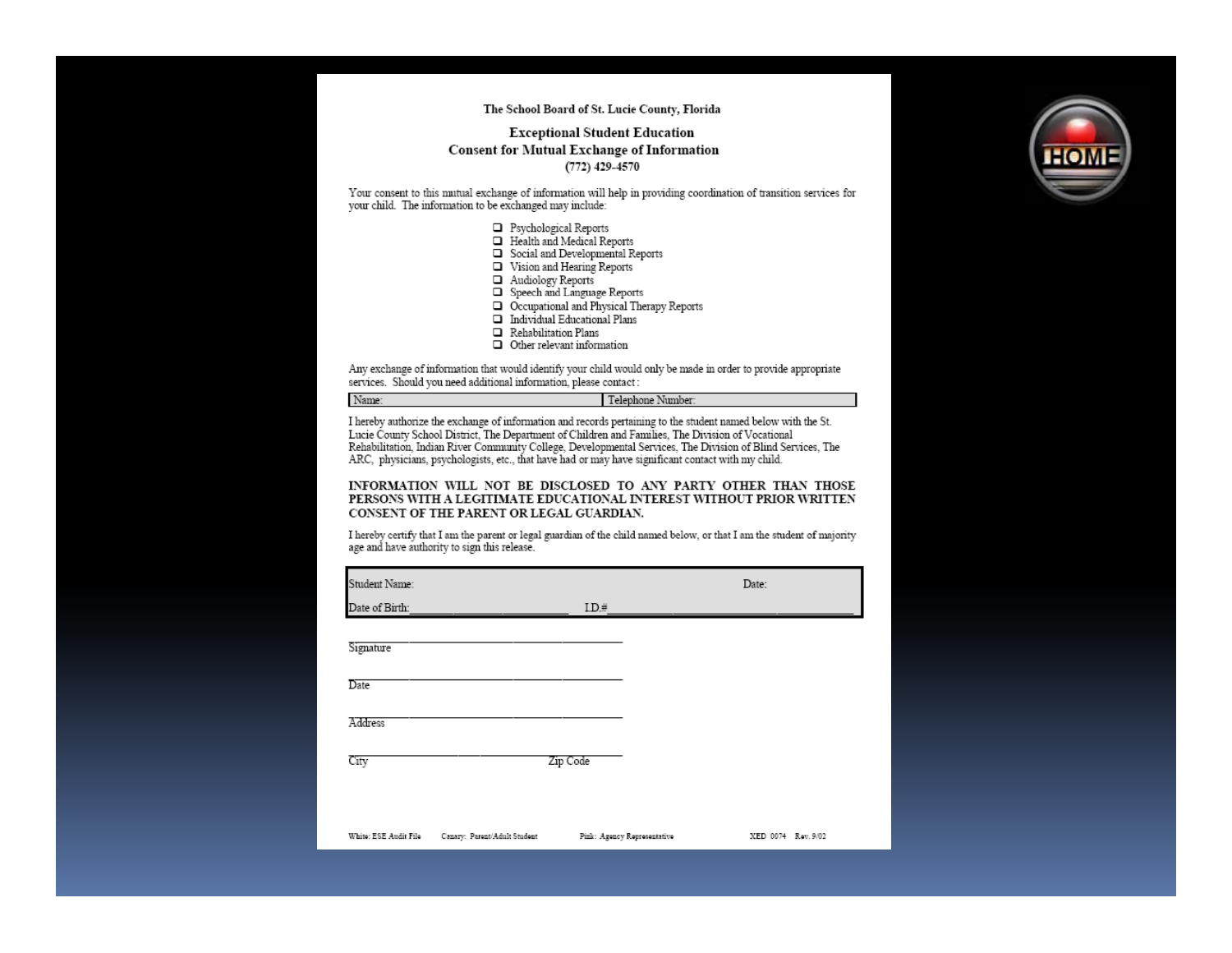## **Standard T16‐6**



**If an agency likely to provide or pay for services during the current year is involved, <sup>a</sup> team member or designee was designated as responsible for follow‐up with the agency and the IEP team was reconvened to identify alternative strategies if the agency failed to provide services as indicated on the IEP.**

(34 CFR 300.324(c)(1); Rule 6A‐6.03028(8)(d), FAC.)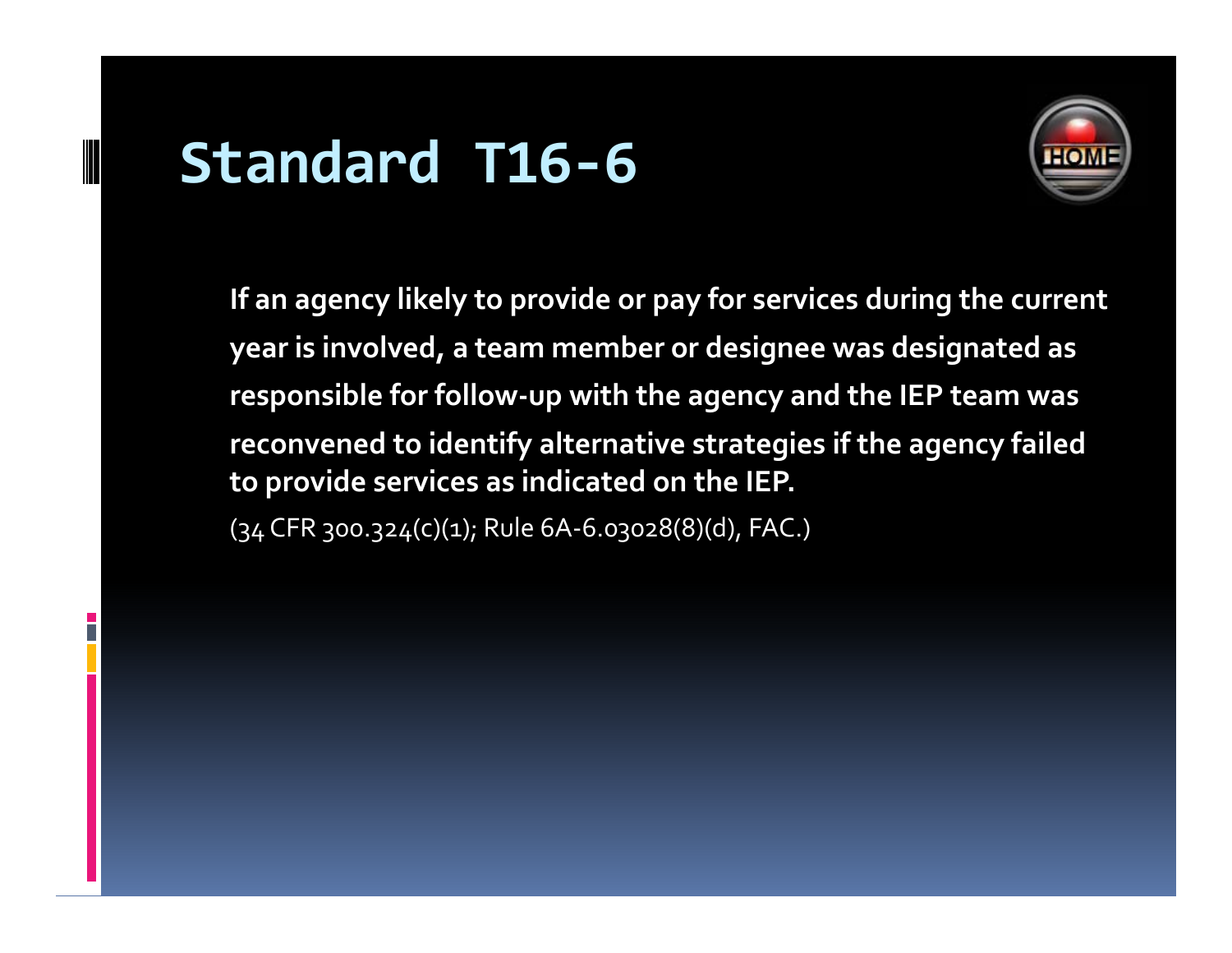# **Was Standard T16‐6 Met?**



If an agency is expected to provide or pay for transition services on this IEP, review the IEP and the student's record for the following:

a. An IEP team member or designee was identified as being responsible for follow‐up with the agency; if this is not documented on the IEP, ask school staff for evidence that this requirement was met.There must be evidence that the individual was made aware of this responsibility.

b. If there is evidence that the agency has not provided required services, determine whether the IEP team was reconvened to identify alternative strategies to assist the student in meeting the goals and objectives on the IEP.

Mark "**N/A"** if no agency is involved. Mark **"yes"** if <sup>a</sup> is **yes and** b is **N/A** or **yes.** Mark "**no"** if <sup>a</sup> is **no or** b is **no.**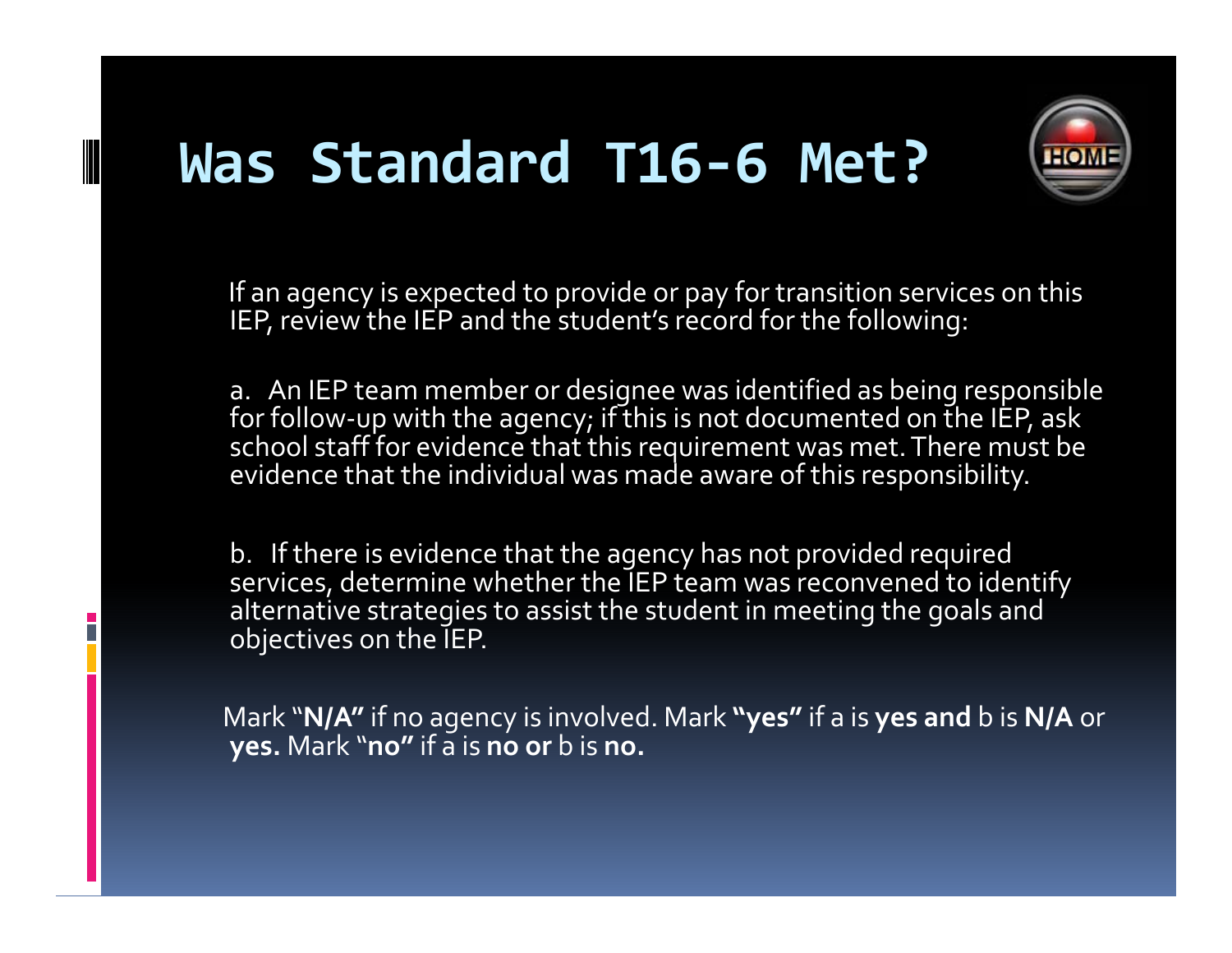# **Standard T16‐7: Transfer of Rights**



**The transition IEP for <sup>a</sup> <sup>17</sup>‐year‐old includes <sup>a</sup> statement that the student has been if d <sup>n</sup> ormedof the ri hg ts that will transfer at age 18.**

(34 CFR 300.320(b); 34 CFR 300.520(a)(1))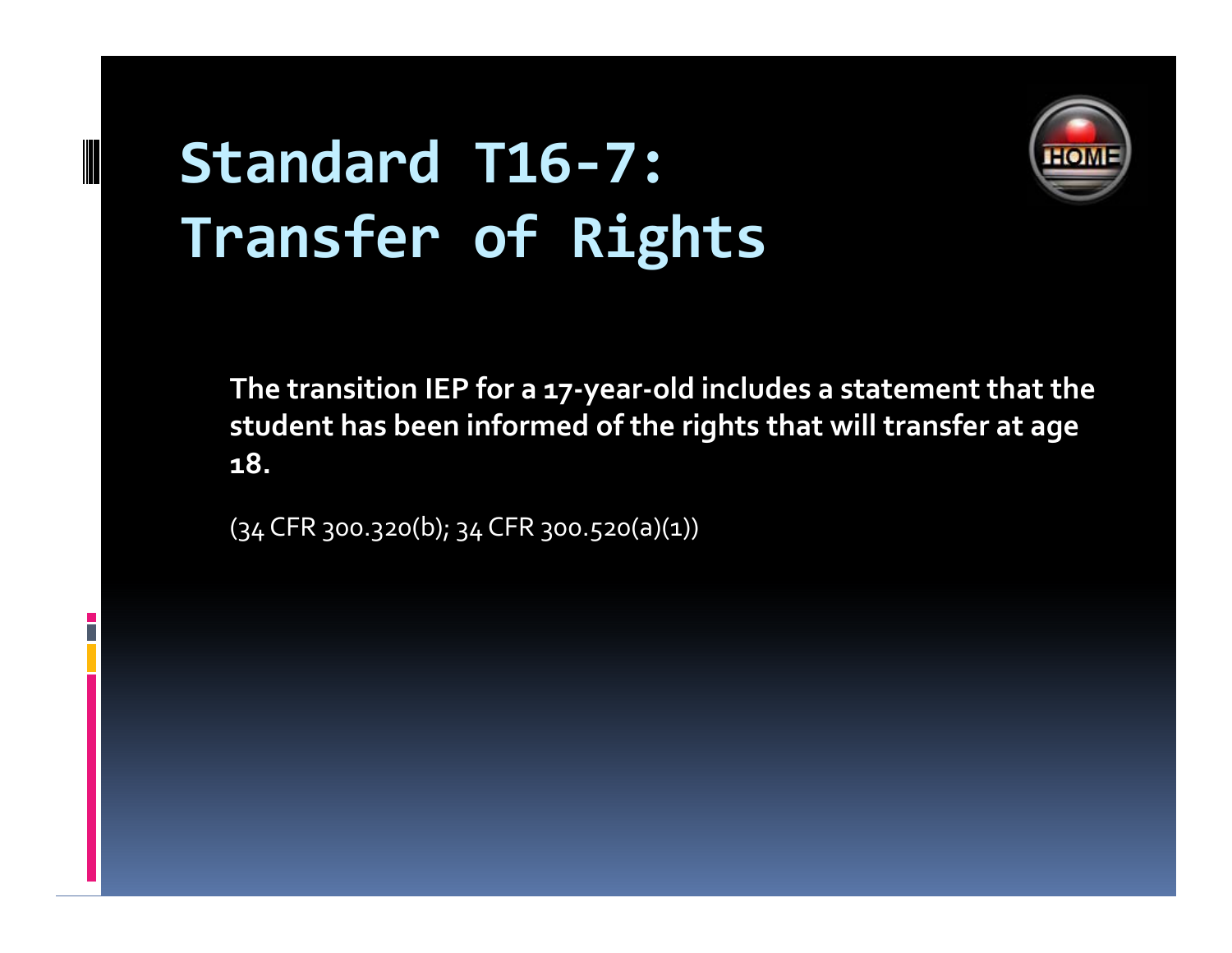## **Was Standard T16‐7 Met?**



At least one year prior to the student's 18th birthday, the student must be informed of the rights that will transfer. If the student is 17, review the IEP for documentation that the transfer of rights was discussed. This applies only to the year prior to the student's 18t<sup>h</sup> birthday. Mark "**N/A"** for all other students. For a <sup>17</sup>‐year‐old, mark **"yes"** if this statement is included on the IEP. Mark "**no"** if this statement is not included.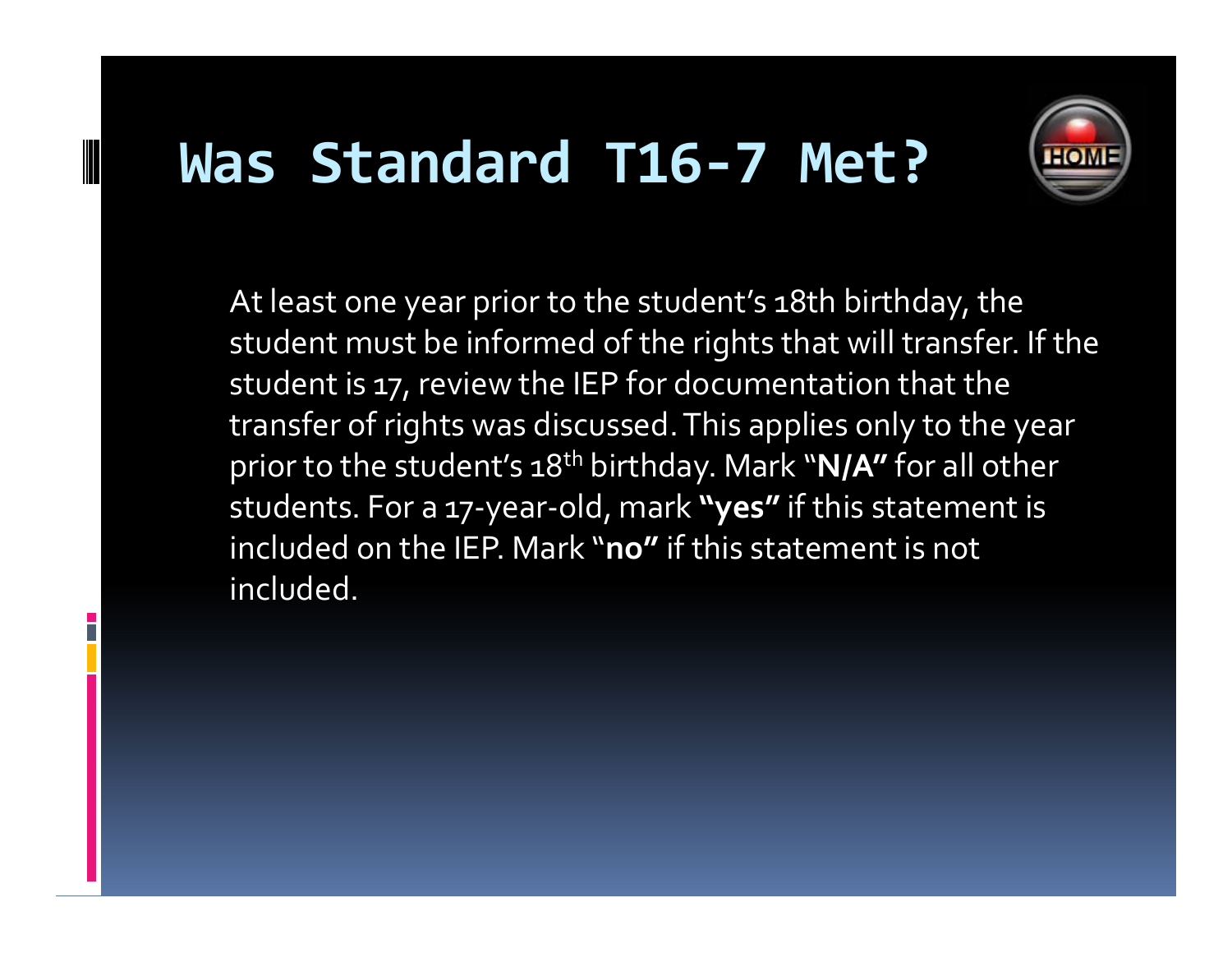

This is an example of the transfer of rights data from the Student's First IEP

Г

|                                                                                                                                                           | <b>Transfer of Rights</b> |
|-----------------------------------------------------------------------------------------------------------------------------------------------------------|---------------------------|
| $\Box$ N/A                                                                                                                                                |                           |
| Mark [X] if the student has been informed of transfer of rights at least one year prior to reaching age of majority. Indicate the date when this occured. |                           |
| $\nabla$ The student has been informed Date of Notification: $\frac{1271172008}{\sqrt{25}}$<br><sup>16</sup> Student's Initials:                          |                           |
| Click here to open the Transfer of Rights Form for signature                                                                                              |                           |

This is an example of the transfer of rights data from the PEER IEP.

#### **Transfer of Rights**

1. At least one year prior to the student's eighteenth birthday, the student was informed of his or her rights under Part B of the Individuals with Disabilities Education Act (IDEA 2004) that will transfer from the parent to the student on reaching the age of majority, which is eighteen years of age.

 $OYes$  $ON/A$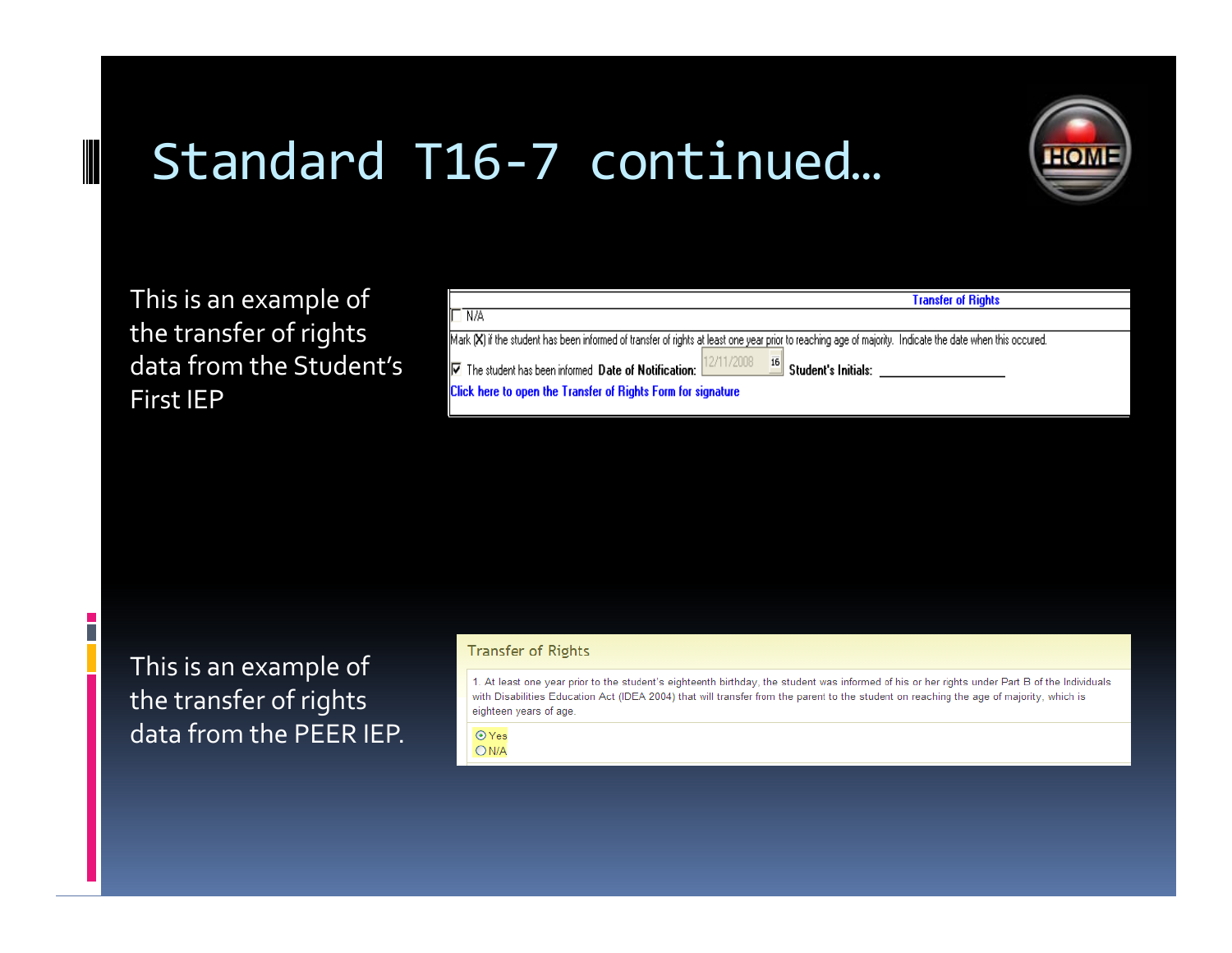# **Standard T16‐8**

B



**A separate and distinct notice of the transfer of rights was provided closer to the time of the student's 18th birthday.**

(34 CFR 300.320(c), 300.520(a)(1))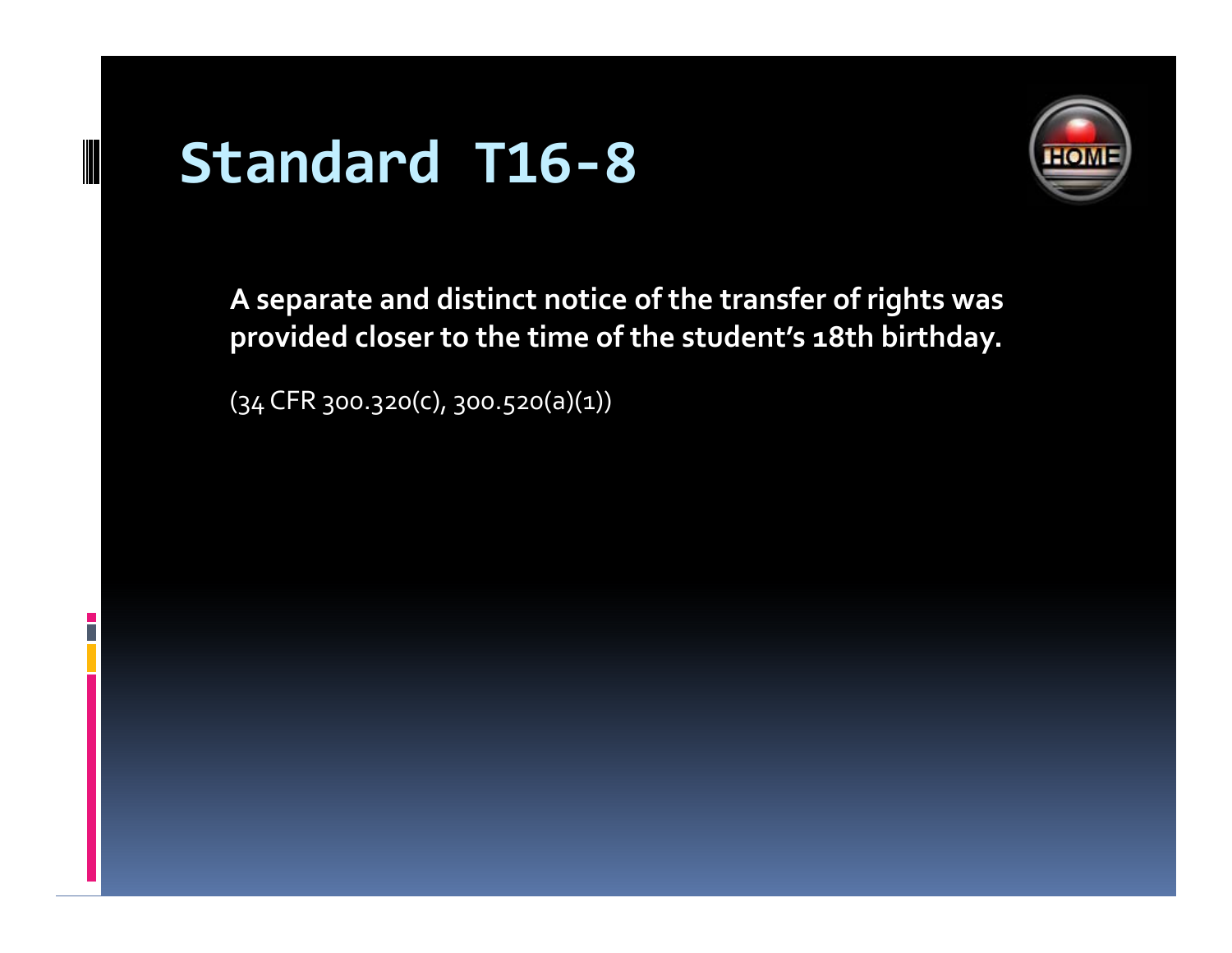### **Was Standard T16‐8 Met?**



Closer  $\,$  to the time of the student's 18th birthday there must be <sup>a</sup> separate and distinct notice to the paren<sup>t</sup> and student informing them of the transfer of rights. This standard applies only to 18-year-olds. Mark "N/A" for all other students. For an 18‐year‐old, mark "**yes"** if there is documentation of this notice. If there is not <sup>a</sup> place on the IEP for this to be documented, ask school staff how this is done. Mark "**no"** if there is no evidence the notice was provided. See slide 28 for an example of the required form.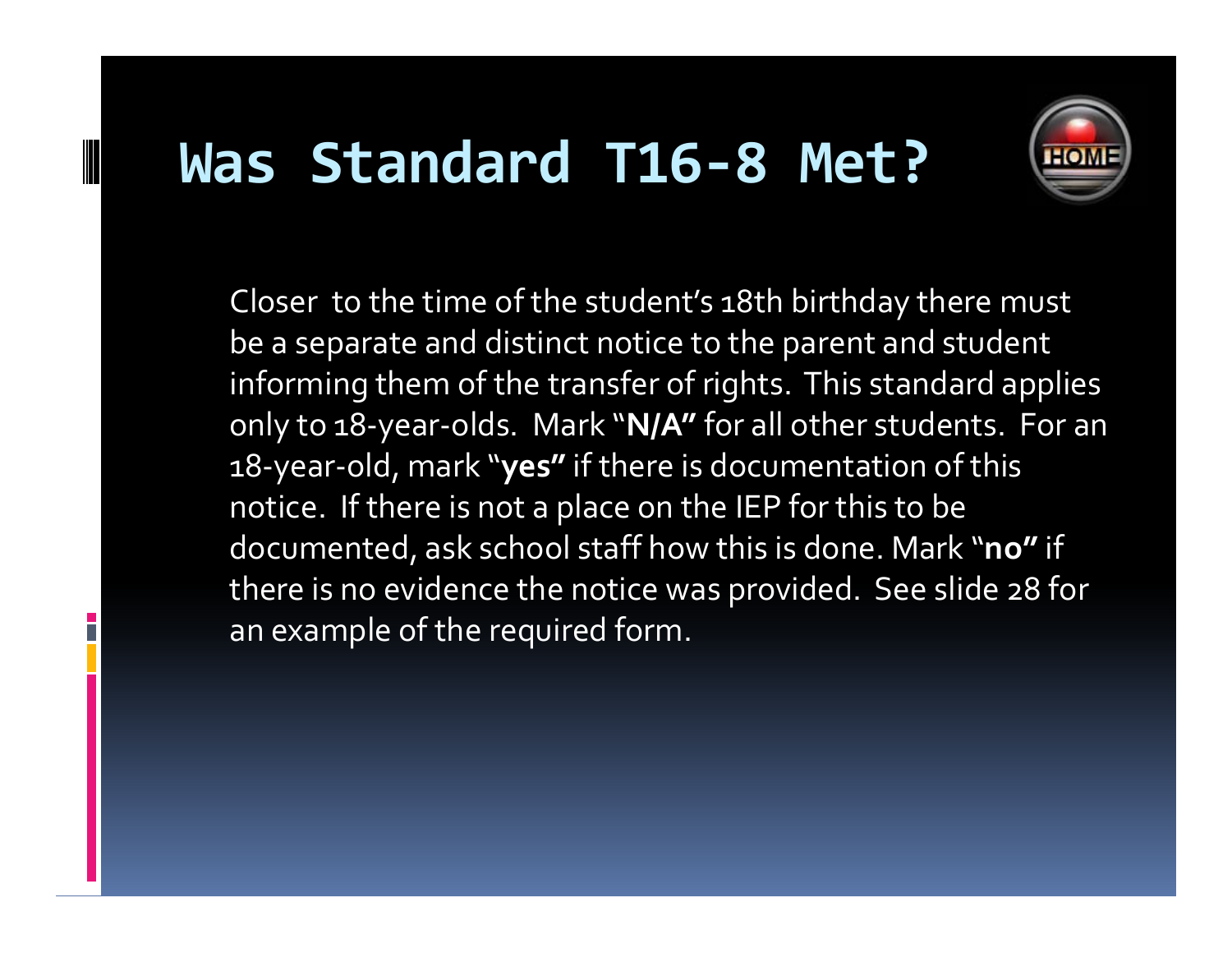#### The School Board of St. Luice County, Florida **Exceptional Student Education** 772-429-4570

#### Transfer of Rights at Age of Majority

Date:

Student:

To:

**FROM:** 

SUBJECT: Transfer of Rights at Age of Majority

Parent & Student

The 1997 Amendments to the Individuals with Disabilities Education Act. (IDEA) requires that when a student with disabilities reaches the age of majority under State law, both the parent and the student must be notified of the transfer of educational rights to the student at least one year prior to the student's eighteenth birthday. In Florida, when a student with disabilities reaches the age of (18).

- the school district will provide all notices required by IDEA, including invitations to Individual Education Plan meetings, to both the parent and the student; and
- Other rights related to the opportunity to examine all records, the opportunity to participate in meetings, rights of consent, the right to obtain an independent evaluation, and the opportunity to request medication and/or a due process hearing, transfer to the student.

If a student with disabilities is determined incompetent under State law, all rights will be afforded to the individual or agency as directed by the court.

|              | Student's Name |  |
|--------------|----------------|--|
| maiority onl |                |  |

, is a student with a disability, who will reach the age of

At that time, all rights pertaining to the exceptional student

education program will transfer from the parent to the student unless the school district is notified of any existing court order that prevents this transfer.

If you have any questions regarding this notice, or wish to obtain an additional copy of your procedural safeguards you may call:

| Contact Person:       | Phone $#$ :                  | Oľ               |
|-----------------------|------------------------------|------------------|
| Contact Person:       | Phone $#$ :                  |                  |
| White: ESE Audit File | Canary: Parent/Adult Student | XED0168 Rev 9/02 |

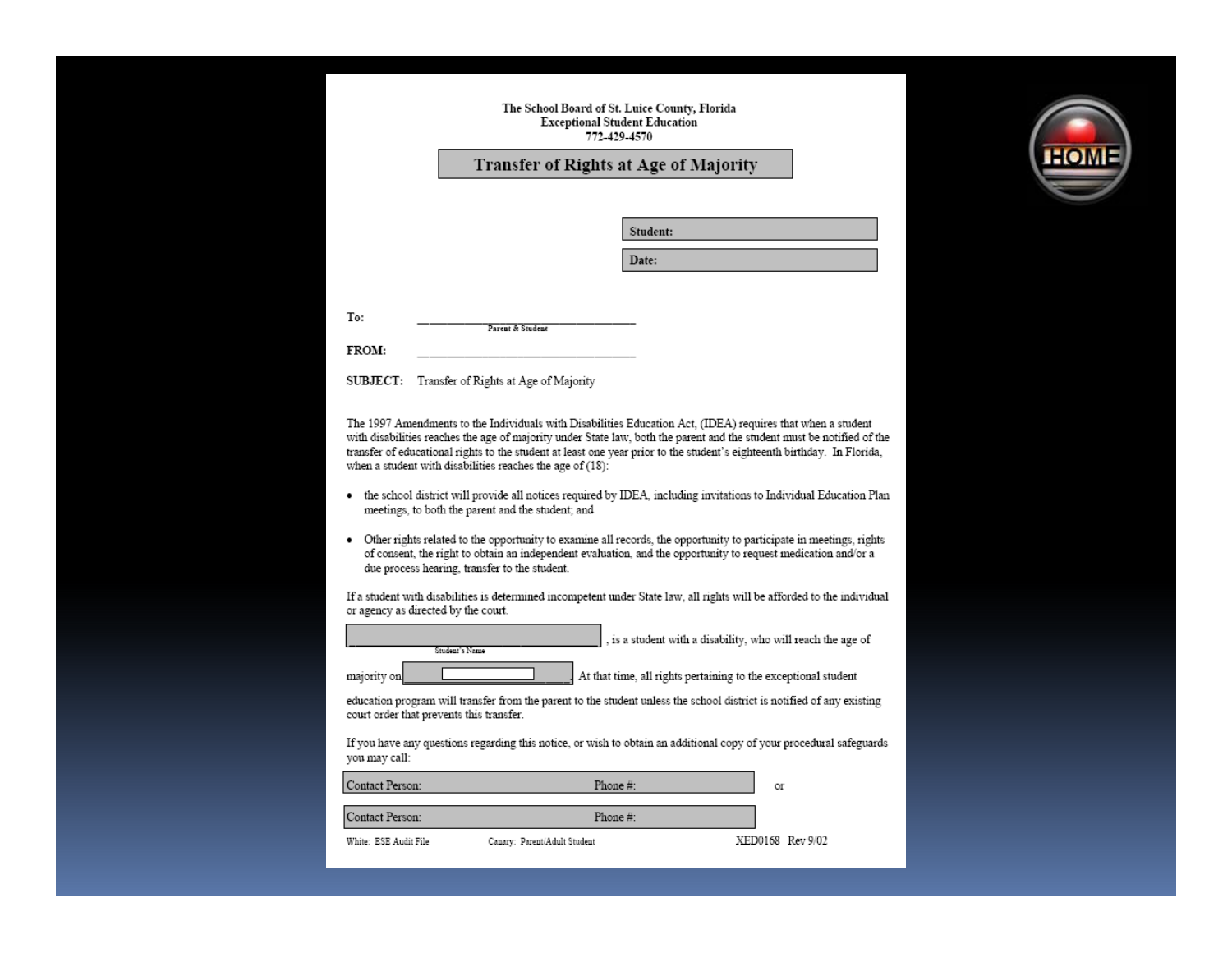### Measurable Postsecondary Goals and Transition Services:



Note that for the following section of the review there are **three** (3) response rows, one for each of the areas addressed by IDEA.

- • Transition planning related to education and training (E/T) and employment (EMP) are **required for all** students aged 16 and older.
- • Transition planning for independent living (IL) is required only for those students that the IEP team has determined appropriate.

Respond to **each** of the following items (T16‐9 – T16‐15) as they relate to **each** designated area.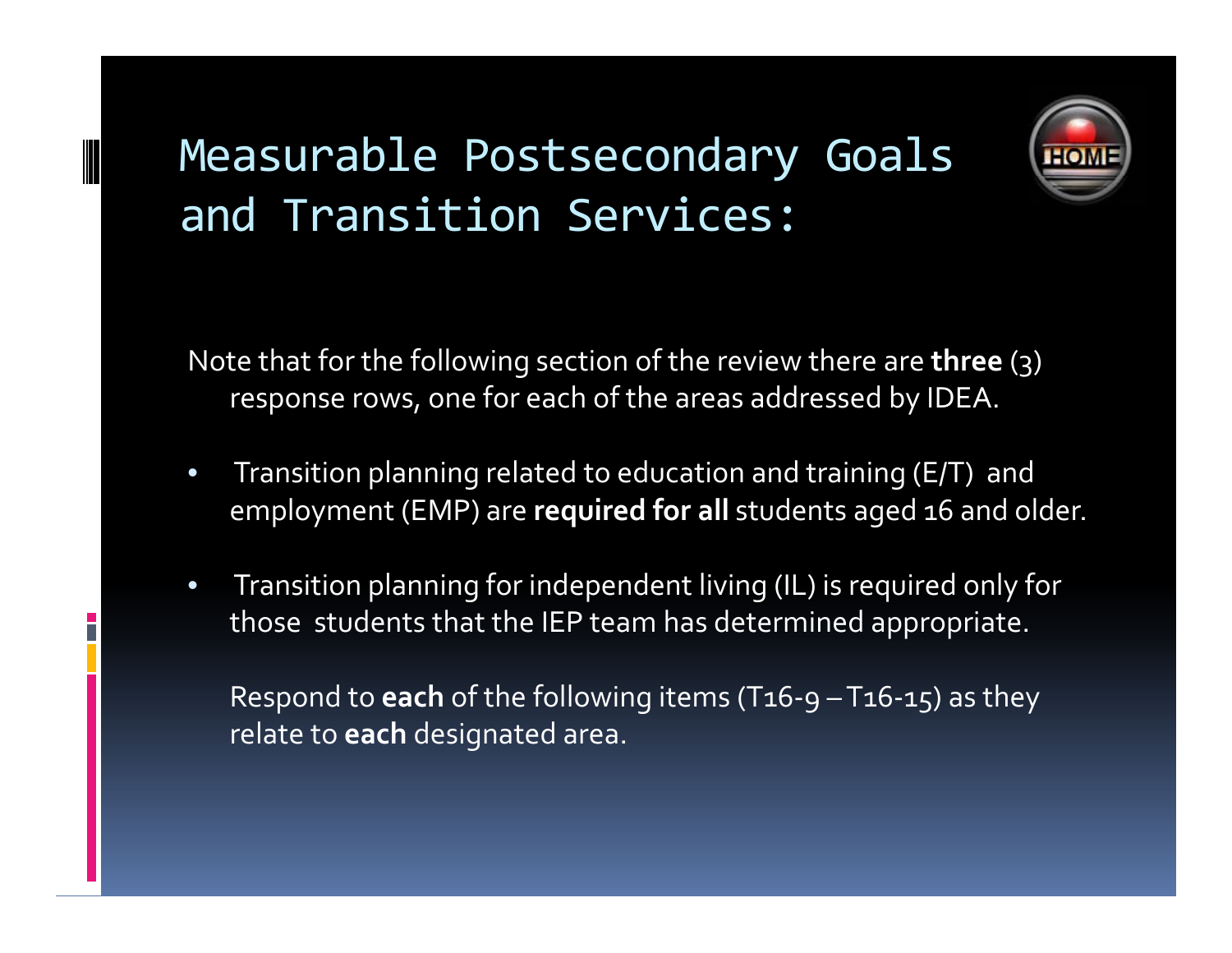# **Standard T16‐9**

n.



**There is <sup>a</sup> measurable postsecondary goal or goals in the designated areas (i.e., education/training and employment; where appropriate, independent living).**

 $(34$  CFR 300.320(b)(1))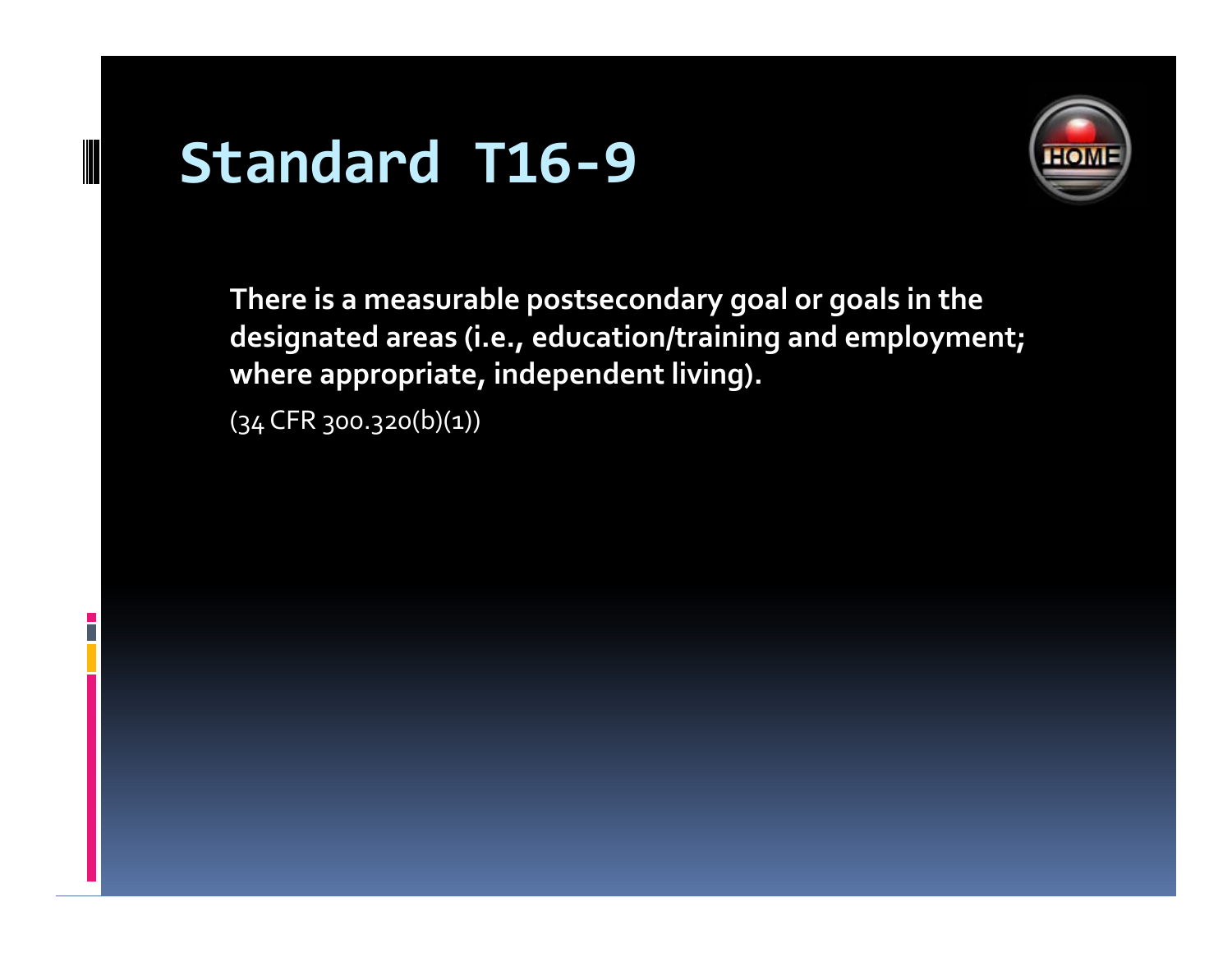# **Was Standard T16‐9 Met?**



A measurable postsecondary goal may address more than one of the designated areas, and must meet the following two requirements:

- It must be measurable; you must be able to "count it" or observe it.
- It must be intended to occur **after** the student graduates from school.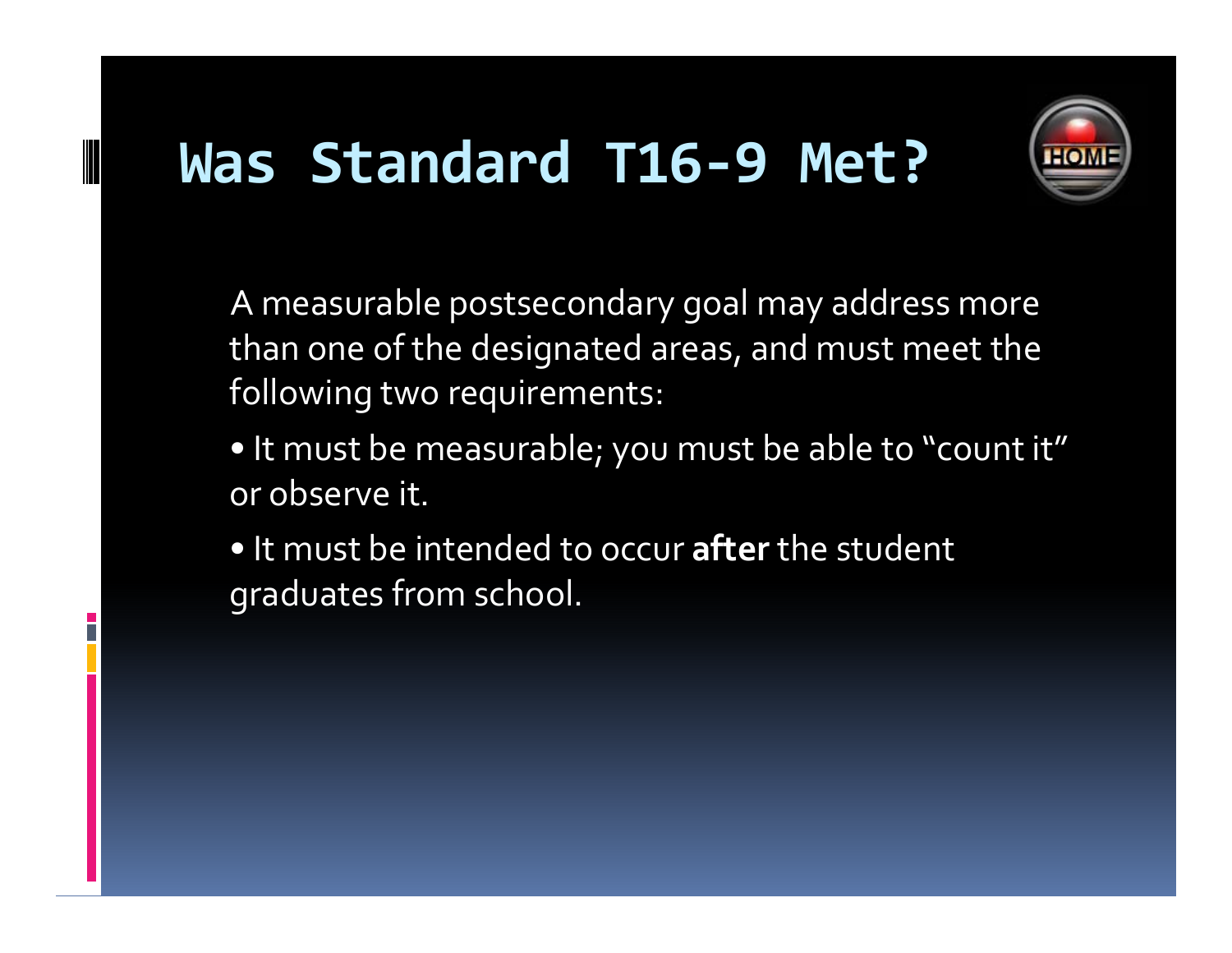

This is an example of the measurable postsecondary goals data from the Student's First IEP

 $\overline{\phantom{a}}$ 

This is an example of the measurable postsecondary goals data from the PEER IEP.

DESIRED SCHOOL OR POST-SCHOOL OUTCOMES - This section is to be completed for all students. This may include outcomes regarding involvement in the general curriculum, school programs, courses of study, extracurricular activ post secondary education, continuing and adult education, vocational training, employment, adult services, and community living.

The student desires to: "Joseph wants to attend Chicago State University after he graduates from high school, and pursue a career as a chiropractor. He plans to live independently and continue to play basketball with frien

1. Within one year of graduation, Joseph will enroll in a school that offers degrees in the area of pre-med.

. Within 1 year of graduation from college, Joseph will be employed in the field of chiropractic medicine

| 2. What is/are the student's measurable postsecondary goal(s) related to postsecondary education or training? $\circled{2}$    |
|--------------------------------------------------------------------------------------------------------------------------------|
| Nick will enroll in a college program to study journalism within three<br>months of exiting high school.                       |
| 3. What is/are the student's measurable postsecondary goal(s) related to employment? $\circled{2}$                             |
| Within one year of completing college, Nicholas will be employed in the<br>field of writing/journalism.                        |
| 4. What is/are the student's measurable postsecondary goal(s) related to independent living (where appropriate)? $\circled{2}$ |
| not applicable for Nicholas                                                                                                    |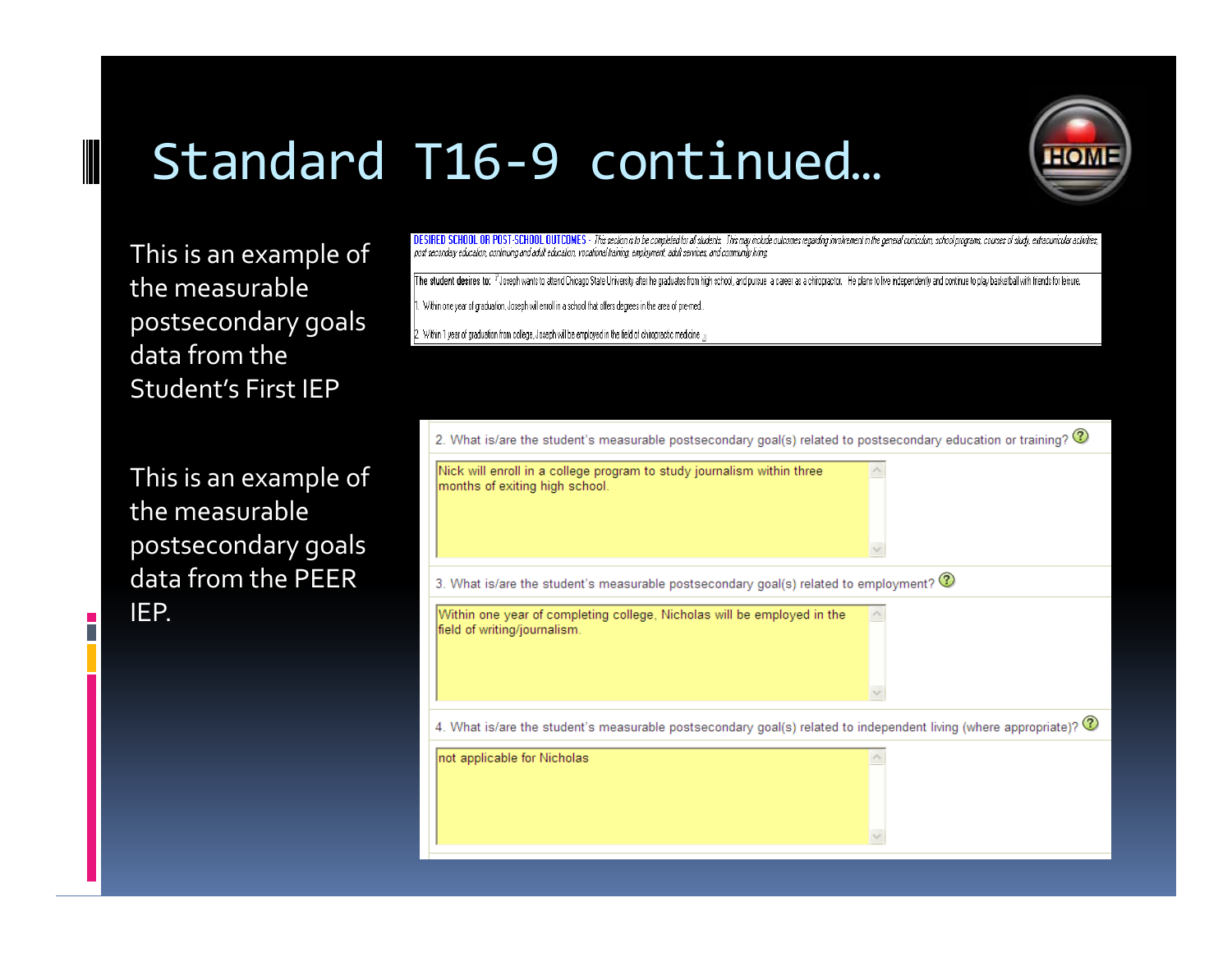

Locate the section of the IEP that includes the student's postsecondary goal(s).

- Mark "**yes"** in the appropriate row if there is <sup>a</sup> **measurable** postsecondary goal that addresses the designated area (i.e., education/training; employment; where appropriate, independent living).
- Mark "**no**" in the appropriate row if there is **no goal** for <sup>a</sup> d d esignatedarea (i.e., education/training; employment; where appropriate, independent living) or if the goal is **not measurable.**
- Mark "**N/A**" in the designated row if no postsecondary goal is required for independent living.
- If there is **one comprehensive measurable** postsecondary goal that addresses two or three of the designated areas, mark "**yes**" in the appropriate rows.
- If there is **one comprehensive** postsecondary goal that addresses two or three of the designated areas, but it is **not measurable,** mark **"no"** in the appropriate rows.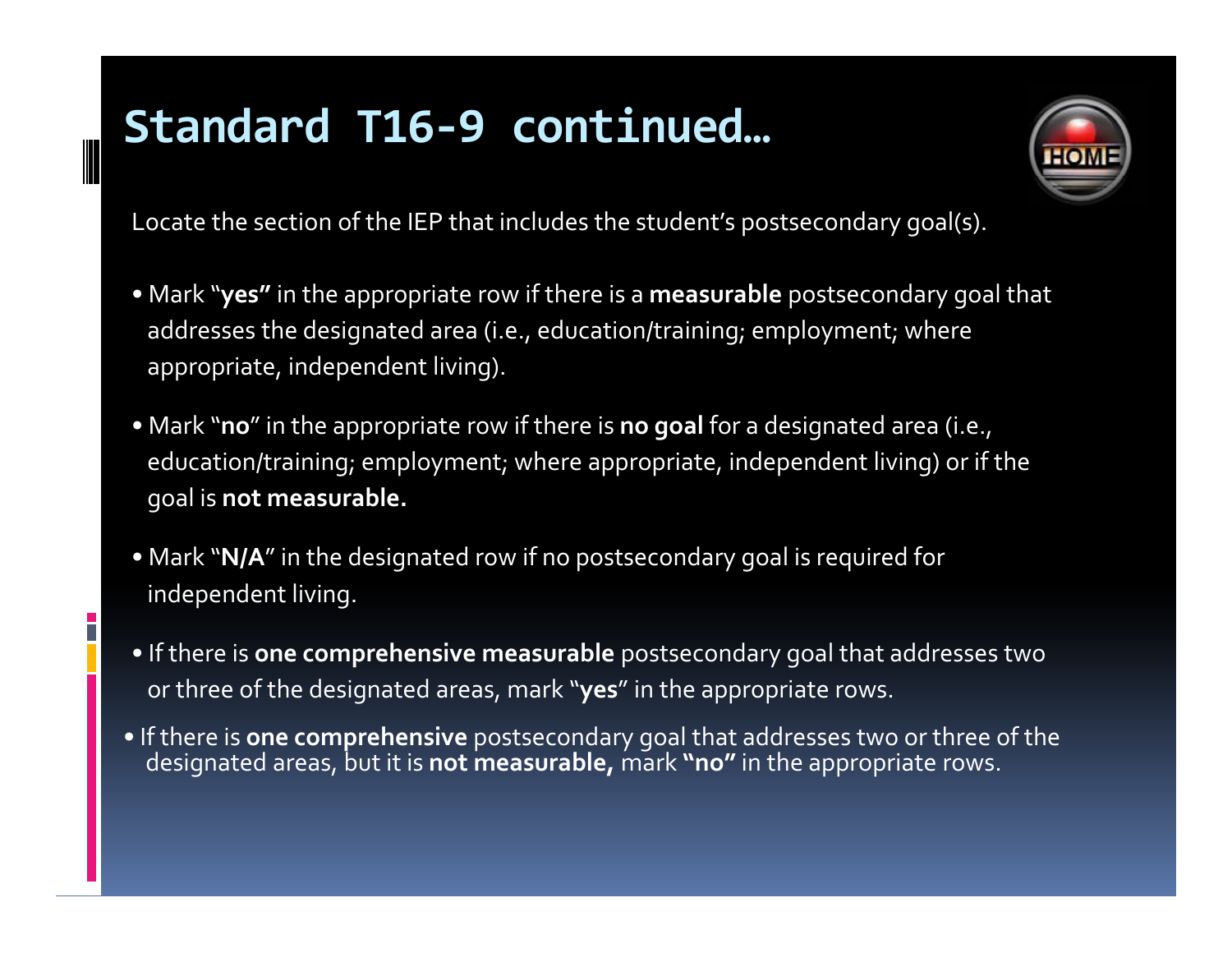

The following examples of measurable postsecondary goals for  ${\sf t}_0$  . area of **education/training** that are sufficiently descriptive are provided to guide you in the review:

### • **Allison**

– By May 2012,Allison will obtain <sup>a</sup> four‐year degree from <sup>a</sup> liberal arts college with <sup>a</sup> major in Child Development.

### • **Lisette**

–Within three years of graduation from high school, Lisette will complete the nondegree program in NursingAssistant at Indian River State College (IRSC).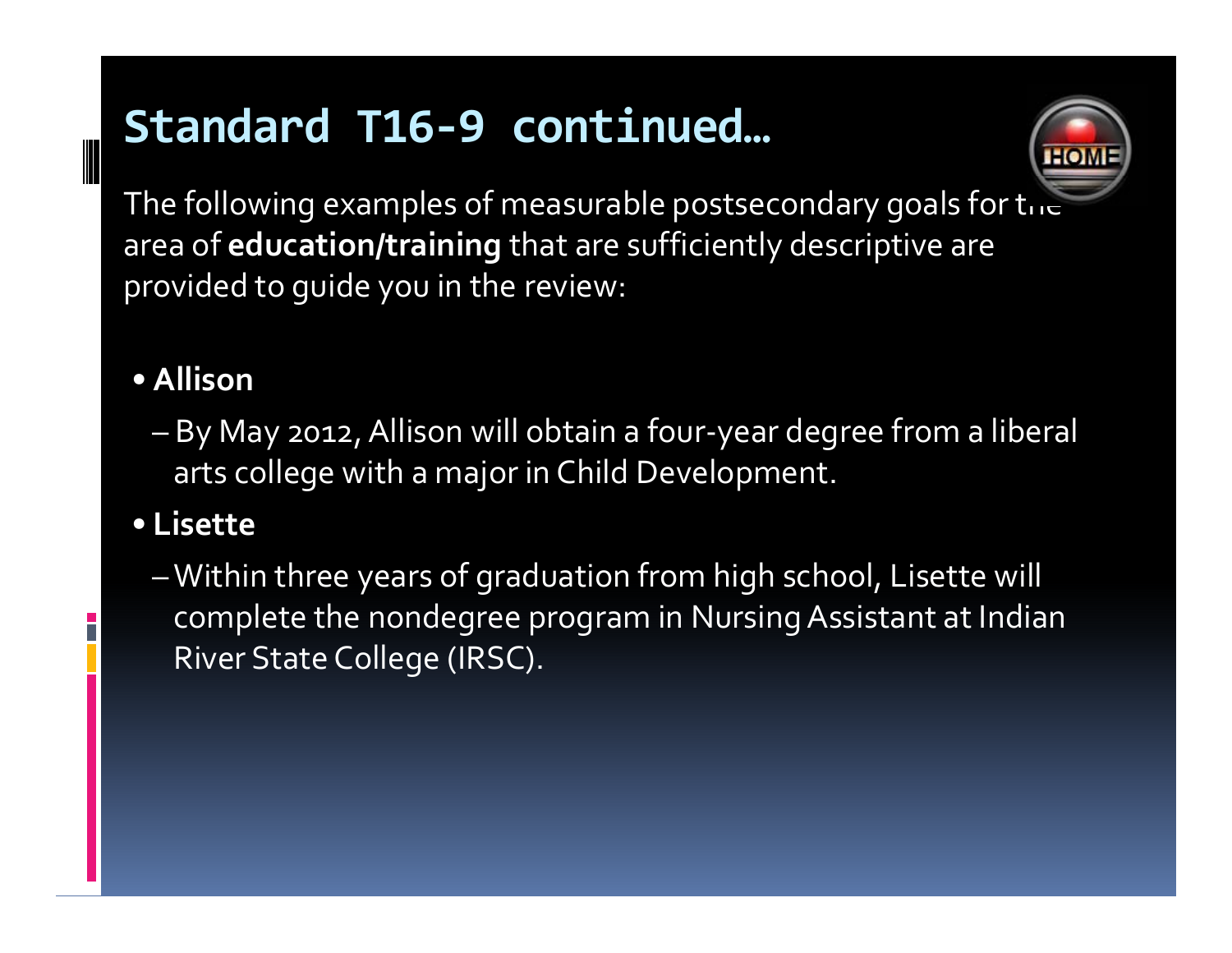

The following examples of measurable postsecondary goals for the area of **employment** that are sufficiently descriptive are provided to guide you in the review:

### • **Allison**

– Within six months of receiving her degree in Child Development, Allison will obtain employment in the field of early childhood education.

### • **Lisette**

 By January 2009, through the assistance ofVocational Rehabilitation and the staff of the nondegree program at IRSC, Lisette will obtain part‐time employment on campus at IRSC that does not interfere with her program's schedule.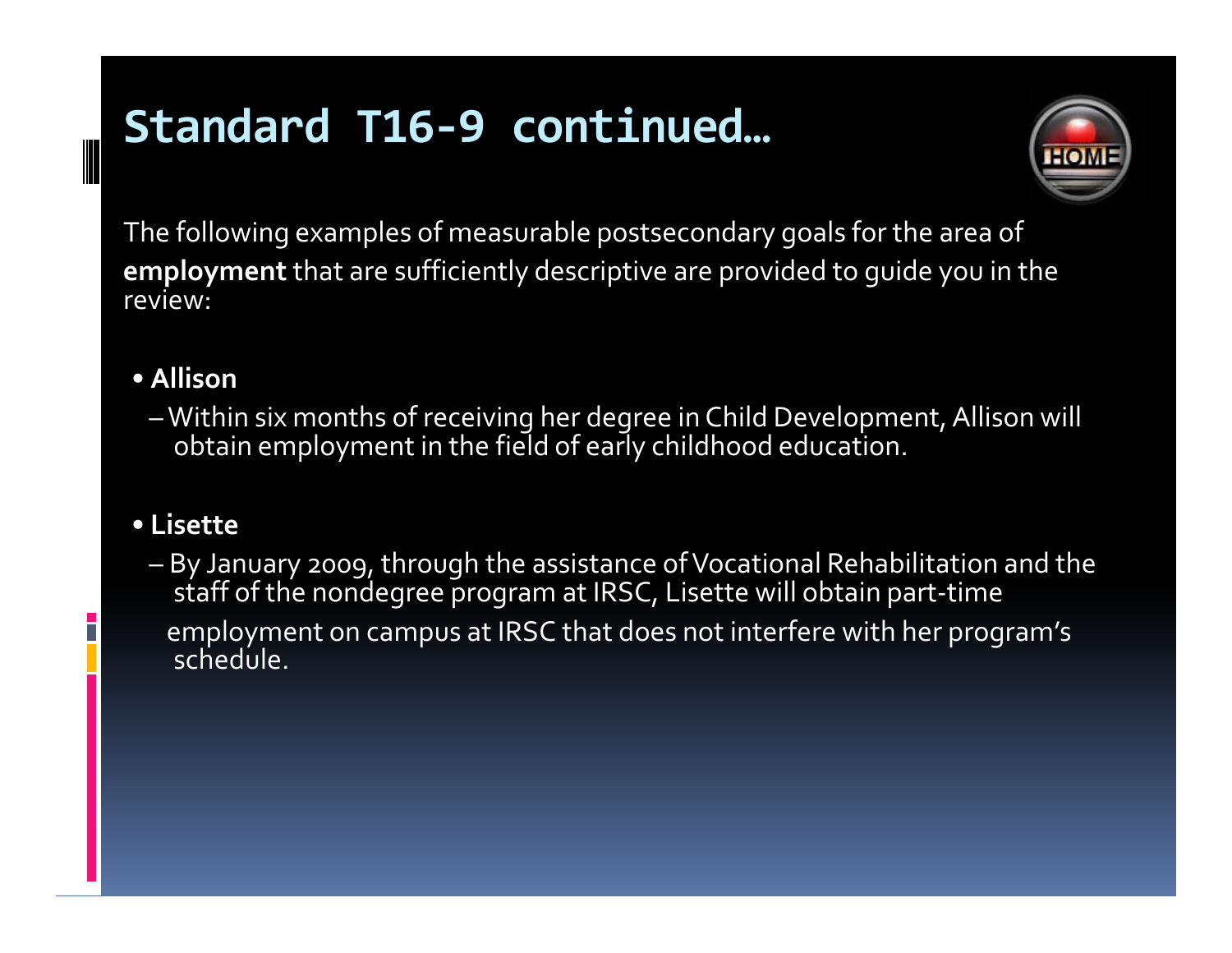

The following examples of measurable postsecondary goals for the area of **independent living** that are sufficiently descriptive are provided to guide you in the review:

### • **Allison**

 N/A; Independent living is only required "where appropriate." For this student, it was determined by the transition IEP team not to be appropriate.

### • **Lisette**

–Within one year of graduation from high school, Lisette will use public transportation, including theThe Connector and Community Coach, to independently ge<sup>t</sup> to and from classes at IRSC.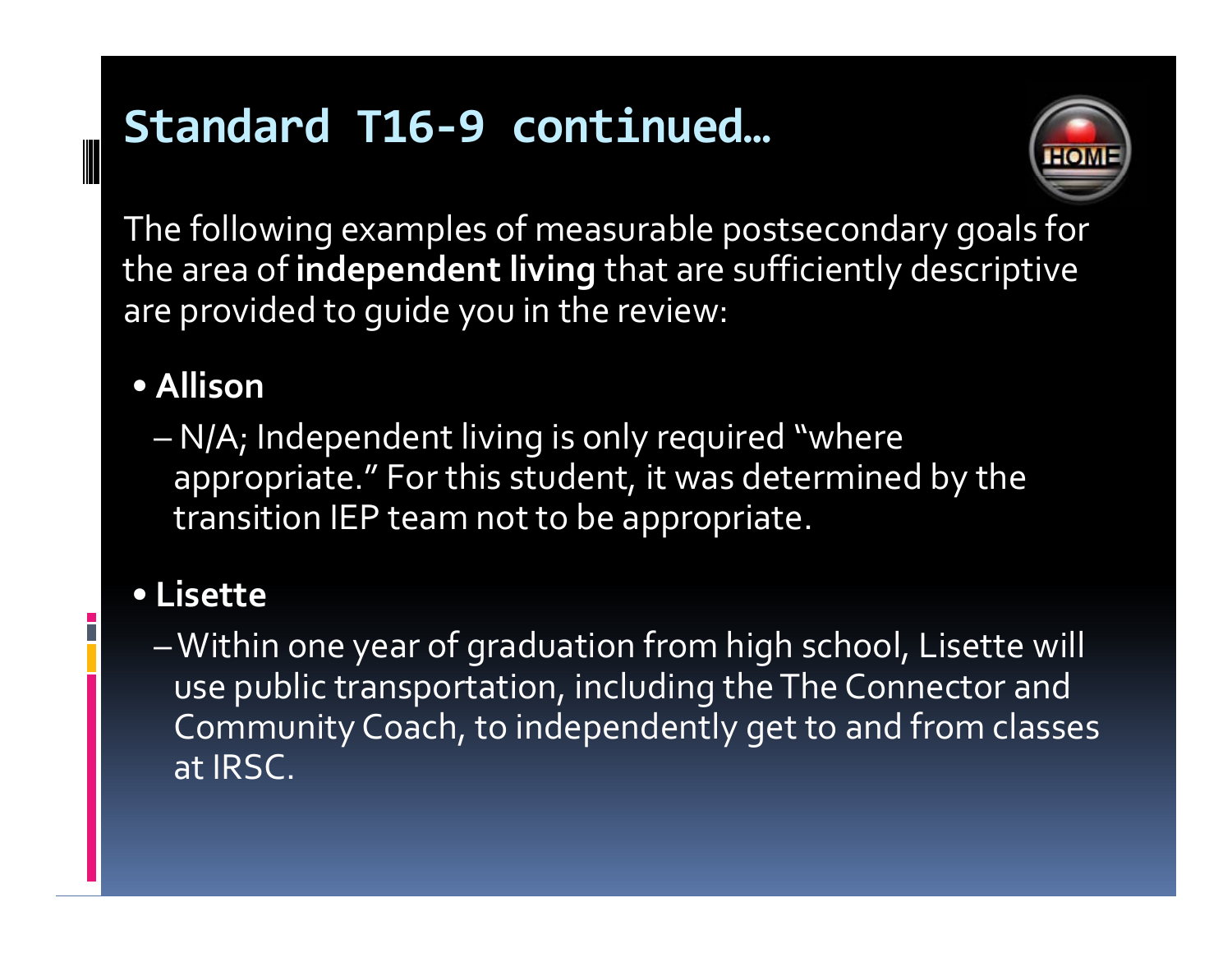# **Standard T16‐10: Transition Assessment**



**The measurable postsecondary goals were based on age appropriate transition assessment(s).**

(34 CFR 300.320(b)(1))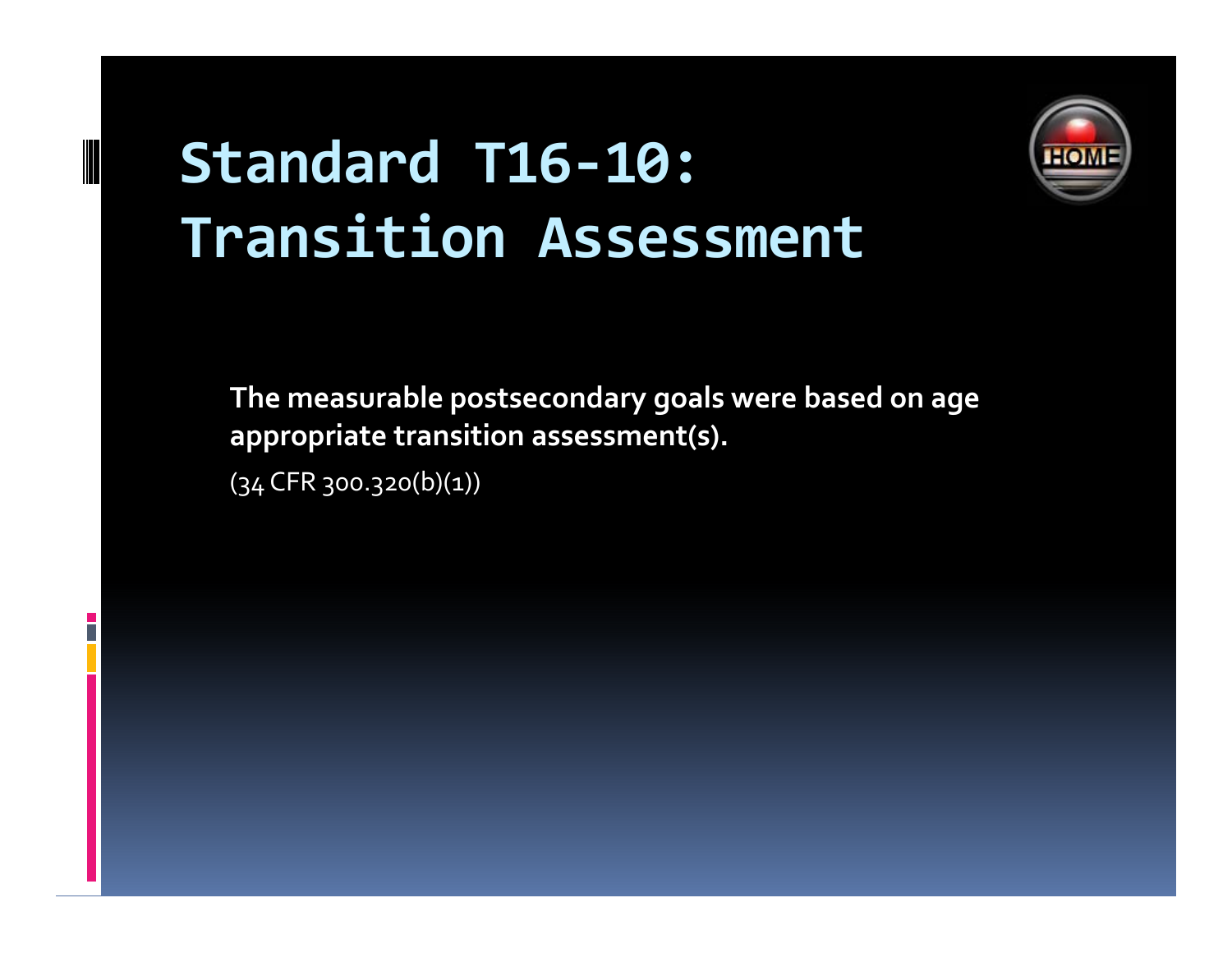# **Was Standard T16‐10 Met?**



Review the IEP and other available components of the student's record to determine if information from age‐appropriate transition assessments has been considered in developing measurable postsecondary goals. If so, determine whether the information applies to the area in question (i.e., education/training; employment; where appropriate, independent living). Mark "**yes"** for the designated row if there is evidence of information from age‐appropriate transition assessment related to that area. Mark "**no"** if there is no assessment or if it does not apply to the area in question. Mark "**N/A"** in the designated row if no postsecondary goal is required for independent living.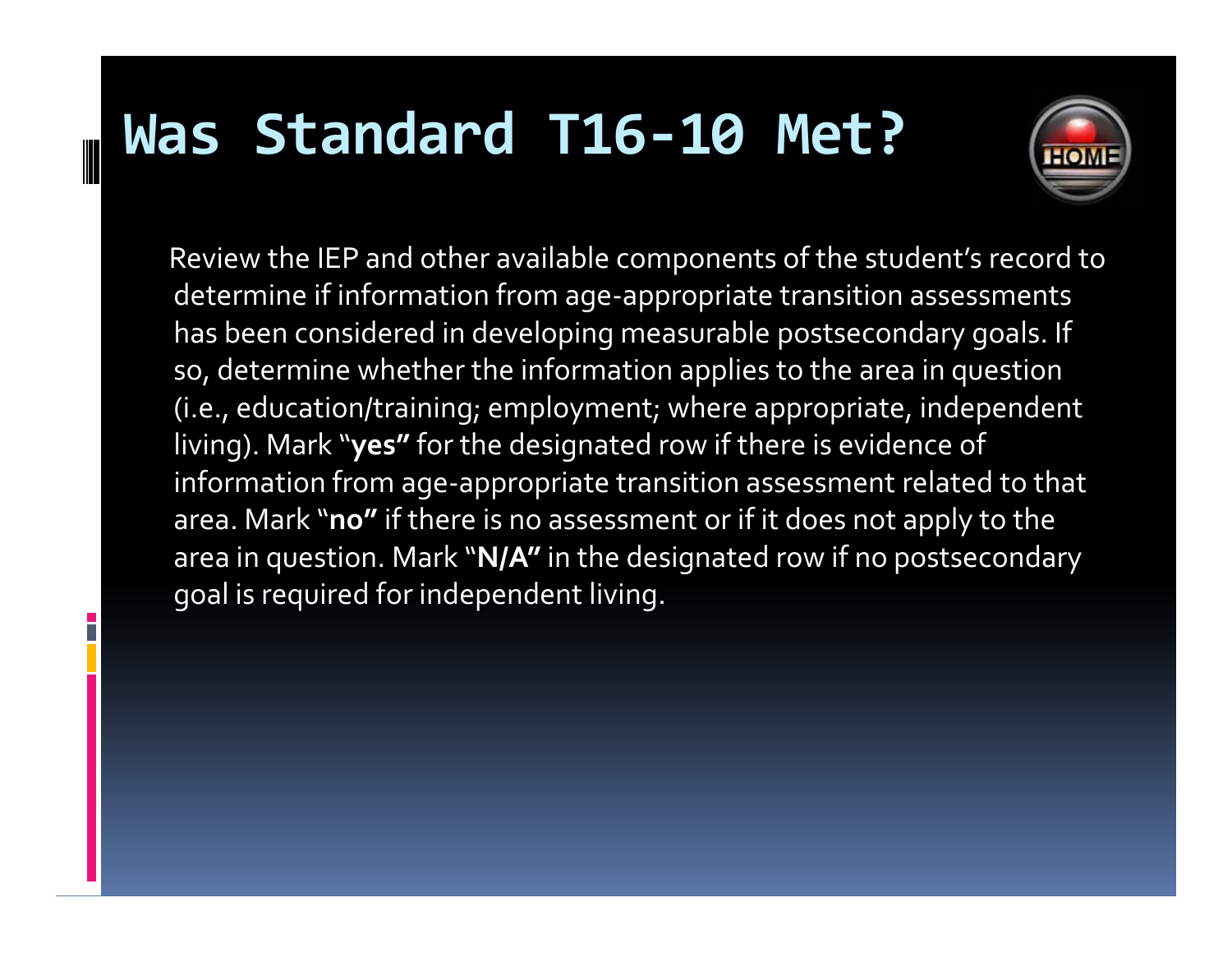

The following examples of age‐appropriate transition assessments that are sufficiently descriptive and that reflect best practice are provided to guide you in the review:

#### • **Allison (education/training and employment)**

B

– From the Present Levels of Academic Achievement and Functional Performance statement on the IEP: "Allison has achieved <sup>a</sup> level 3 in math and <sup>a</sup> level <sup>2</sup> in reading on the tenth grade FCAT, passing the reading portion with <sup>a</sup> scale score of 310 (300 required to pass). She continues to struggle with reading in the content areas when the material is technical (e.g., science text). Allison's relative strengths are in the areas of short‐ and long‐term memory and problem solving. Her specific learning disabilities are in the areas of reading comprehension and written expression, but she is able to maintain passing grades in general education classes when provided with additional time to complete assignments and opportunities for re‐teaching and/or reinforcement of concepts. Allison's oral expression skills are strengths for her as are her interpersonal skills. Academically she has maintained Bs with <sup>a</sup> C in Chemistry during tenth grade and the first semester of the eleventh grade. She met all of her IEP goals for the 2009–2010 school year."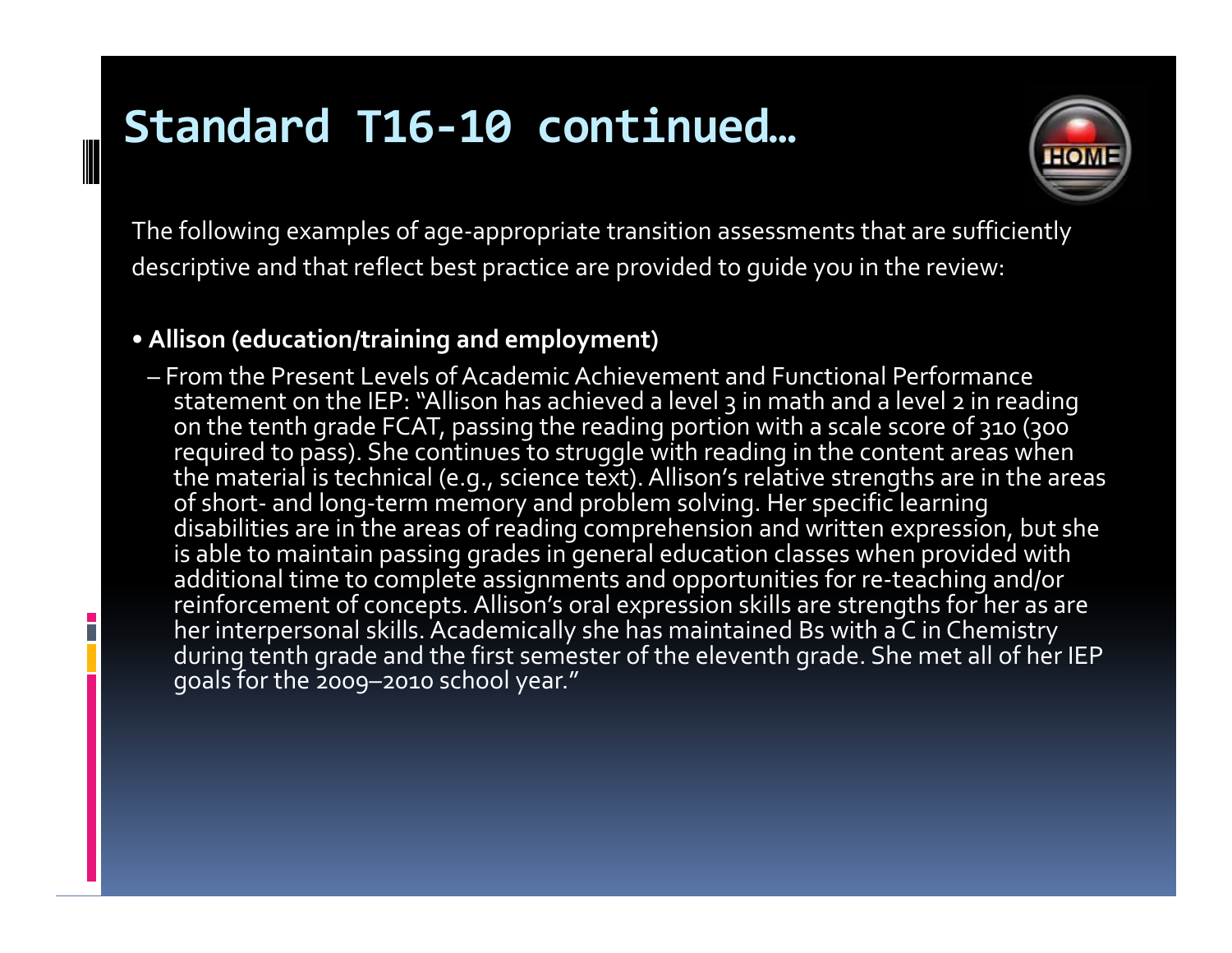B



- **Lisette (education/training, employment, and independent living)**
	- From the Present Levels of Academic Achievement and Functional Performance statement on the IEP: "Based on teacher observation notes, community-based<br>task analysis checks, and information from the student, her parents, and her teachers collected through the *Transition Planning Inventory* and *Making Action Plans, Lisette is a rule‐oriented, quiet young woman with* strong skills and interests in employment in the service industry. Lisette learns best through observation and practical experience due to limited verbal and reading skills. Lisette has participated in a curriculum with a functional academic focus in which she has demonstrated strengths in independent living skills, such as self‐care, home management, reading for success in the community, and community math skills, including time and calendar skills Lisette has expressed an interest in and demonstrated success in the service industry, particularly in the area of food preparation. Lisette indicates that her family encourages her to do well in school and in her job experiences. Her family expresses interest in Lisette's living outside of their home as she becomes more financially independent after leaving high school."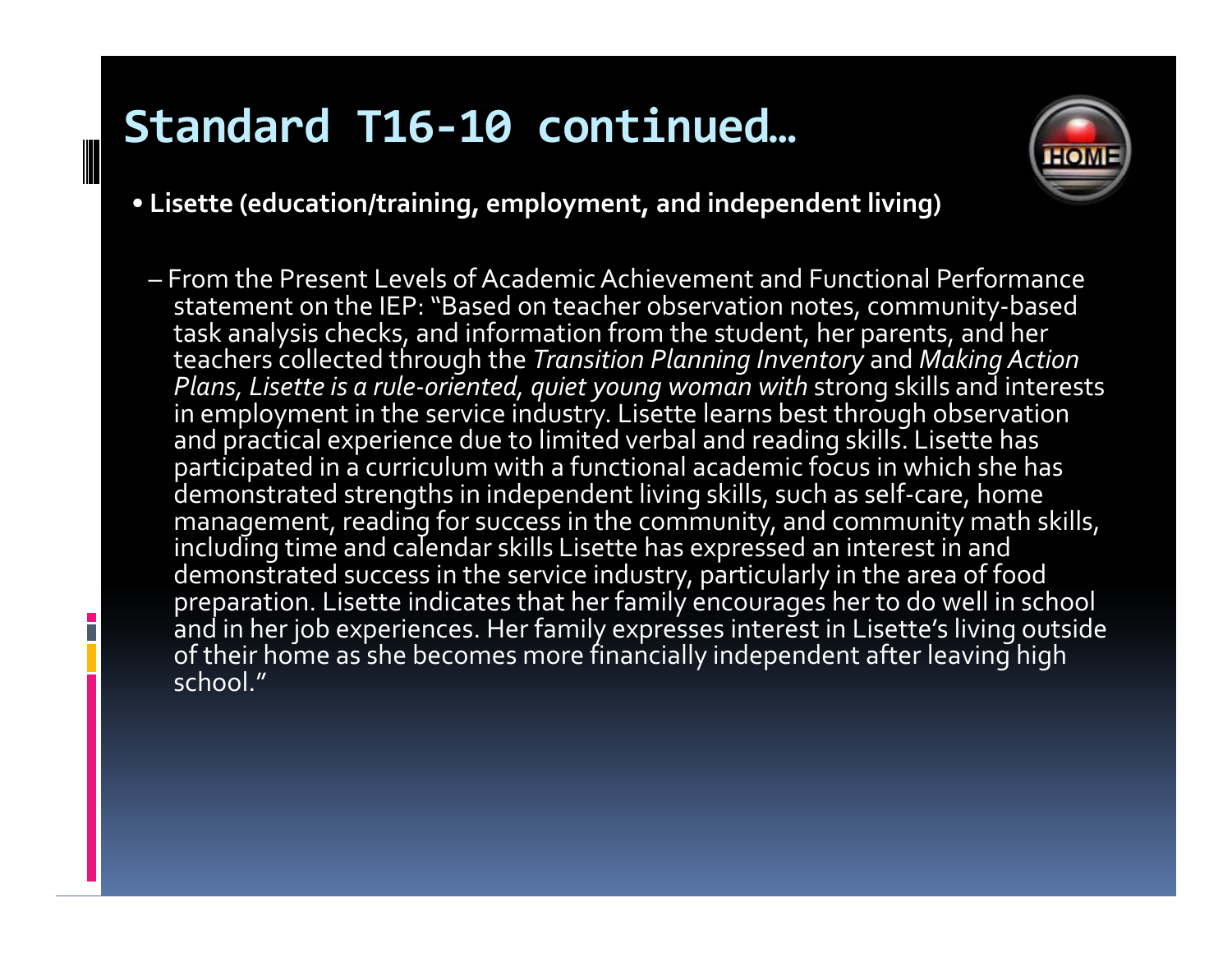

# **Standard T16‐11: Measurable Goals & Short Term Obj ti ec ves**

**There is/are annual goal(s) and short‐term objectives or benchmarks that reasonably enable the student to meet the postsecondary goals.**

(34 CFR 300.320(a)(2))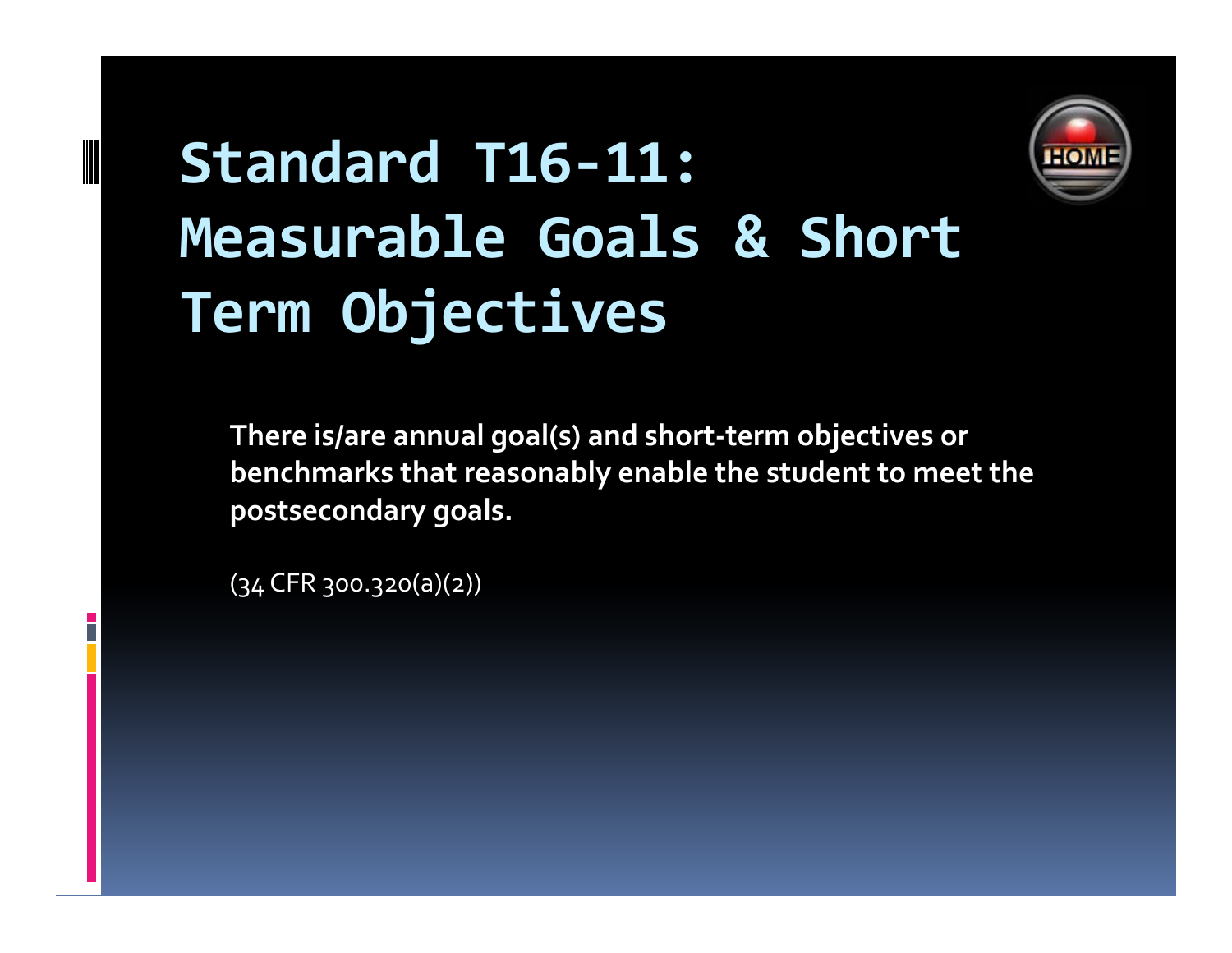# **Was Standard T16‐11 Met?**



Review the annual goals on the IEP to determine if there are goal(s) or short‐ term objectives or benchmarks included in the IEP that will help the student make progress toward the stated postsecondary goal(s).

Locate the section of the IEP that includes the student's postsecondary goal(s).

- For **each** of the postsecondary goal areas (for both measurable and not measurable goals), if there is an annual goal or short‐term objective or benchmark included in the IEP that will help the student make progress toward the stated postsecondary goal, mark "**yes"** in that row.
- For **each** of the postsecondary goal areas (for both measurable and not measurable goals), if there is no annual goal or short‐term objective or benchmark included in the IEP that will help the student make progress toward the stated postsecondary goal, mark "**no"** in that row.

H.

• Mark "**N/A"** in the designated row if no postsecondary goal is required for independent living.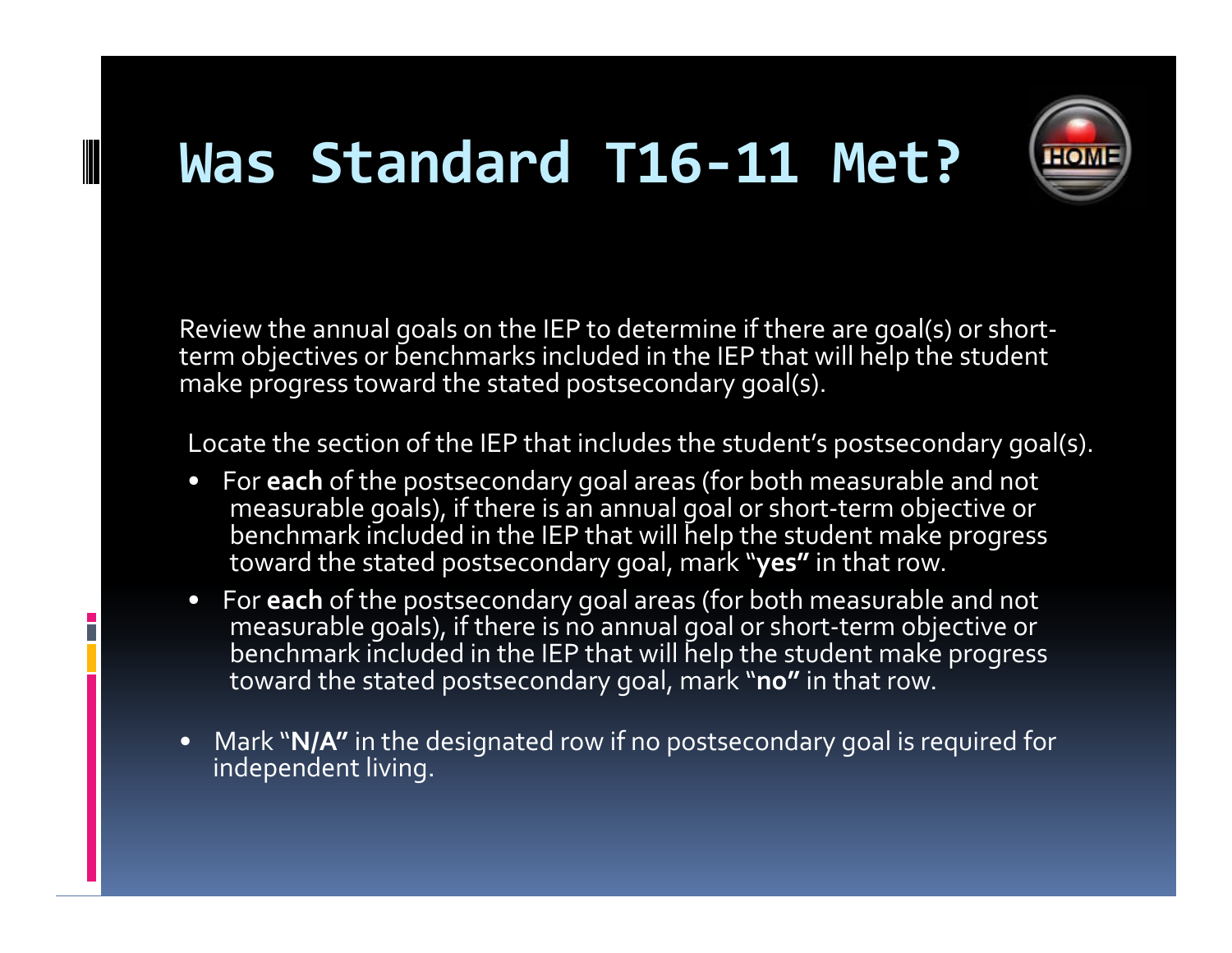

The following examples of measurable annual goals that are sufficiently descriptive are provided to guide you in the review:

- **Allison (education/training and employment)**
	- Given the weekly assignment to write <sup>a</sup> 2–3 page essay on an assigned topic, Allison will use planning strategies to meet the scoring rubric requirements for earning <sup>a</sup> C or above on all essays.
	- Allison will use planning strategies to record, track, and complete homework assignments for all classes on <sup>a</sup> daily basis and will prepare questions for her teachers in English, Spanish,U.S. History, and Chemistry at least once each week for the duration of this IEP.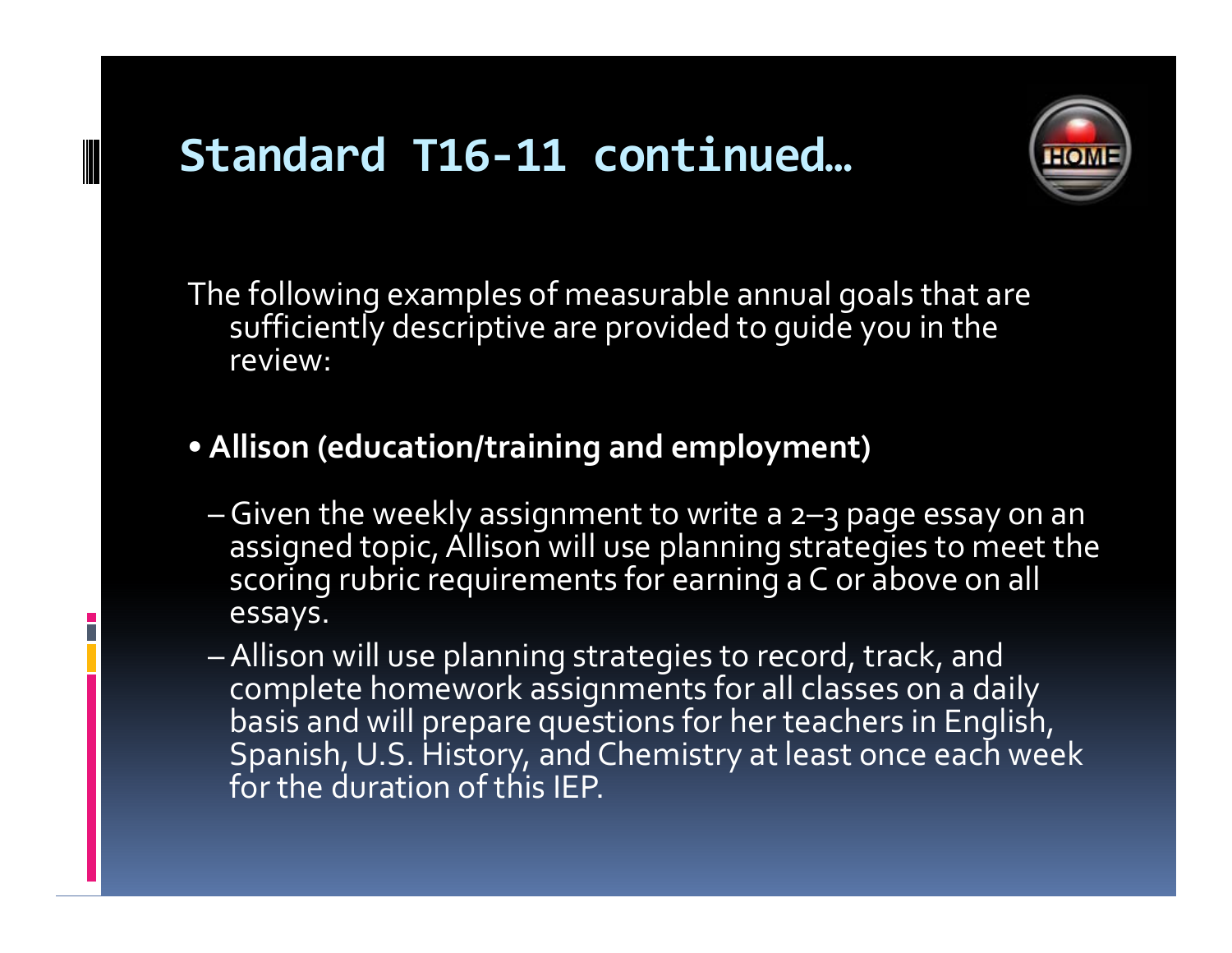

### • **Lisette (education/training)**

– Lisette will accurately record her personal information, including first and last name, date of birth, social security number, street address, city, state, zip code, age, and telephone number with 100 percent accuracy by April 2010.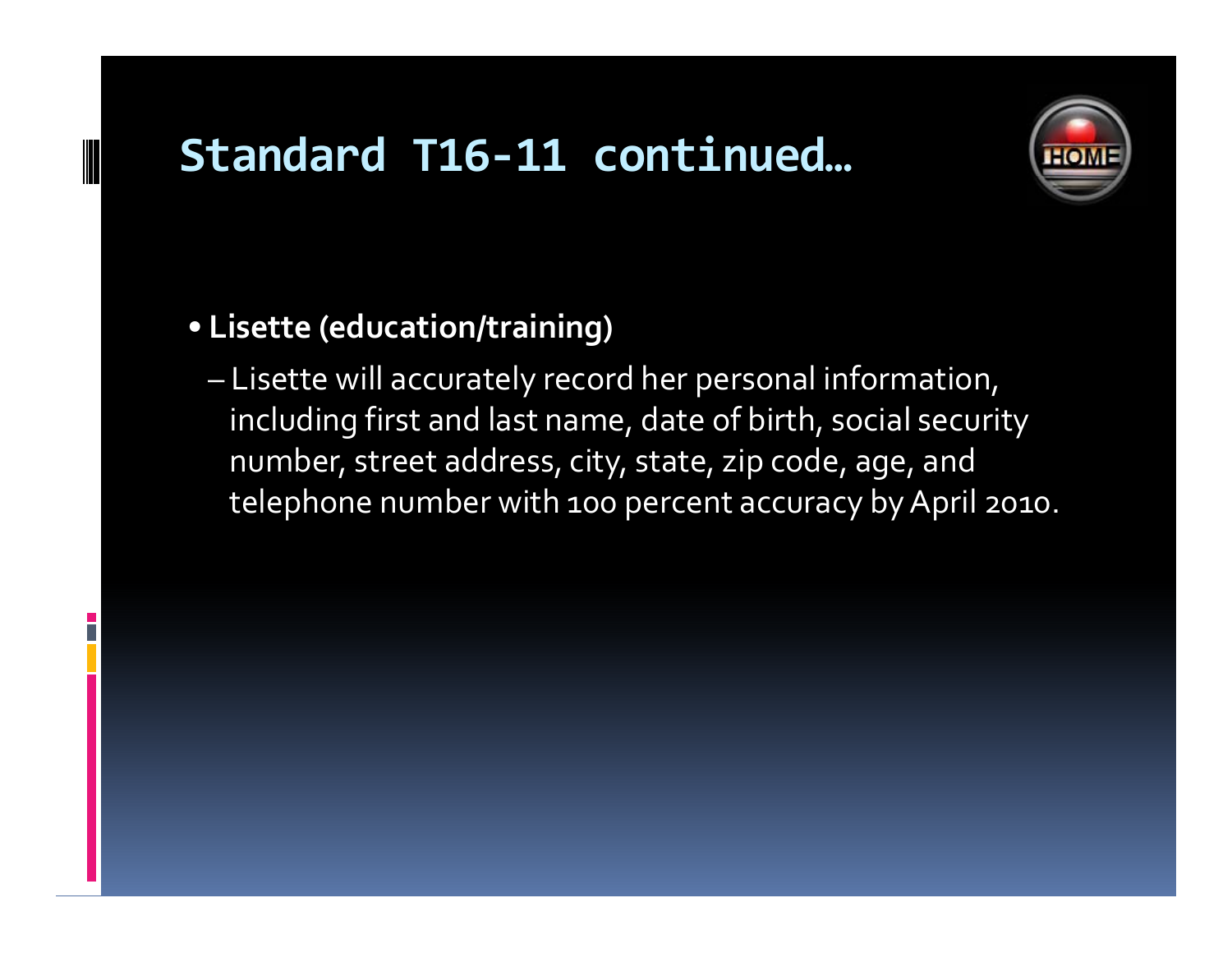

### • **Lisette (employment)**

– Given <sup>a</sup> cell phone with pertinent telephone numbers programmed and weekly practice in school and community settings, Lisette will successfully call her supervisor to communicate important messages in five out of five role-play trials in school and community settings.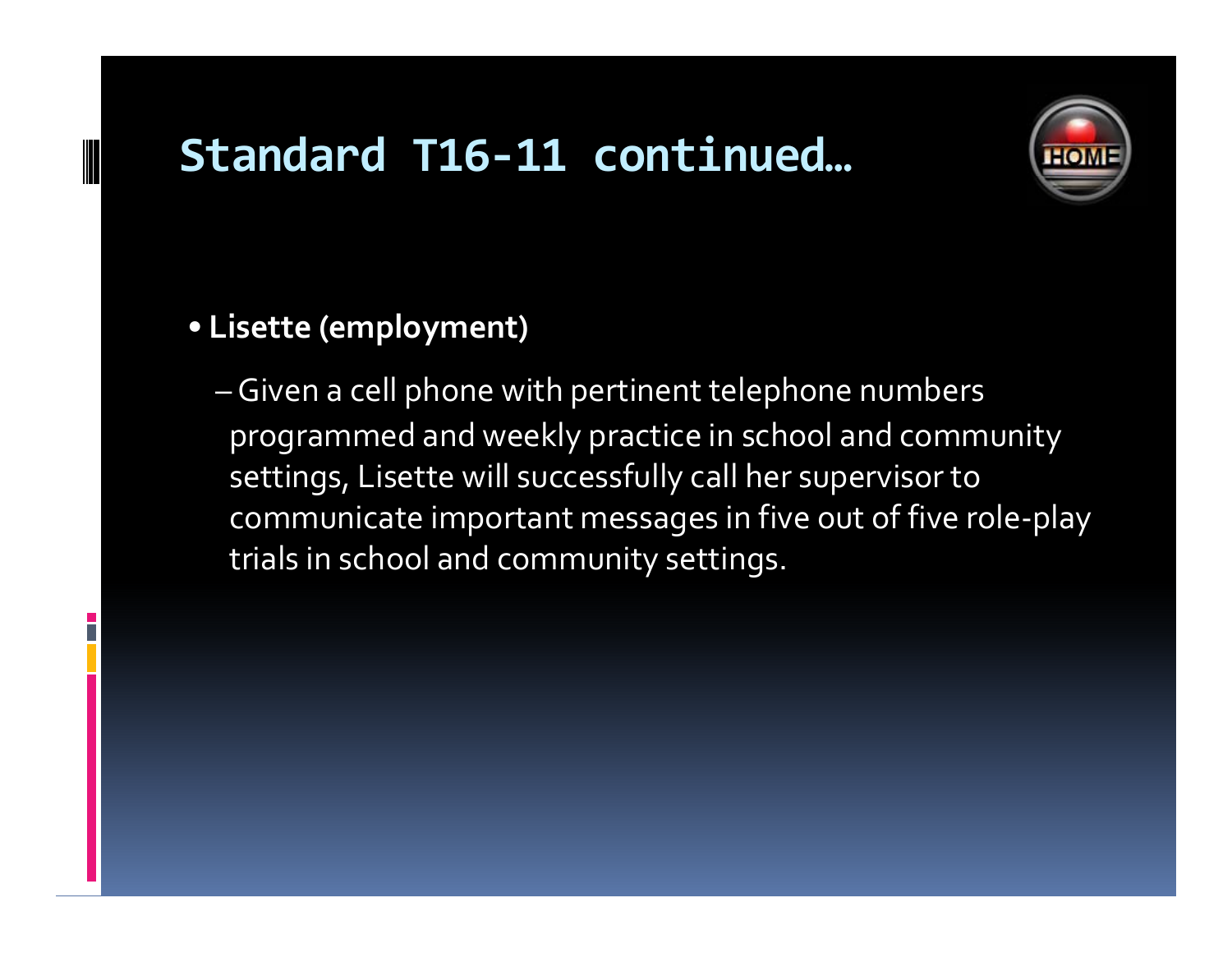

### • **Lisette (independent living)**

– Given travel training situations, Lisette will demonstrate sitting quietly and refraining from talking to strangers while using public transportation at least two times across three situations.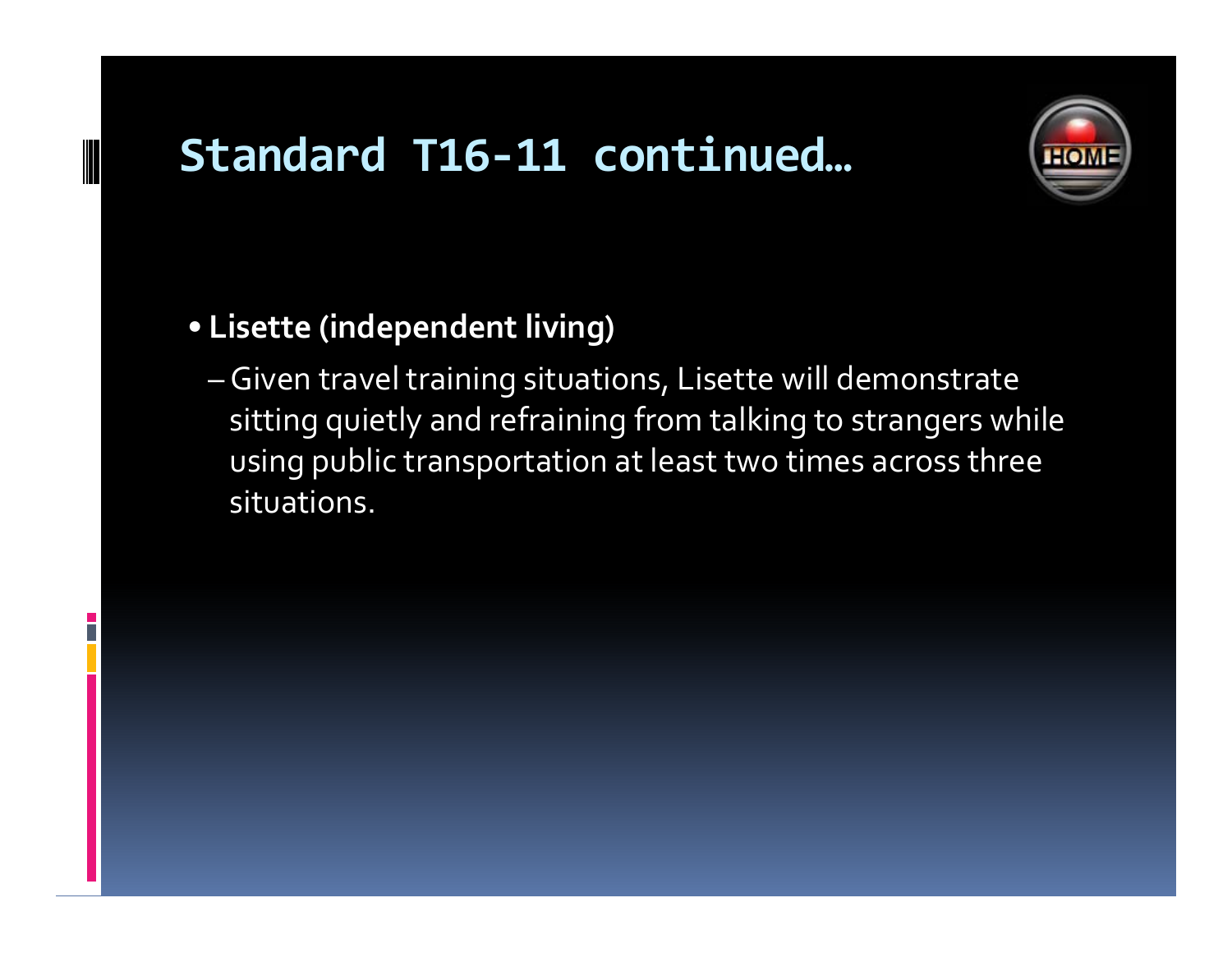# **Standard T16‐12: Transition Services**



**There are transition services on the IEP that focus on improving the academic and functional achievement of the student to facilitate the student's articulation from school to post‐school.**

 $(34$  CFR 300.320(b)(2))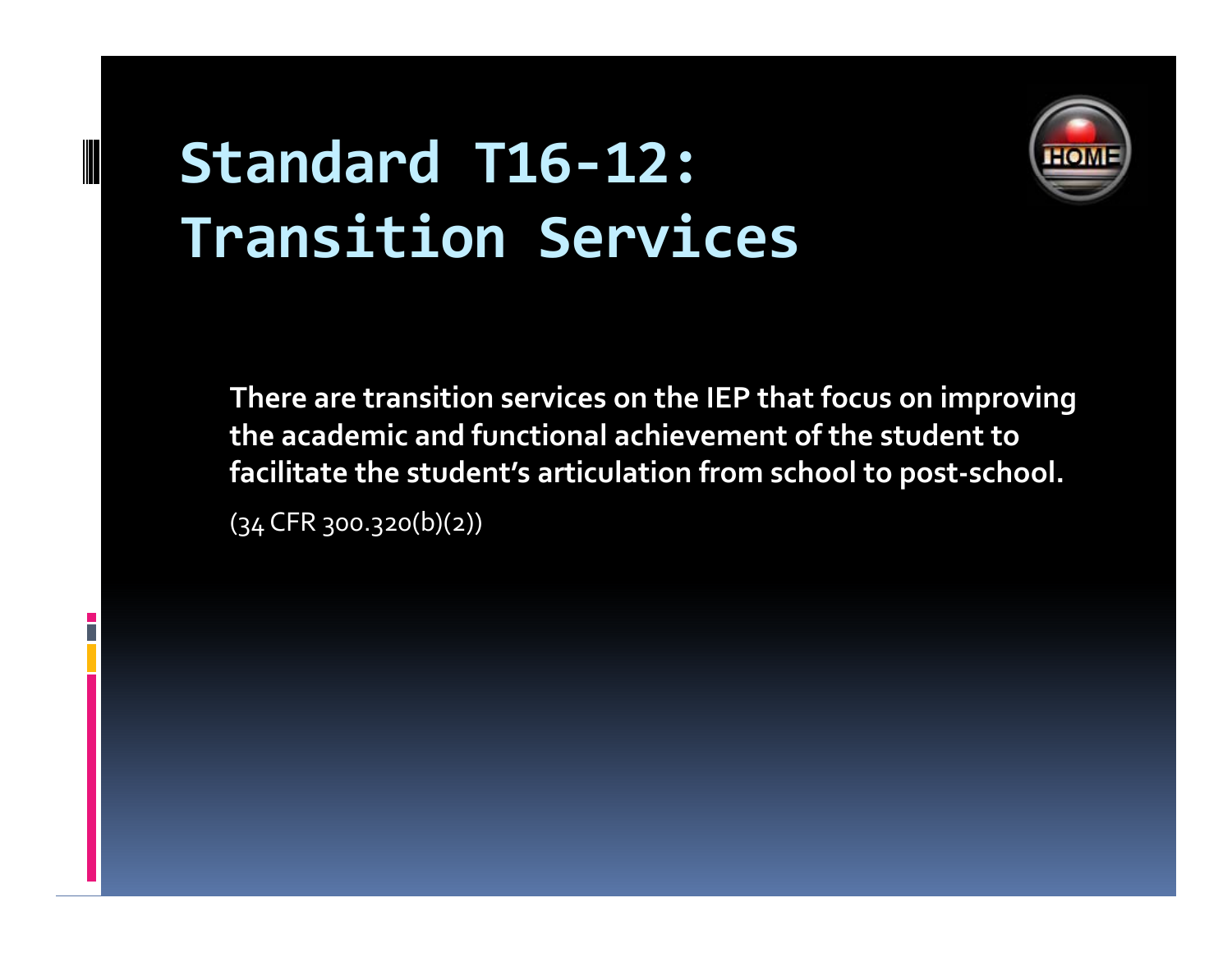# **Was Standard T16‐12 Met?**



Review the IEP to determine if a type of instruction, related services, community

experience, or development of employment and other post-school adult living objectives is included. If appropriate, determine if acquisition of daily living skills and provision of <sup>a</sup> functional vocational evaluation are listed in association with meeting the postsecondary goal(s).

Locate the section of the IEP that includes the student's postsecondary goal(s). For **each** of the postsecondary goal areas (for both measurable and not measurable goals), check to see if one or more of the following are listed in association with meeting the postsecondary goal:

• Instruction

B

- Related service(s)
- Community experience(s)
- Development of employment and other post‐school adult living objectives
- •Acquisition of daily living skill(s)
- Provision of <sup>a</sup> functional vocational evaluation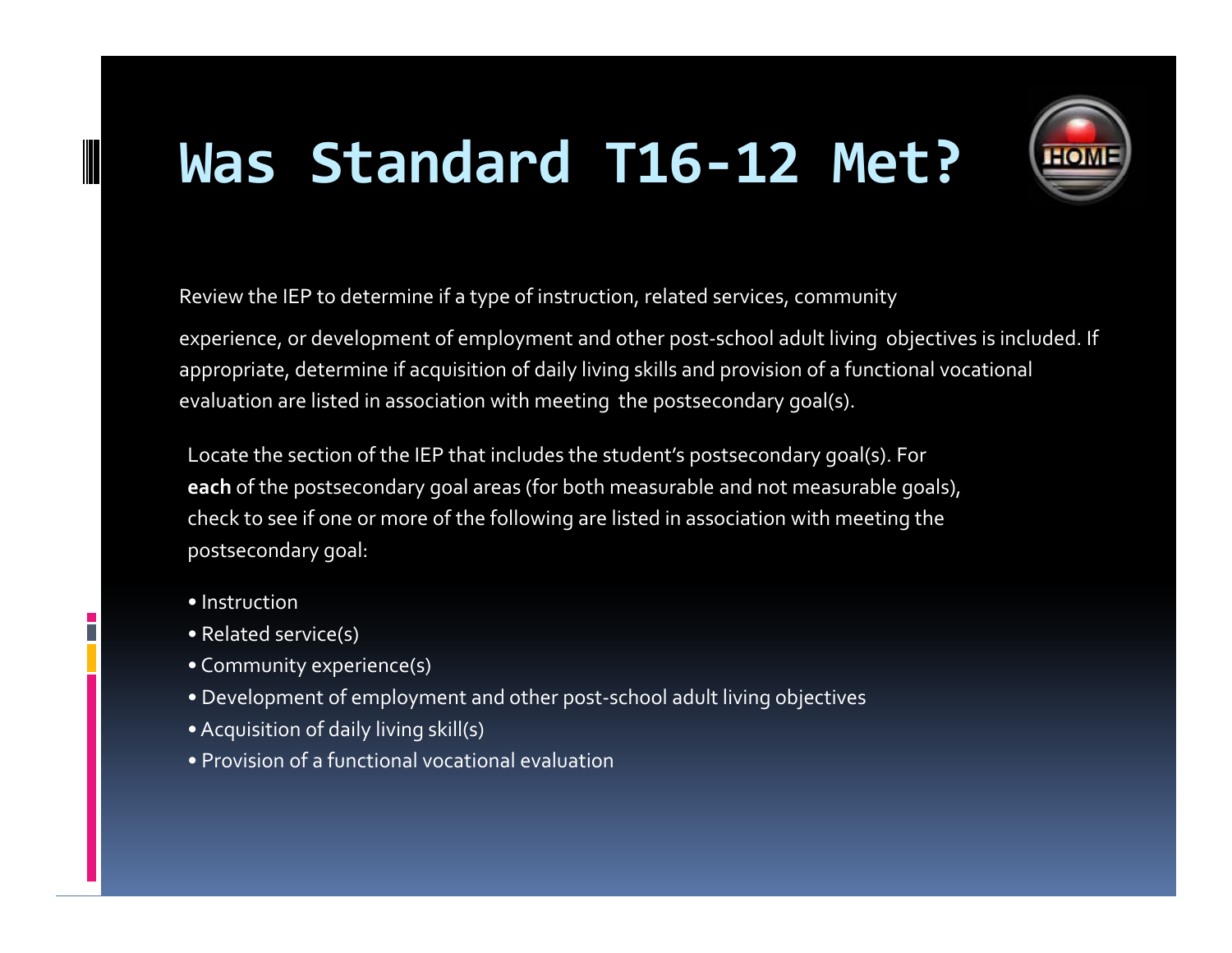

Transition services may be addressed through the development of measurable annual goals and short‐term objectives or benchmarks, special education services, related services, program modifications/supports for school personnel, supplementary aids and services, and/or state‐ and district wide assessment accommodations/modifications.The examples below could be further developed into measurable annual goals or addressed in other relevant sections of the transition IEP.

If **one or more** are evident, mark **"yes"** in that row. If **none** are evident, mark **"no"** in that row. Mark "**N/A**"in the designated row if no postsecondary goal is required for independent living.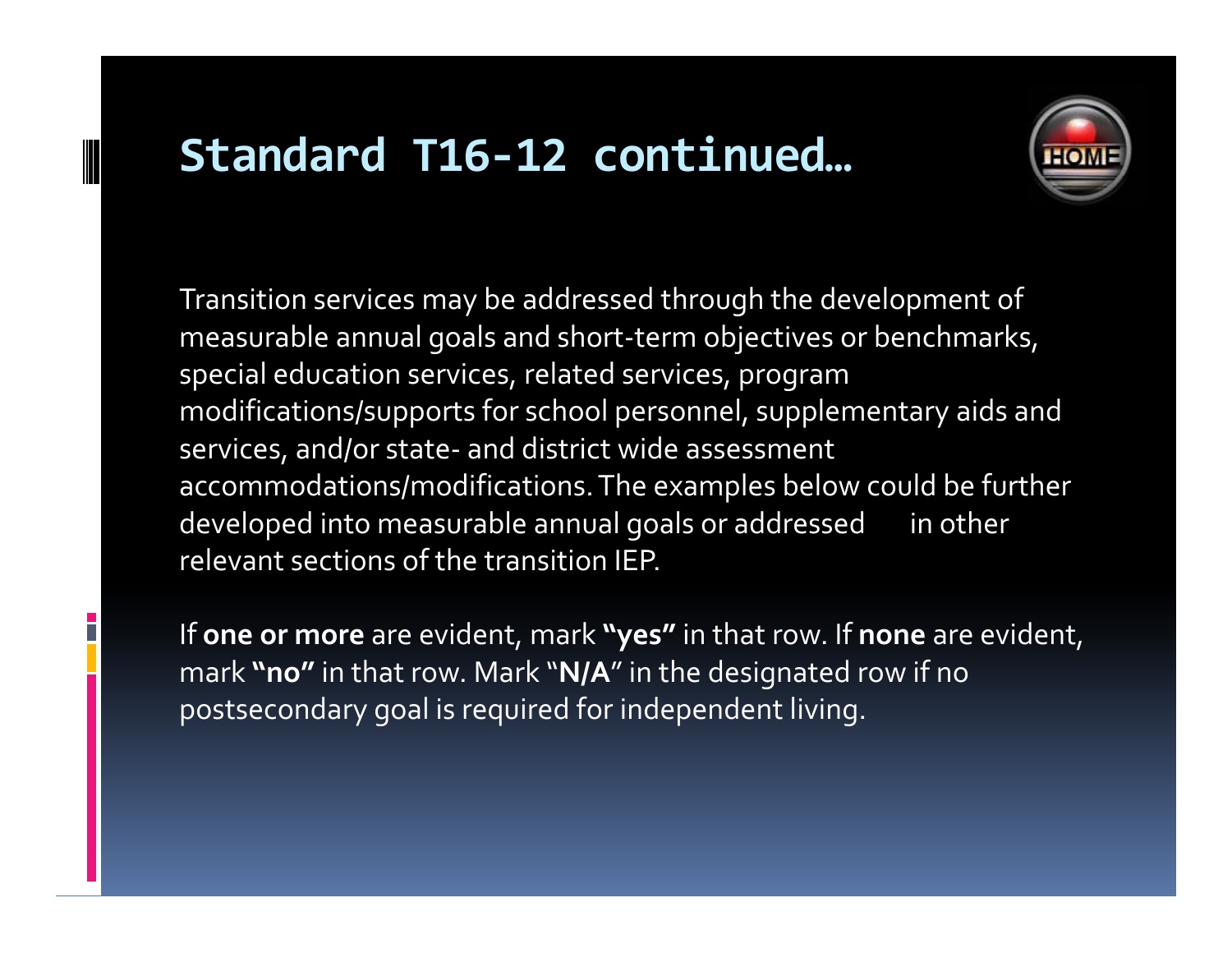

The following examples of transition services that are sufficiently descriptive are provided to guide you in the review:

- **Allison (instruction supports the postsecondary education/training goal above)**
	- Guided notes for lessons
	- Syllabi in advance, as requested
	- Preferential seating in Spanish <sup>I</sup>
	- $\mathcal{L}_{\mathcal{A}}$  , where  $\mathcal{L}_{\mathcal{A}}$  is the set of the set of the set of the set of the set of the set of the set of the set of the set of the set of the set of the set of the set of the set of the set of the set of the Audiotaped texts for English IV
	- Extended time on tests in Algebra II and Advanced Biology
	- Accommodations forACT test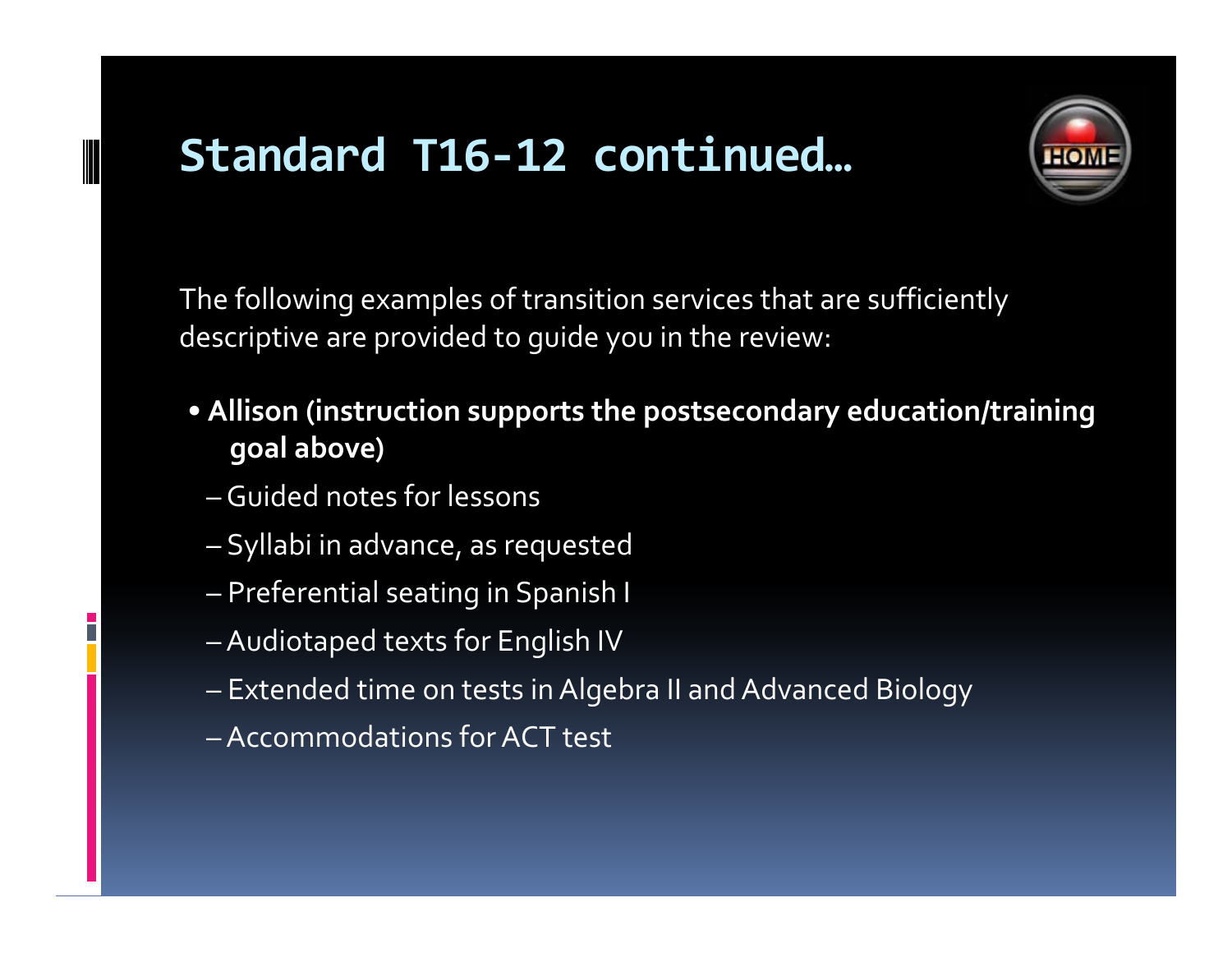

- **Allison (community experiences suppor<sup>t</sup> the postsecondary education/training and employment goals above)**
	- Job shadowing experiences in <sup>a</sup> variety of childhood education programs
	- $\mathcal{L}_{\mathcal{A}}$  , where  $\mathcal{L}_{\mathcal{A}}$  is the set of the set of the set of the set of the set of the set of the set of the set of the set of the set of the set of the set of the set of the set of the set of the set of the College shadowing experiences at <sup>a</sup> minimum of three university campuses, which include touring the campus, meeting with the admissions department, and meeting with personnel in the disability services coordination office, between the late spring and early fall of 2010.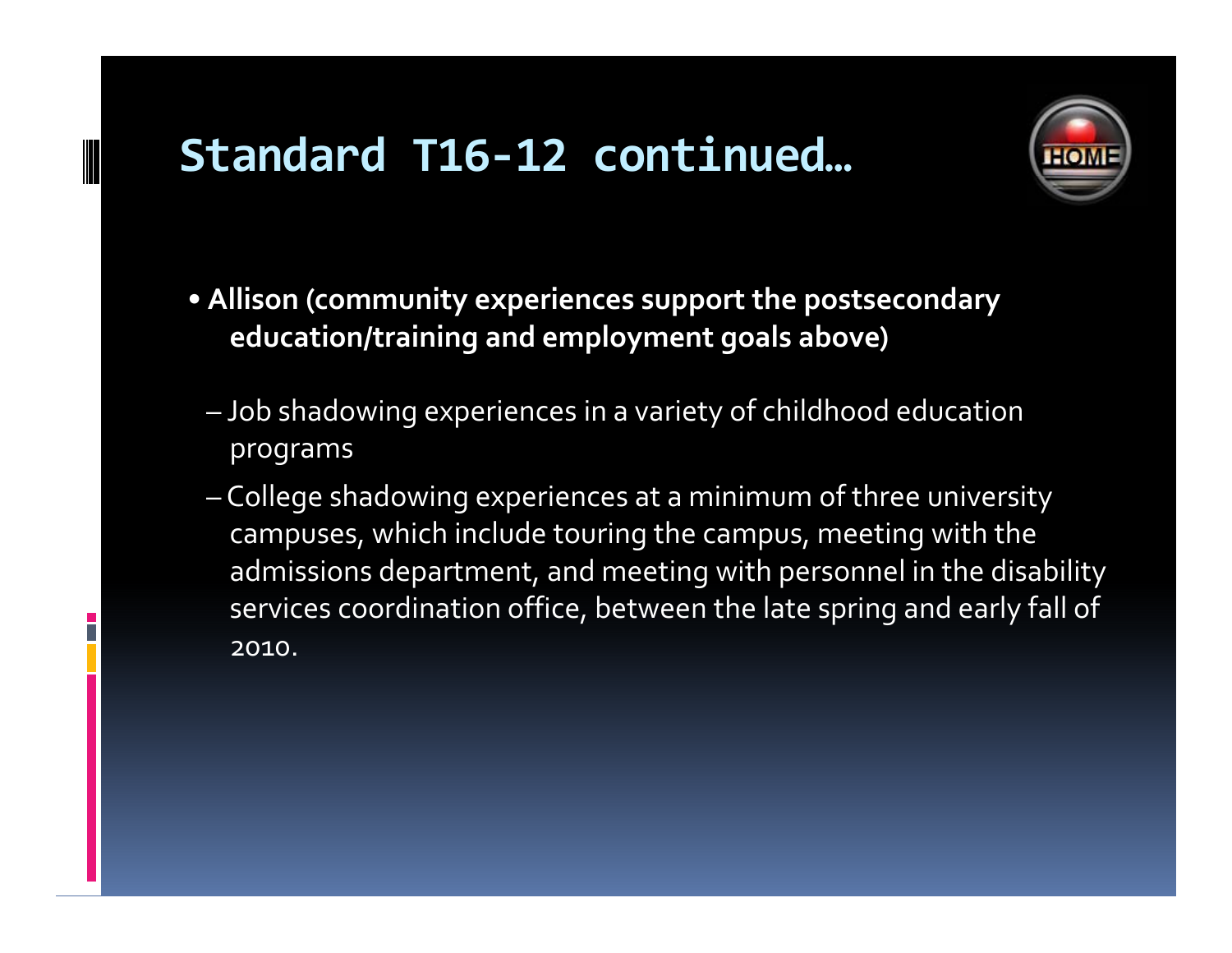

- Allison (employment and other post-school living objectives support the postsecondary education/training and employment goals above)
	- Assistance and/or support in obtaining part-time employment in a position working with children
	- Application for college financial aid, including grants and scholarships
	- Referral to Vocational Rehabilitation to determine eligibility for tuition assistance and any other needed services
	- Application for college and disability support services, no later than December 2010.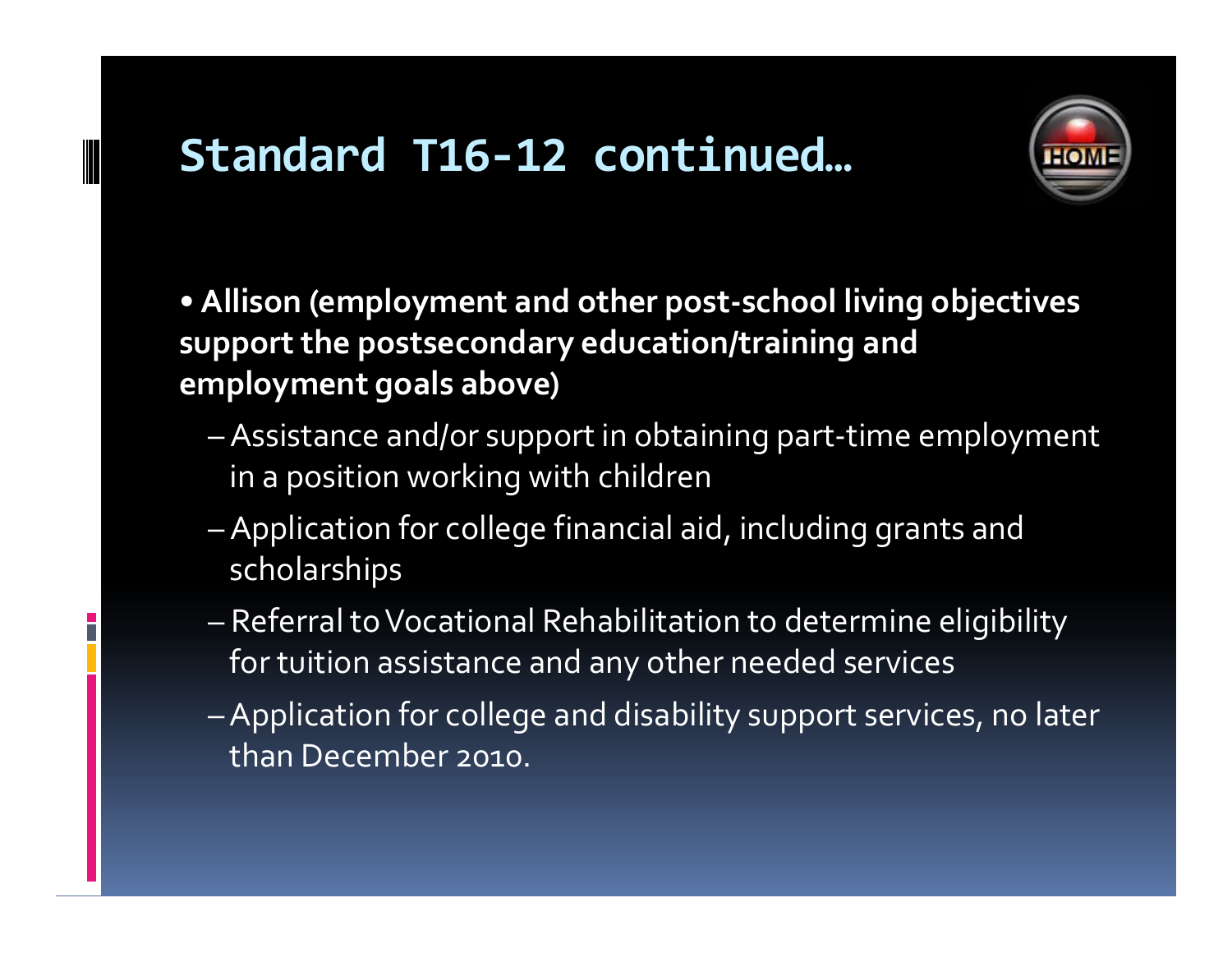

Lissette (instruction supports the postsecondary education/training and independent living goals above)

- Community safety skills instruction, including selfdefense at the YMCA
- -Travel training instruction
- Math instruction related to money usage and telling time on a variety of watches and clocks
- Literacy instruction related to sight word identification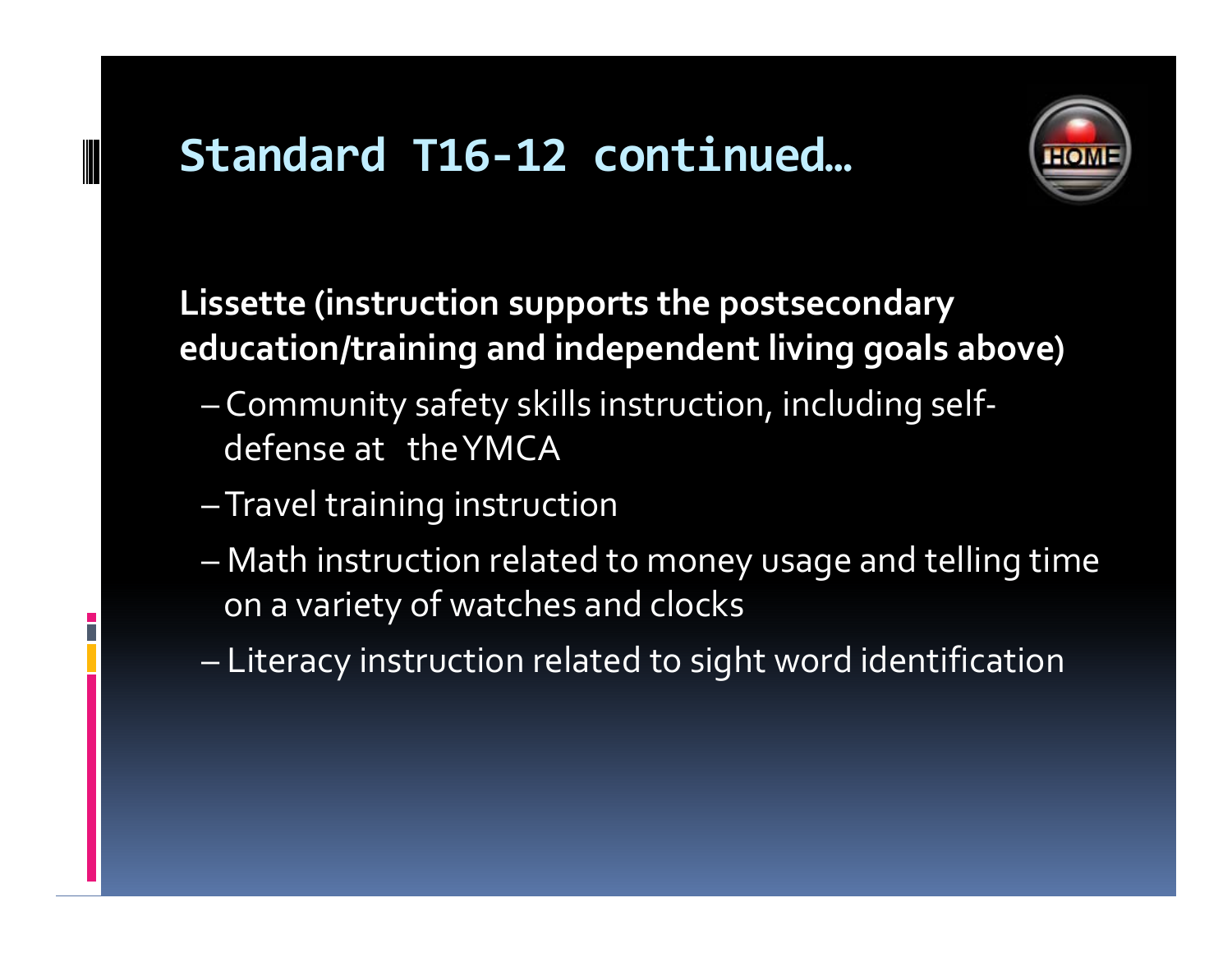

Lissette (related service supports the postsecondary independent living goal above)

- Assistive technology services to increase the use of voice output device
- Physical therapy to improve independent ambulation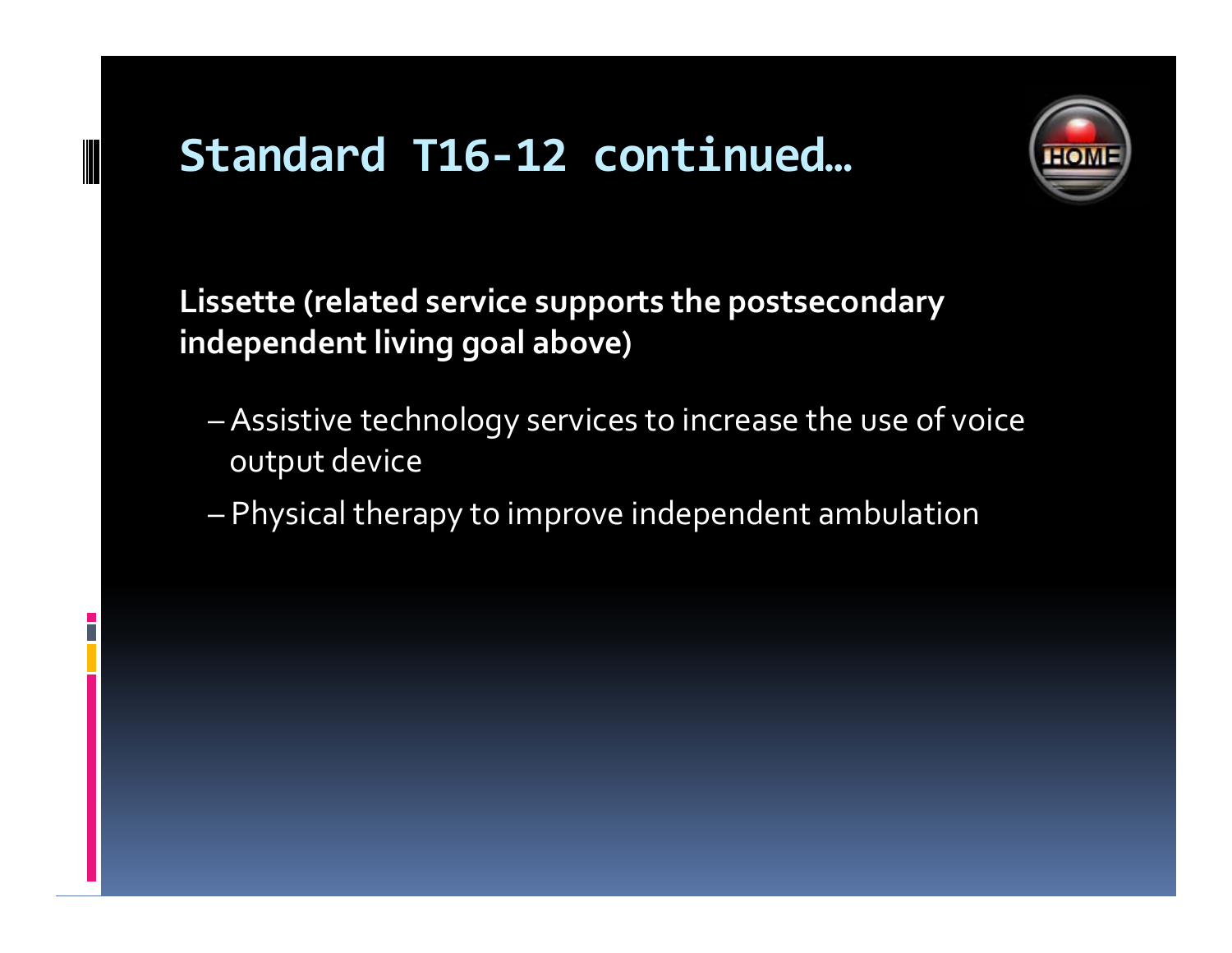

Lissette (daily living skills support the postsecondary education/training and independent living goals)

- Purchase a monthly bus pass
- Apply safety skills in the community, particularly with regard to use of public transportation
- Learn to choose a seat near the bus driver
- Learn to use the pull cord to identify upcoming stop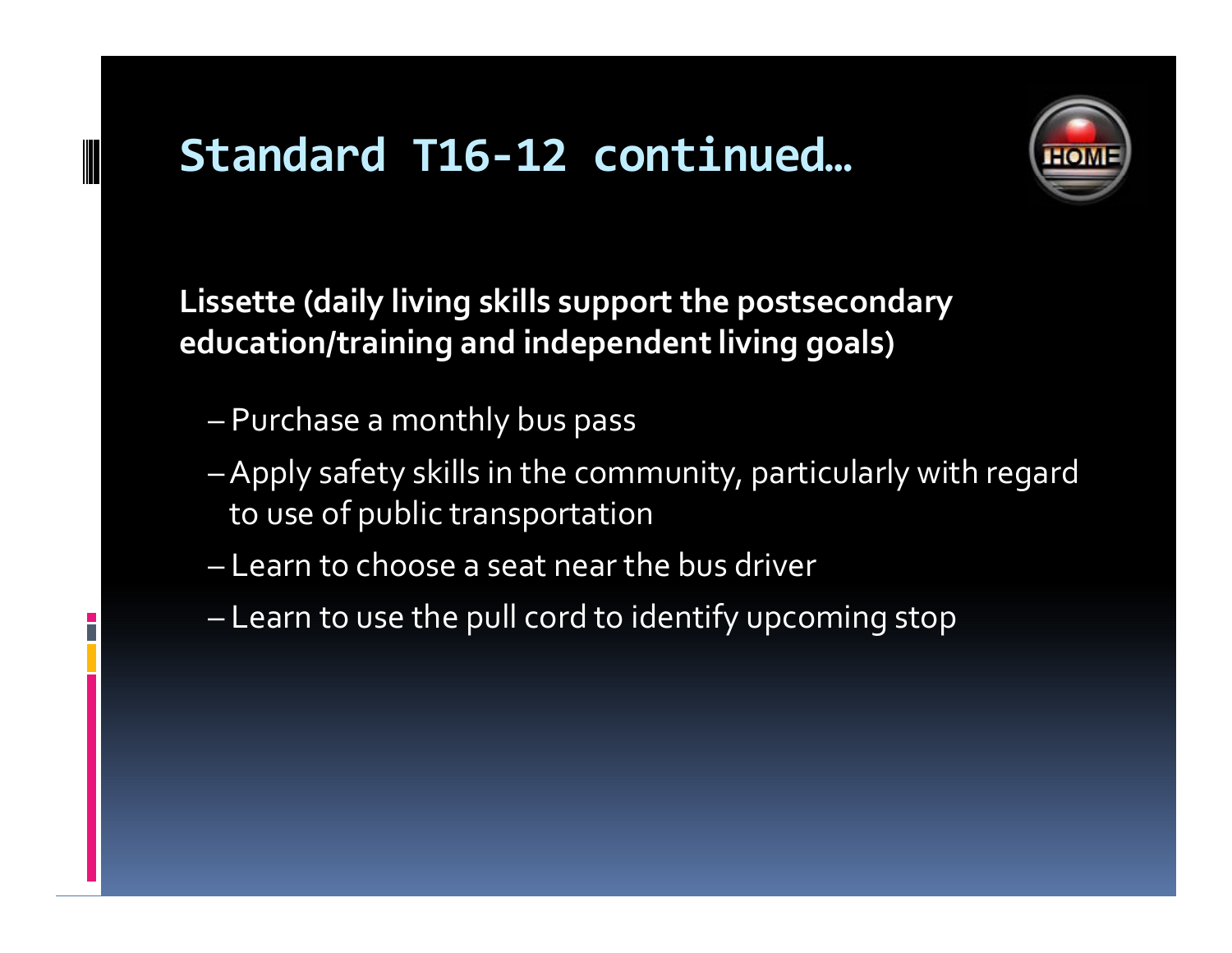# **Standard T16‐13**



**The transition services include course(s) of study that focus on improving the academic and functional achievement of the student to facilitate the student's movement from school to post‐ school.**

(34 CFR 300.320(b)(2))

P.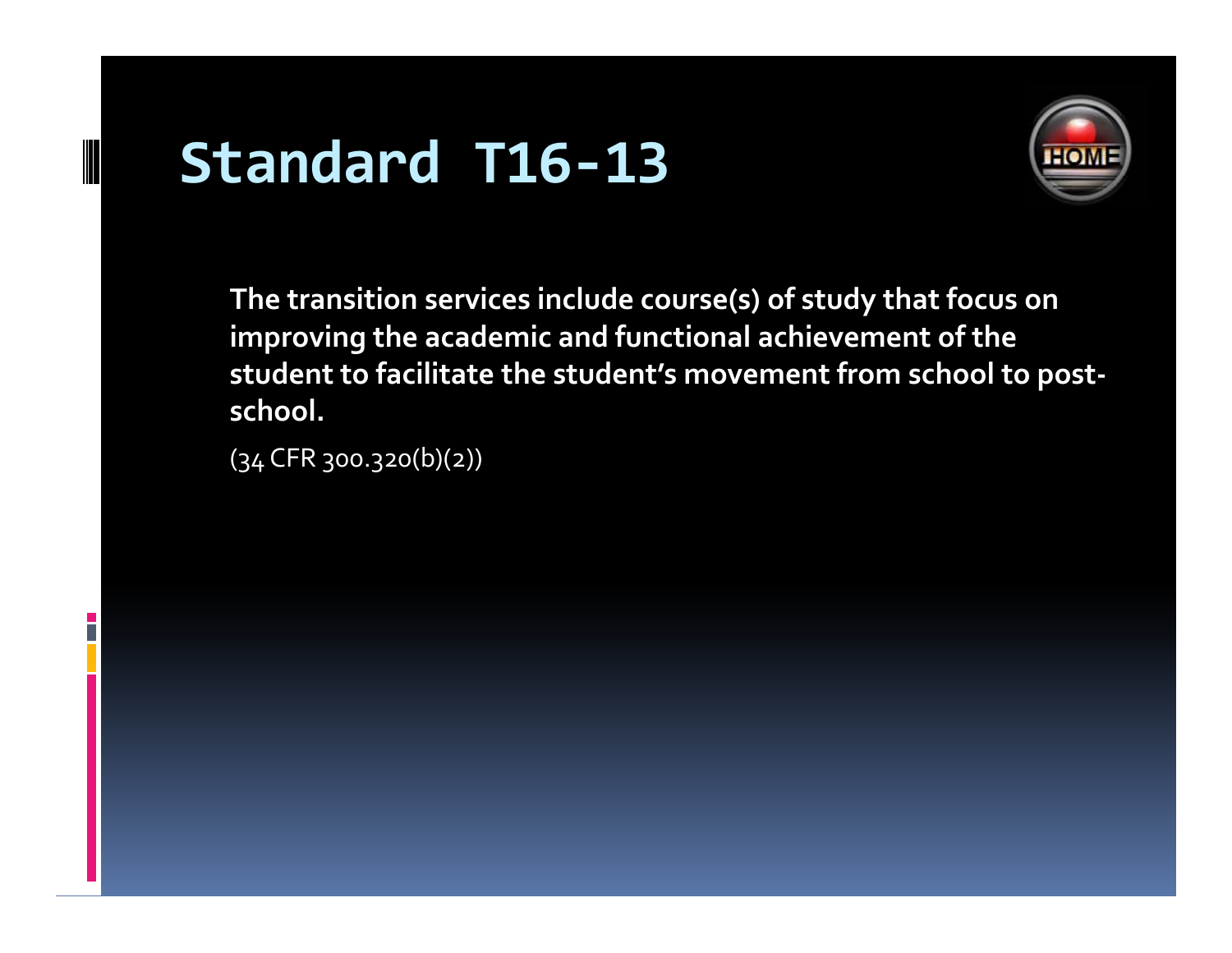# **Was Standard T16‐13 Met?**



Review the IEP to determine the student's course of study. Does the course of study (or courses) listed align with the student's identified postsecondary goal(s)? If so, mark "**yes."** If not, mark **"no."** Mark **"N/A"** in the designated row if no postsecondary goal is required for independent living.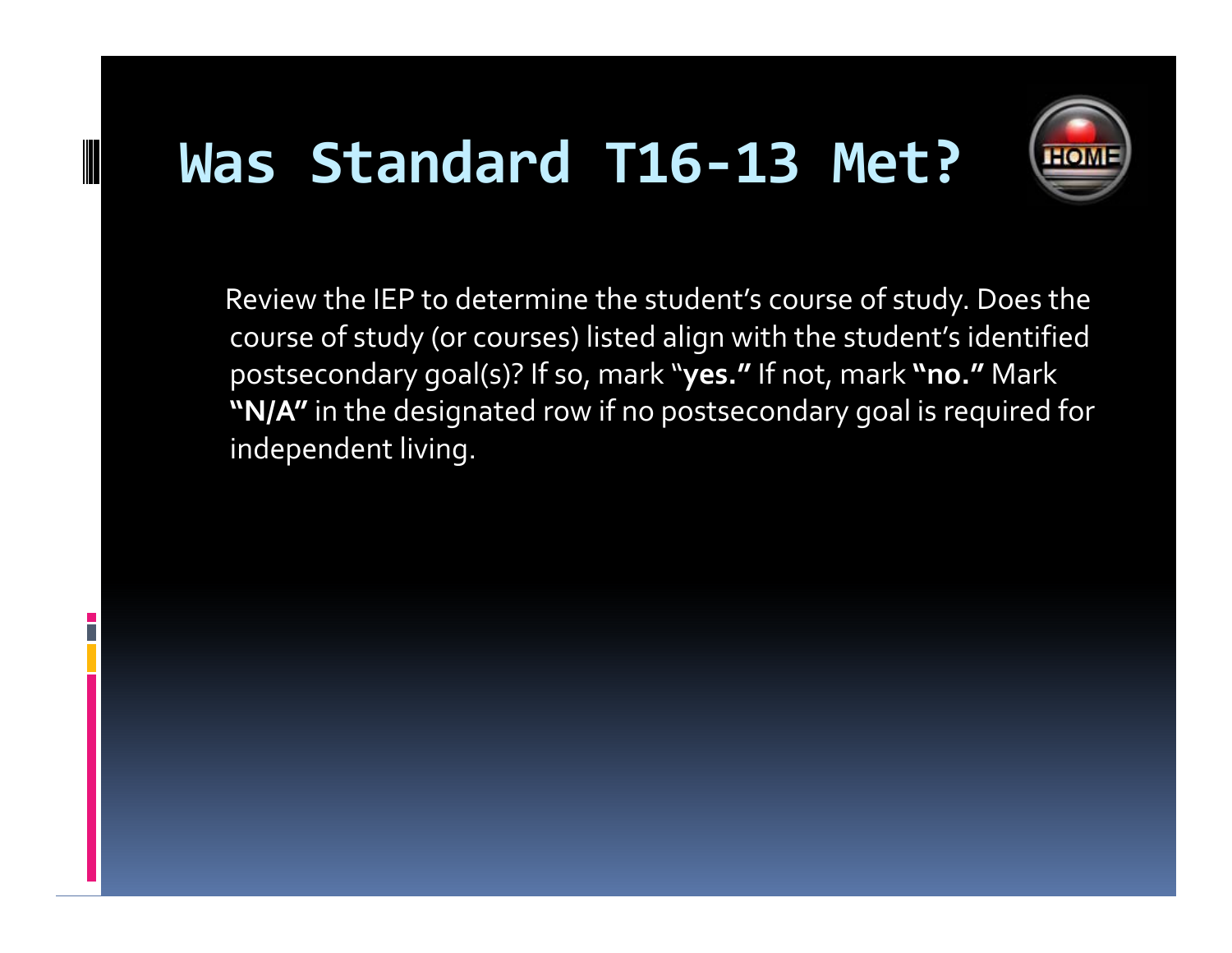# **Standard T16‐14: Agency Participation**



**If transition services are likely to be provided or paid for by another agency, <sup>a</sup> representative of the agency was invited to participate in the IEP.**

(34 CFR 300.321(b)(3))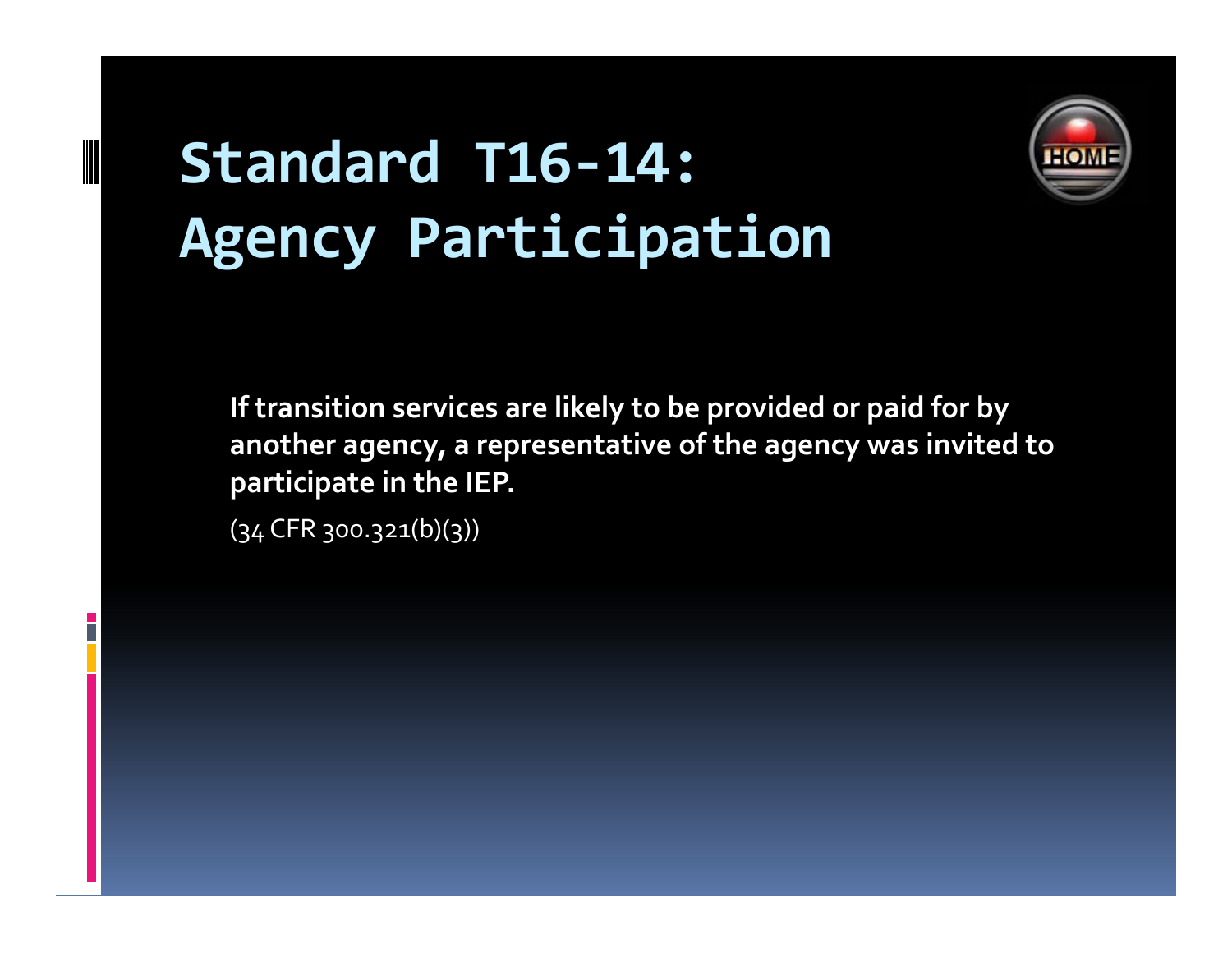# **Was Standard T16‐14 Met?**



For **each** of the postsecondary goal areas (both measurable and not measurable goals), review the IEP to determine if there are transition services listed that will likely be provided or paid for during the current year by any agency other than the school district. If no agency is likely to provide or pay for transition services for one or more of the postsecondary goals during the current year, mark **"N/A**" in the corresponding row.

**If agency participation is expected,** review the notice of the meeting and the participants section of the IEP to determine if an agency representative was invited. If the district sought consent from the paren<sup>t</sup> to invite an agency representative but consent was not given, mark "**N/A**." If an agency representative is included on the notice of the meeting or if an agency representative attended the meeting, mark **"yes."** If there is no evidence that the district attempted to invite the agency representative, mark "**no."**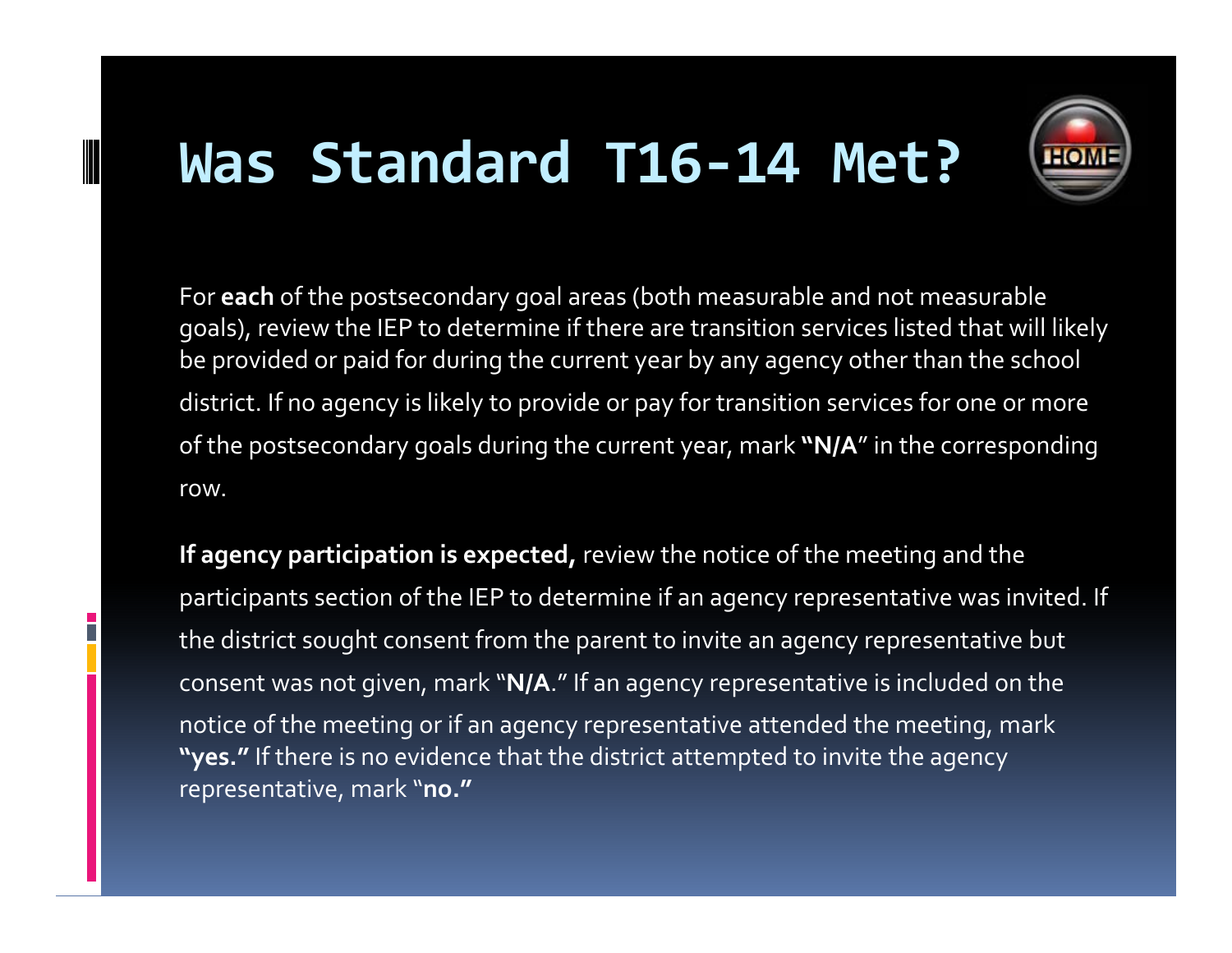# **Standard T16‐15**



**The district obtained consent from the paren<sup>t</sup> or from the student whose rights have transferred prior to inviting to the IEP team meeting <sup>a</sup> representative of an agency likely to provide or pay** for transition services.

(34 CFR 300.321(b)(3))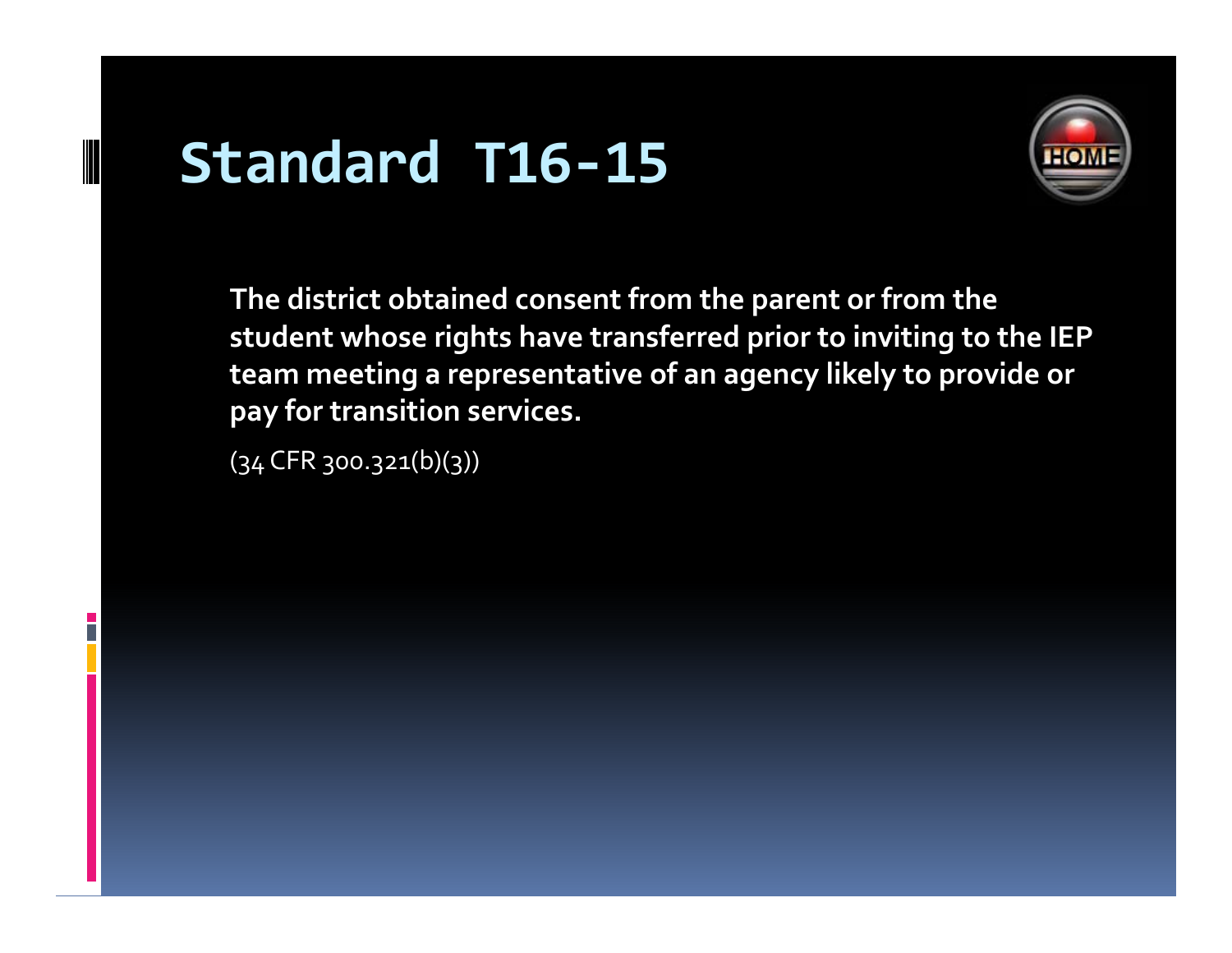## **Was Standard T16‐15 Met?**



If an agency representative was not invited to the meeting, mark "**N/A."** If an agency representative was invited, review the folder for evidence that the paren<sup>t</sup> provided consent. Consent may be documented on the parent's notice of the IEP team meeting or on another form. If consent is evident, or if the paren<sup>t</sup> initiated the invitation, mark "**yes."** If no consent is evident and the agency representative was invited, mark **"no."**

**In St. Lucie County, the Consent for Mutual Exchange of Information is used to obtain consent prior to inviting an agency to <sup>a</sup> meeting. Consent is obtained at the 8th grade IEP or age 15, whichever comes first and then again immediately before each transition IEP when an agency will be invited or information released to an agency.**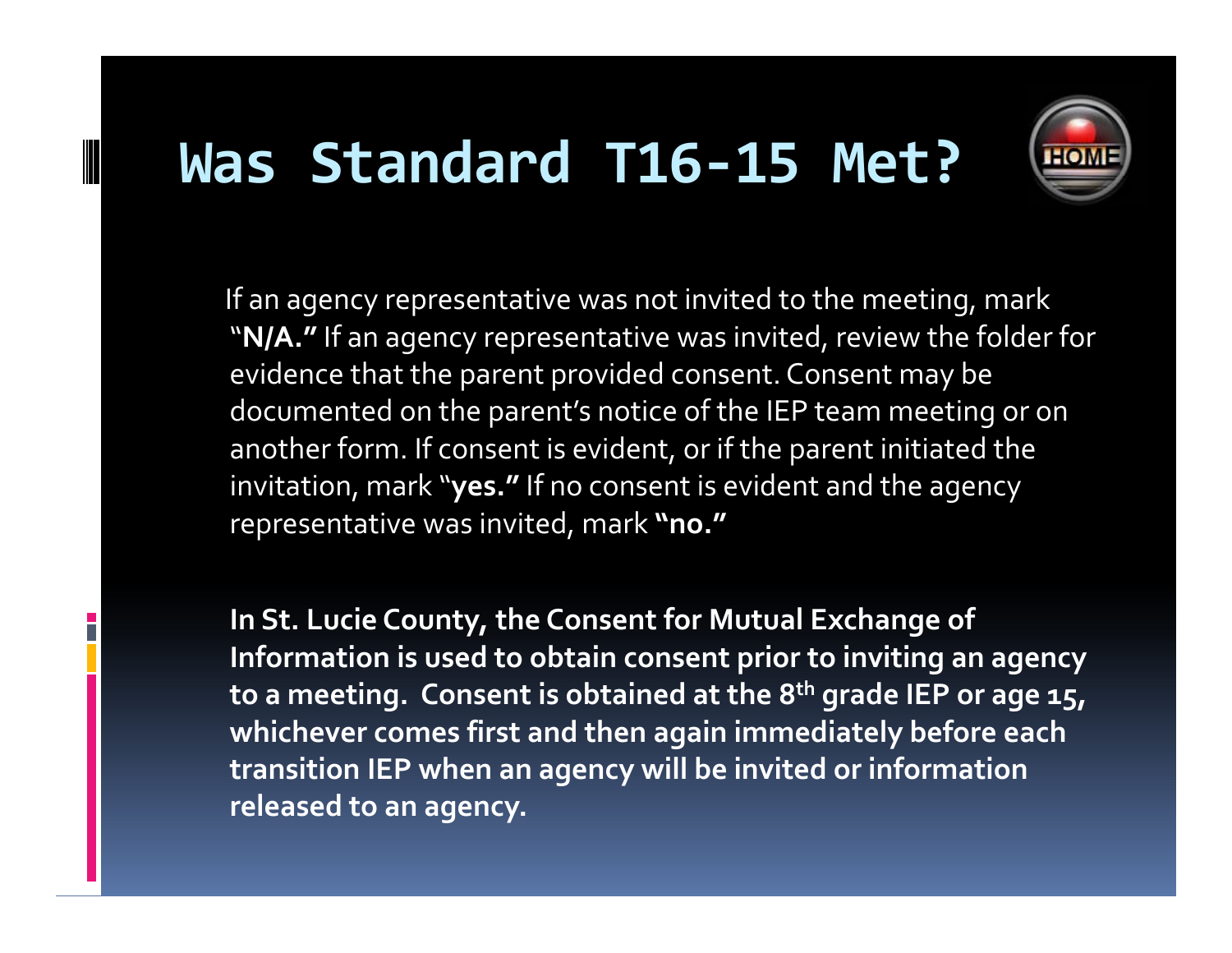#### The School Board of St. Luice County, Florida **Exceptional Student Education** 772-429-4570

#### Transfer of Rights at Age of Majority

|  | študent: |  |  |
|--|----------|--|--|

Date:

To:

**FROM:** 

SUBJECT: Transfer of Rights at Age of Majority

Parent & Student

The 1997 Amendments to the Individuals with Disabilities Education Act, (IDEA) requires that when a student with disabilities reaches the age of majority under State law, both the parent and the student must be notified of the transfer of educational rights to the student at least one year prior to the student's eighteenth birthday. In Florida, when a student with disabilities reaches the age of (18):

- the school district will provide all notices required by IDEA, including invitations to Individual Education Plan meetings, to both the parent and the student; and
- Other rights related to the opportunity to examine all records, the opportunity to participate in meetings, rights of consent, the right to obtain an independent evaluation, and the opportunity to request medication and/or a due process hearing, transfer to the student.

If a student with disabilities is determined incompetent under State law, all rights will be afforded to the individual or agency as directed by the court.

|             | Student's Name | t |
|-------------|----------------|---|
| majority on |                |   |

is a student with a disability, who will reach the age of

At that time, all rights pertaining to the exceptional student

education program will transfer from the parent to the student unless the school district is notified of any existing court order that prevents this transfer.

If you have any questions regarding this notice, or wish to obtain an additional copy of your procedural safeguards you may call:

| Contact Person:       | Phone $#$ :                  | or               |
|-----------------------|------------------------------|------------------|
| Contact Person:       | Phone $#$ :                  |                  |
| White: ESE Audit File | Canary: Parent/Adult Student | XED0168 Rev 9/02 |

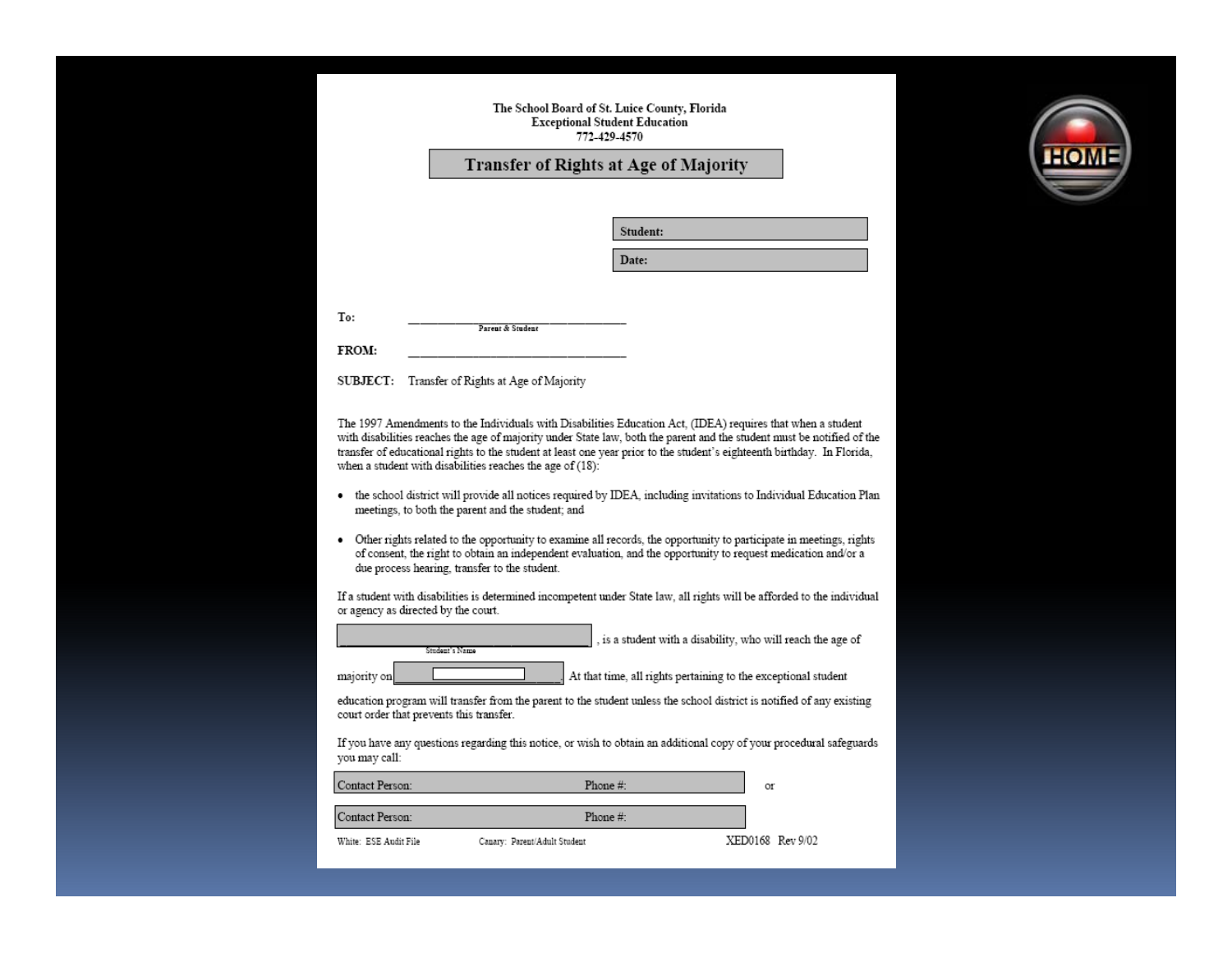# **Standard T16‐16**



**The IEP includes coordinated coordinated, measurable measurable, annual IEP goals and transition services that will reasonably enable the student to meet the postsecondary goals.**

(34 CFR 300.320(b))

B